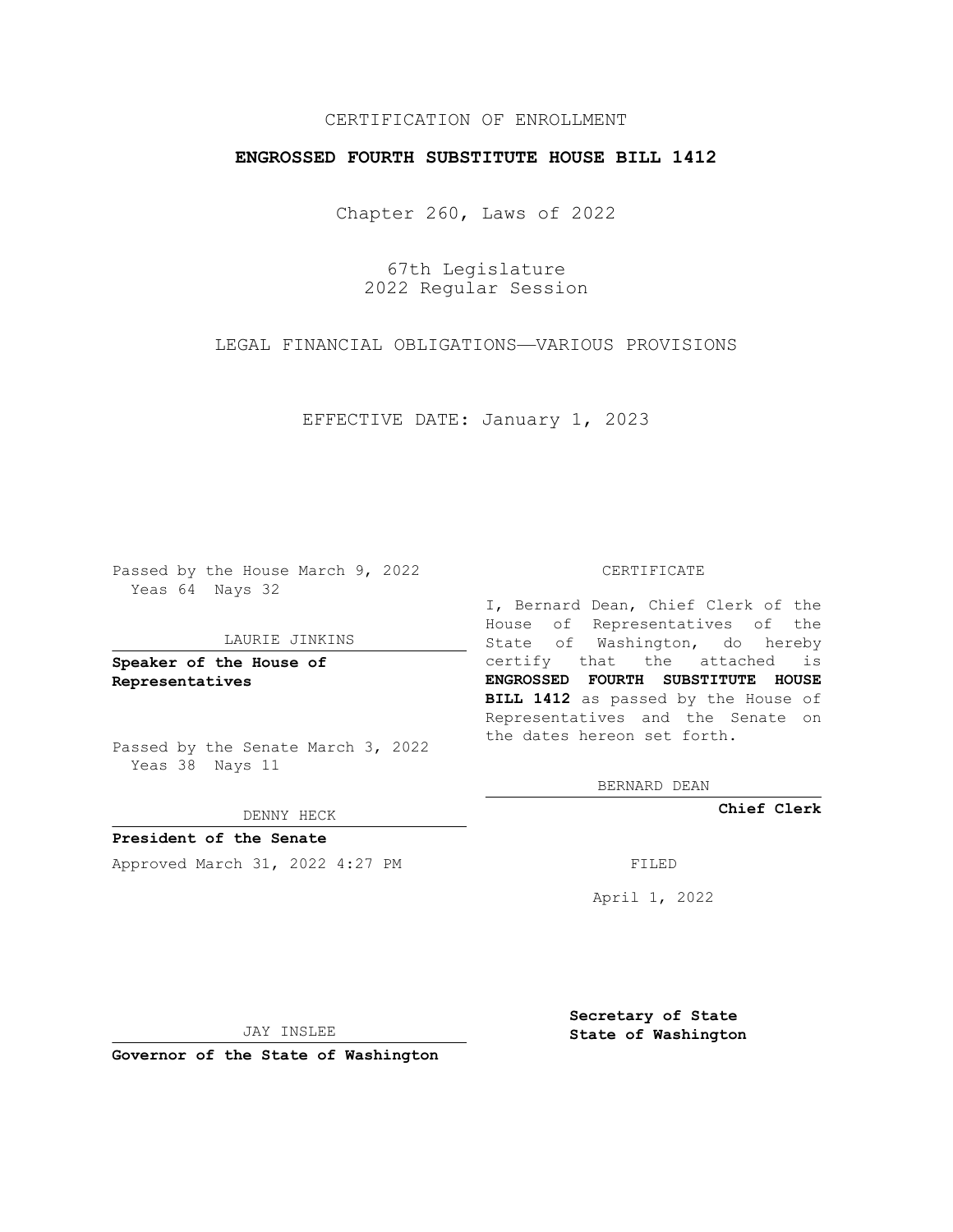### **ENGROSSED FOURTH SUBSTITUTE HOUSE BILL 1412**

AS AMENDED BY THE SENATE

Passed Legislature - 2022 Regular Session

# **State of Washington 67th Legislature 2022 Regular Session**

**By** House Appropriations (originally sponsored by Representatives Simmons, Goodman, Davis, Valdez, Berry, Taylor, Fitzgibbon, Peterson, Ormsby, Harris-Talley, Pollet, and Macri)

READ FIRST TIME 02/03/22.

 AN ACT Relating to legal financial obligations; amending RCW 3.66.120, 9.94A.750, 9.94A.753, 9.94A.760, 6.17.020, 9.92.060, 9.95.210, 10.01.160, 10.73.160, 10.64.015, 10.82.090, 9.94A.6333, 9.94B.040, 10.01.180, 3.62.085, 10.01.170, 10.46.190, 9.92.070, 7.68.240, 9.94A.505, and 9.94A.777; reenacting and amending RCW 36.18.020; adding a new section to chapter 10.01 RCW; adding a new section to chapter 3.66 RCW; creating a new section; and providing an 8 effective date.

9 BE IT ENACTED BY THE LEGISLATURE OF THE STATE OF WASHINGTON:

10 **Sec. 1.** RCW 3.66.120 and 2001 c 115 s 1 are each amended to read as follows:11

 (1) All court-ordered restitution obligations that are ordered as a result of a conviction for a criminal offense in a court of limited jurisdiction may be enforced in the same manner as a judgment in a civil action by the party or entity to whom the legal financial obligation is owed. The judgment and sentence must identify the party 17 or entity to whom restitution is owed so that the state, party, or 18 entity may enforce the judgment.

19 (2) At any time, including at sentencing, the court may determine 20 that the offender is not required to pay, or may relieve the offender 21 of the requirement to pay, full or partial restitution and accrued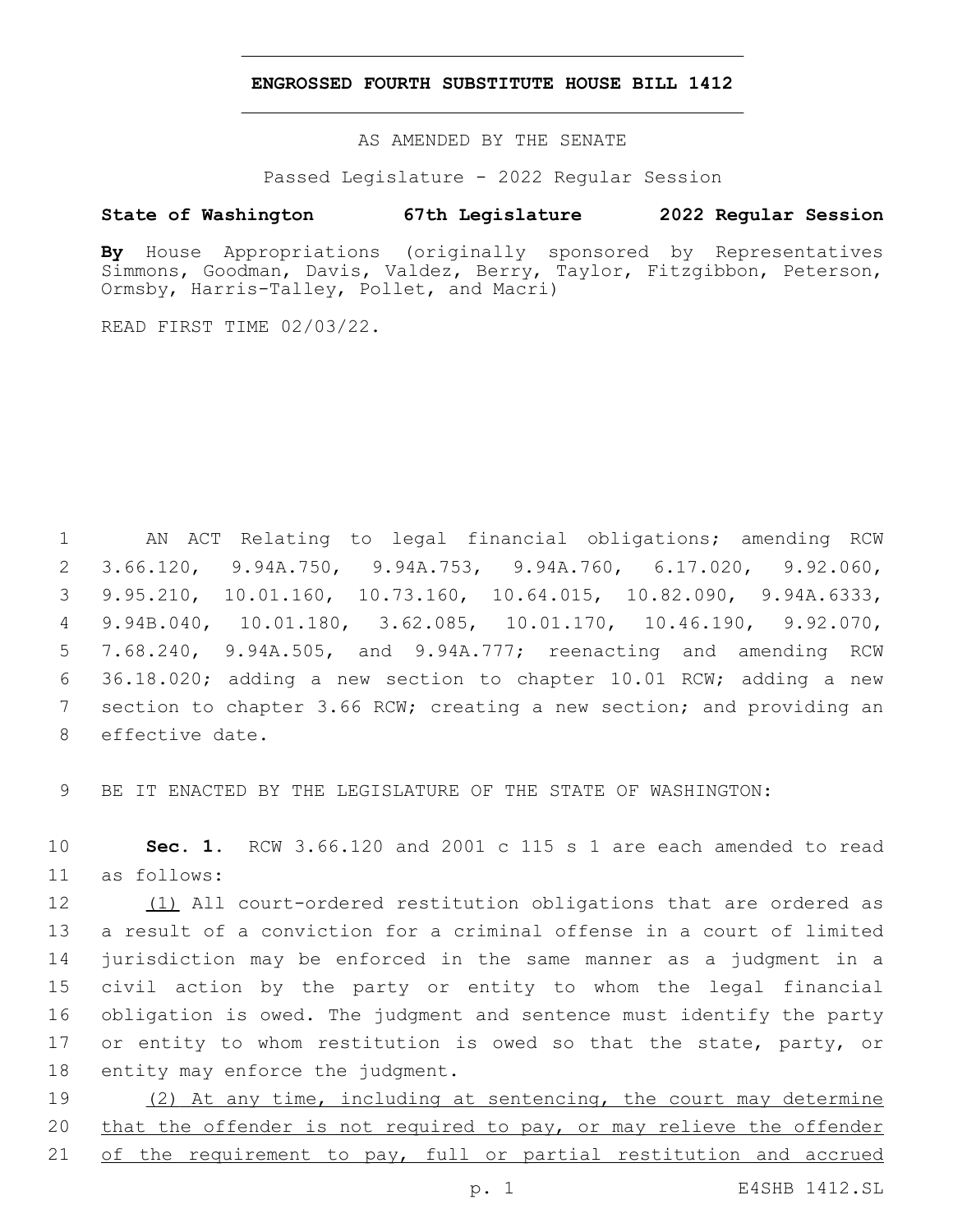interest on restitution where the entity to whom restitution is owed is an insurer or state agency, except for restitution owed to the department of labor and industries under chapter 7.68 RCW, if the court finds that the offender does not have the current or likely future ability to pay. A person does not have the current ability to pay if the person is indigent as defined in RCW 10.01.160(3). For the purposes of this subsection, the terms "insurer" and "state agency" have the same meanings as provided in RCW 9.94A.750(3).

 (3) All court-ordered restitution obligations may be enforced at 10 any time during the ((ten-year)) 10-year period following the 11 offender's release from total confinement or within ((ten)) 10 years 12 of entry of the judgment and sentence, whichever period is longer. 13 Prior to the expiration of the initial ((ten-year)) 10-year period, 14 the court may extend the criminal judgment an additional (( $t$ en)) 10 years for payment of court-ordered restitution only if the court finds that the offender has not made a good faith attempt to pay.

 (4) The party or entity to whom the court-ordered restitution obligation is owed may utilize any other remedies available to the party or entity to collect the court-ordered financial obligation.

 (5) Nothing in this section may be construed to deprive the court of the authority to determine whether the offender's failure to pay the legal financial obligation constitutes a violation of a condition of probation or to impose a sanction upon the offender if such a 24 violation is found.

 **Sec. 2.** RCW 9.94A.750 and 2018 c 123 s 1 are each amended to 26 read as follows:

27 This section applies to offenses committed on or before July 1, 28 1985.

 (1) If restitution is ordered, the court shall determine the 30 amount of restitution due at the sentencing hearing or within ((one 31 hundred eighty)) 180 days. The court may continue the hearing beyond 32 the ((one hundred eighty)) 180 days for good cause. The court shall then set a minimum monthly payment that the offender is required to make towards the restitution that is ordered. The court shall not issue any order that postpones the commencement of restitution payments until after the offender is released from total confinement. The court should take into consideration the total amount of the restitution owed, the offender's present, past, and future ability to pay, as well as any assets that the offender may have. An offender's

p. 2 E4SHB 1412.SL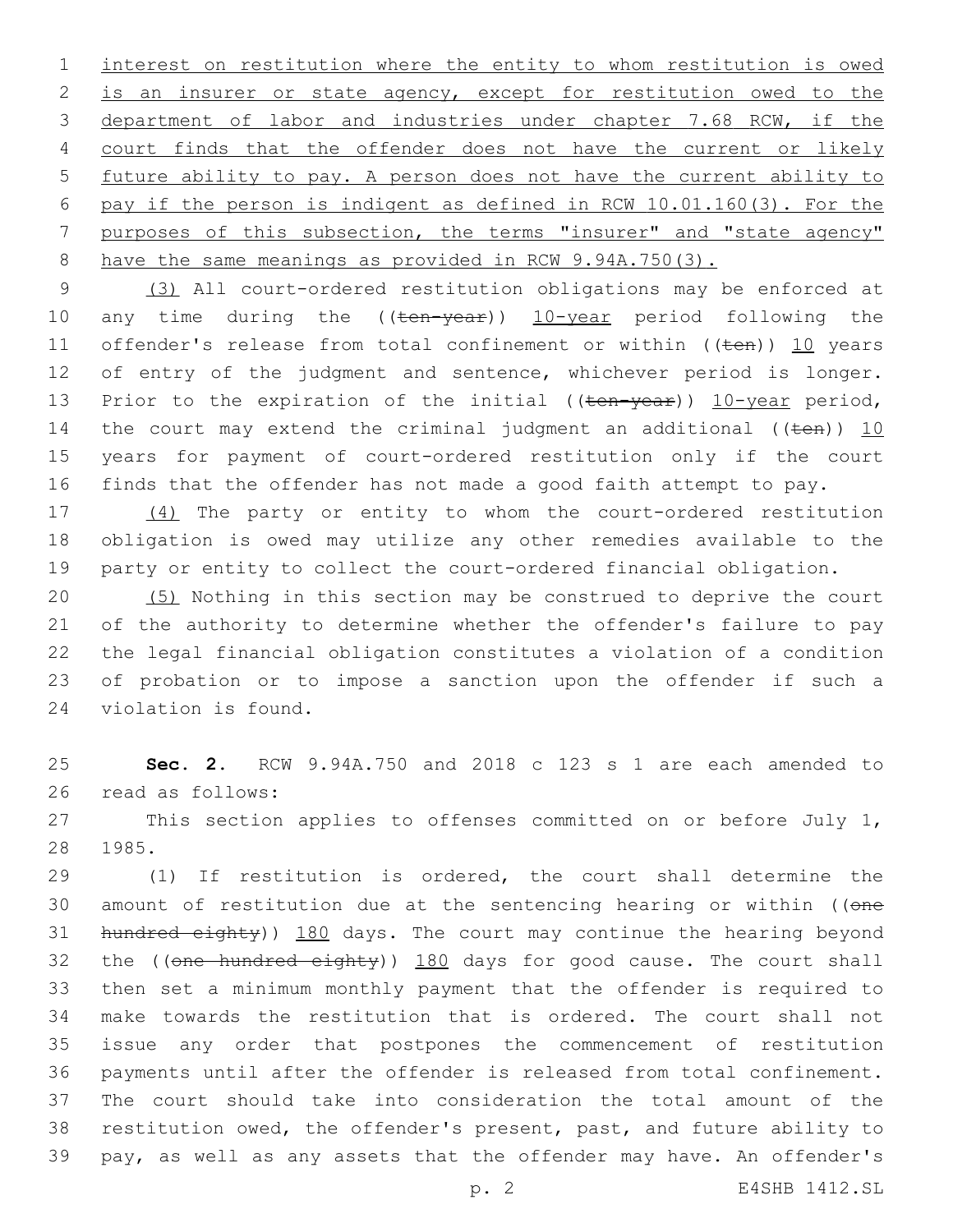inability to make restitution payments while in total confinement may not be the basis for a violation of his or her sentence unless his or her inability to make payments resulted from a refusal to accept an employment offer to a class I or class II job or a termination for 5 cause from such a job.

 (2) During the period of supervision, the community corrections officer may examine the offender to determine if there has been a change in circumstances that warrants an amendment of the monthly payment schedule. The community corrections officer may recommend a change to the schedule of payment and shall inform the court of the recommended change and the reasons for the change. The sentencing court may then reset the monthly minimum payments based on the report from the community corrections officer of the change in 14 circumstances.

 (3)(a) Except as provided in subsection (6) of this section, restitution ordered by a court pursuant to a criminal conviction shall be based on easily ascertainable damages for injury to or loss of property, actual expenses incurred for treatment for injury to persons, and lost wages resulting from injury. Restitution shall not include reimbursement for damages for mental anguish, pain and suffering, or other intangible losses, but may include the costs of counseling reasonably related to the offense. The amount of restitution shall not exceed double the amount of the offender's gain or the victim's loss from the commission of the offense.

25 (b) At any time, including at sentencing, the court may determine 26 that the offender is not required to pay, or may relieve the offender 27 of the requirement to pay, full or partial restitution and accrued interest on restitution where the entity to whom restitution is owed is an insurer or state agency, except for restitution owed to the department of labor and industries under chapter 7.68 RCW, if the 31 court finds that the offender does not have the current or likely future ability to pay. A person does not have the current ability to pay if the person is indigent as defined in RCW 10.01.160(3). For the purposes of this subsection:

 (i) "Insurer" means any insurer as defined and authorized under Title 48 RCW. "Insurer" does not include an individual self-insurance program or joint self-insurance program.

 (ii) "Self-insurance" means a formal program of advance funding and management of entity financial exposure to a risk of loss that is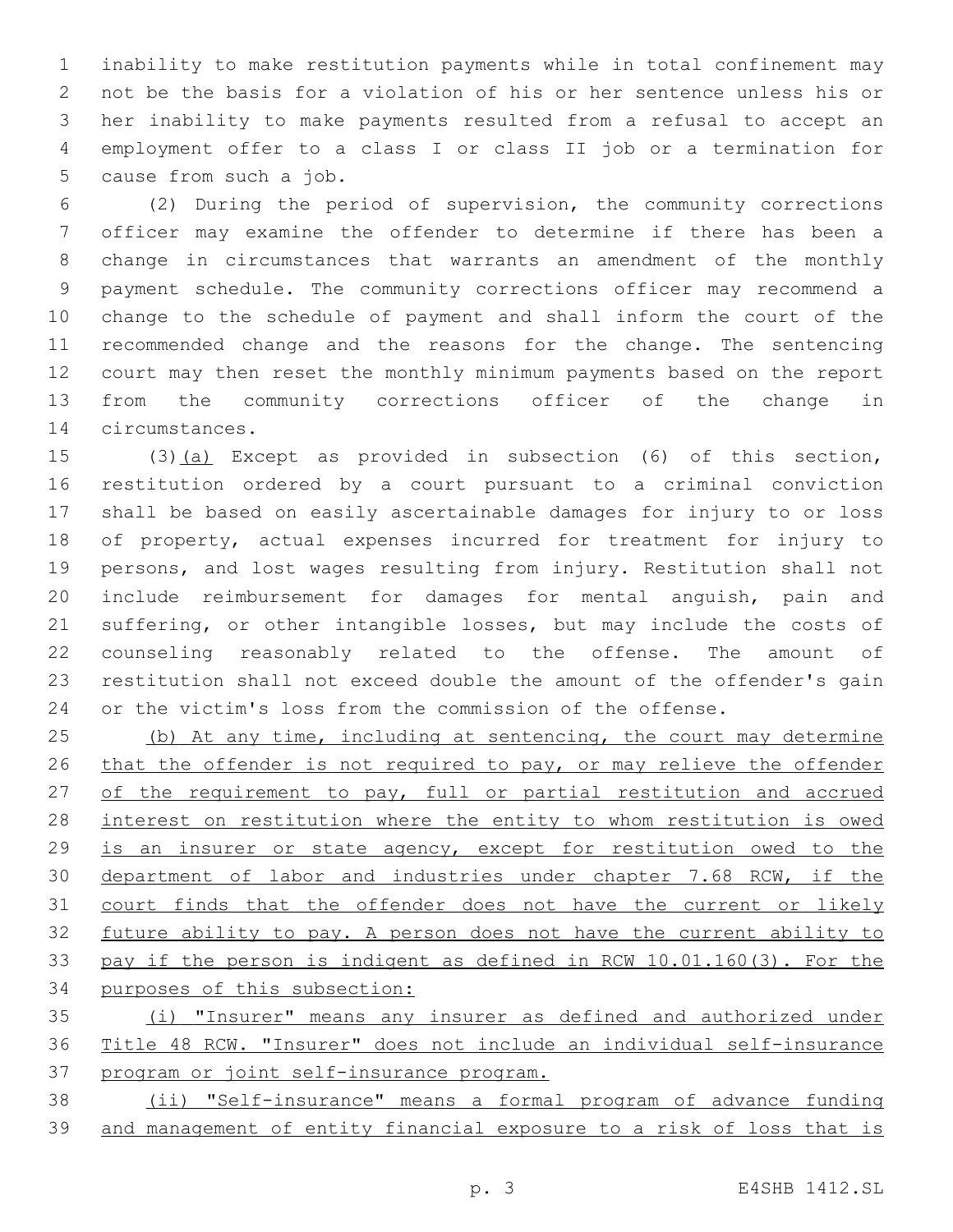not transferred through the purchase of an insurance policy or 2 contract.

 (iii) "State agency" has the same meaning as provided in RCW 42.56.010(1).

 (4) For the purposes of this section, the offender shall remain 6 under the court's jurisdiction for a term of  $((\text{ten}))$  10 years 7 following the offender's release from total confinement or  $((\text{ten}))$  10 years subsequent to the entry of the judgment and sentence, whichever 9 period is longer. Prior to the expiration of the initial ((ten-year)) 10 10-year period, the superior court may extend jurisdiction under the 11 criminal judgment an additional  $((\text{ten}))$  10 years for payment of restitution. The portion of the sentence concerning restitution may 13 be modified as to amount, terms and conditions during either the 14 initial ((ten-year)) 10-year period or subsequent ((ten-year)) 10-15 year period if the criminal judgment is extended, regardless of the expiration of the offender's term of community supervision and regardless of the statutory maximum sentence for the crime. The court may not reduce the total amount of restitution ordered because the offender may lack the ability to pay the total amount. The offender's compliance with the restitution shall be supervised by the department only during any period which the department is authorized to supervise the offender in the community under RCW 9.94A.728, 9.94A.501, or in which the offender is in confinement in a state correctional institution or a correctional facility pursuant to a 25 transfer agreement with the department, and the department shall supervise the offender's compliance during any such period. The department is responsible for supervision of the offender only during confinement and authorized supervision and not during any subsequent period in which the offender remains under the court's jurisdiction. The county clerk is authorized to collect unpaid restitution at any time the offender remains under the jurisdiction of the court for purposes of his or her legal financial obligations.

 (5) Restitution may be ordered whenever the offender is convicted of an offense which results in injury to any person or damage to or loss of property or as provided in subsection (6) of this section. In addition, restitution may be ordered to pay for an injury, loss, or damage if the offender pleads guilty to a lesser offense or fewer offenses and agrees with the prosecutor's recommendation that the offender be required to pay restitution to a victim of an offense or offenses which are not prosecuted pursuant to a plea agreement.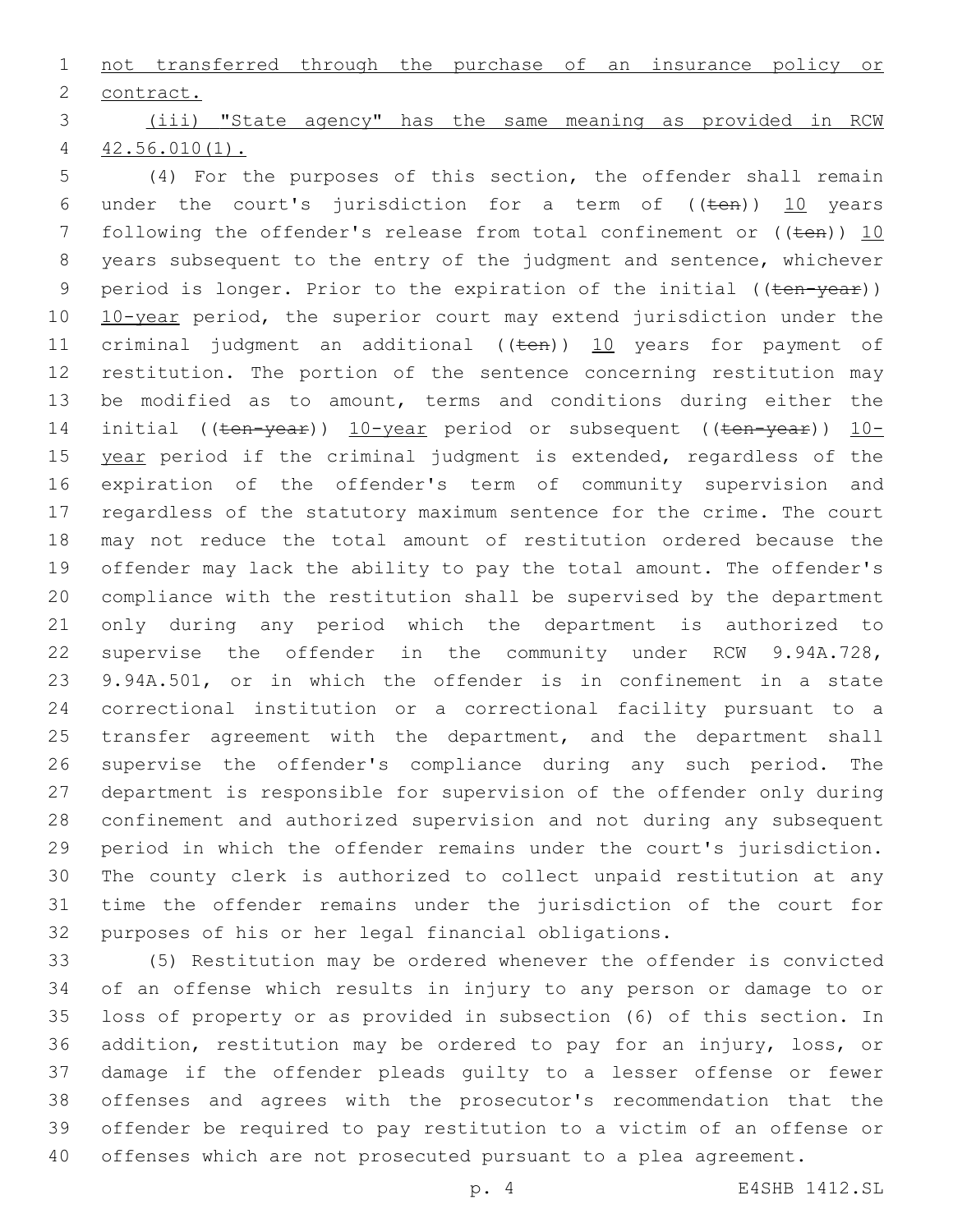(6) Restitution for the crime of rape of a child in the first, second, or third degree, in which the victim becomes pregnant, shall include: (a) All of the victim's medical expenses that are associated with the rape and resulting pregnancy; and (b) child support for any child born as a result of the rape if child support is ordered pursuant to a proceeding in superior court or administrative order for support for that child. The clerk must forward any restitution payments made on behalf of the victim's child to the Washington state child support registry under chapter 26.23 RCW. Identifying information about the victim and child shall not be included in the order. The offender shall receive a credit against any obligation owing under the administrative or superior court order for support of the victim's child. For the purposes of this subsection, the offender shall remain under the court's jurisdiction until the offender has satisfied support obligations under the superior court or 16 administrative order but not longer than a maximum term of ((twenty-17 five)) 25 years following the offender's release from total 18 confinement or ((twenty-five)) 25 years subsequent to the entry of the judgment and sentence, whichever period is longer. The court may not reduce the total amount of restitution ordered because the offender may lack the ability to pay the total amount. The department shall supervise the offender's compliance with the restitution 23 ordered under this subsection.

 (7) In addition to any sentence that may be imposed, an offender who has been found guilty of an offense involving fraud or other deceptive practice or an organization which has been found guilty of any such offense may be ordered by the sentencing court to give notice of the conviction to the class of persons or to the sector of the public affected by the conviction or financially interested in the subject matter of the offense by mail, by advertising in designated areas or through designated media, or by other appropriate 32 means.

 (8) This section does not limit civil remedies or defenses available to the victim or offender including support enforcement remedies for support ordered under subsection (6) of this section for a child born as a result of a rape of a child victim. The court shall identify in the judgment and sentence the victim or victims entitled to restitution and what amount is due each victim. The state or victim may enforce the court-ordered restitution in the same manner as a judgment in a civil action. Restitution collected through civil

p. 5 E4SHB 1412.SL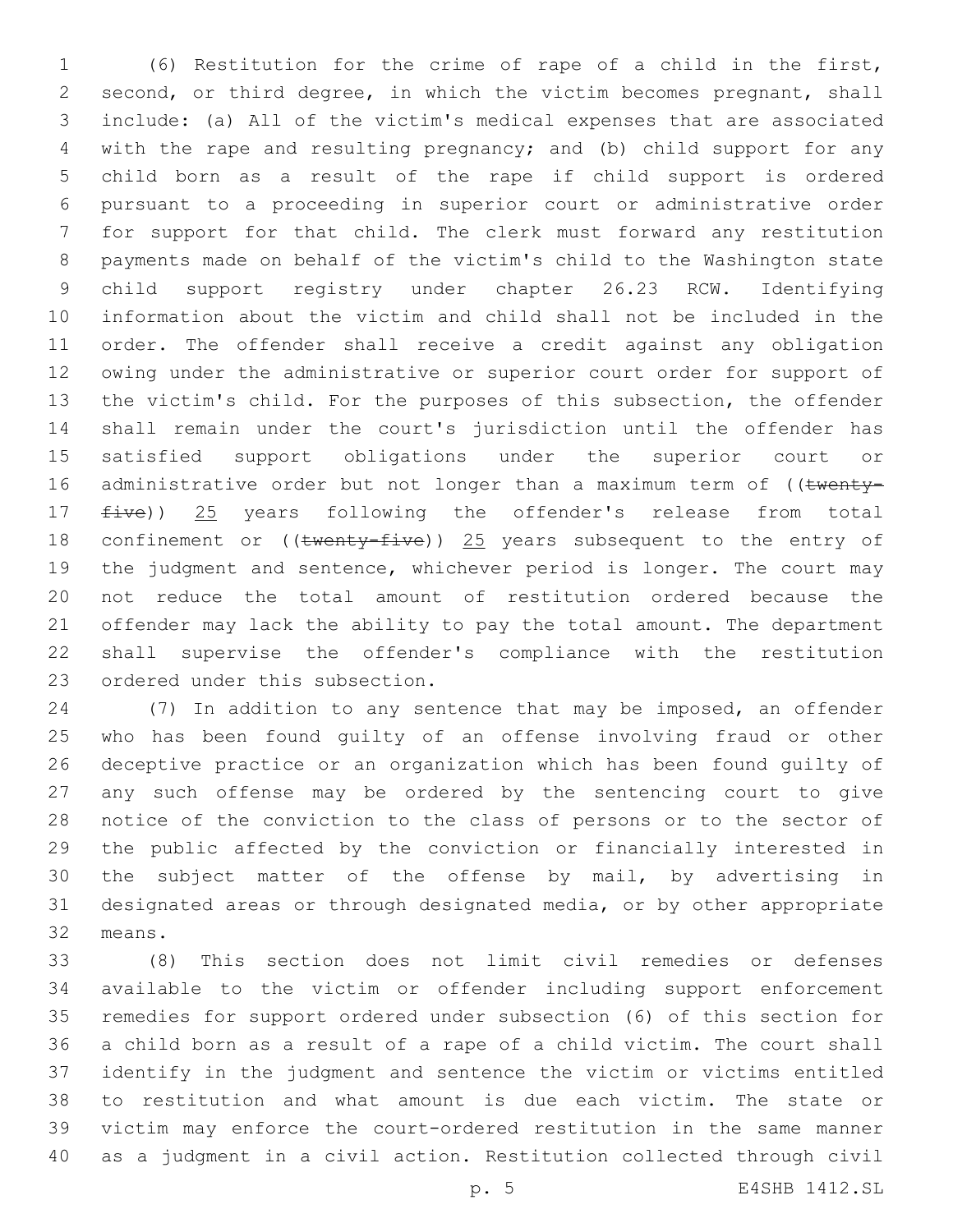enforcement must be paid through the registry of the court and must be distributed proportionately according to each victim's loss when 3 there is more than one victim.

 **Sec. 3.** RCW 9.94A.753 and 2018 c 123 s 2 are each amended to 5 read as follows:

This section applies to offenses committed after July 1, 1985.

 (1) When restitution is ordered, the court shall determine the 8 amount of restitution due at the sentencing hearing or within ((one 9 hundred eighty)) 180 days except as provided in subsection (7) of 10 this section. The court may continue the hearing beyond the ((one 11 hundred eighty)) 180 days for good cause. The court shall then set a minimum monthly payment that the offender is required to make towards the restitution that is ordered. The court shall not issue any order that postpones the commencement of restitution payments until after the offender is released from total confinement. The court should take into consideration the total amount of the restitution owed, the offender's present, past, and future ability to pay, as well as any assets that the offender may have. An offender's inability to make restitution payments while in total confinement may not be the basis for a violation of his or her sentence unless his or her inability to make payments resulted from a refusal to accept an employment offer to a class I or class II job or a termination for cause from such a job.

 (2) During the period of supervision, the community corrections officer may examine the offender to determine if there has been a change in circumstances that warrants an amendment of the monthly payment schedule. The community corrections officer may recommend a change to the schedule of payment and shall inform the court of the recommended change and the reasons for the change. The sentencing court may then reset the monthly minimum payments based on the report from the community corrections officer of the change in circumstances.32

 (3)(a) Except as provided in subsection (6) of this section, restitution ordered by a court pursuant to a criminal conviction shall be based on easily ascertainable damages for injury to or loss of property, actual expenses incurred for treatment for injury to persons, and lost wages resulting from injury. Restitution shall not include reimbursement for damages for mental anguish, pain and suffering, or other intangible losses, but may include the costs of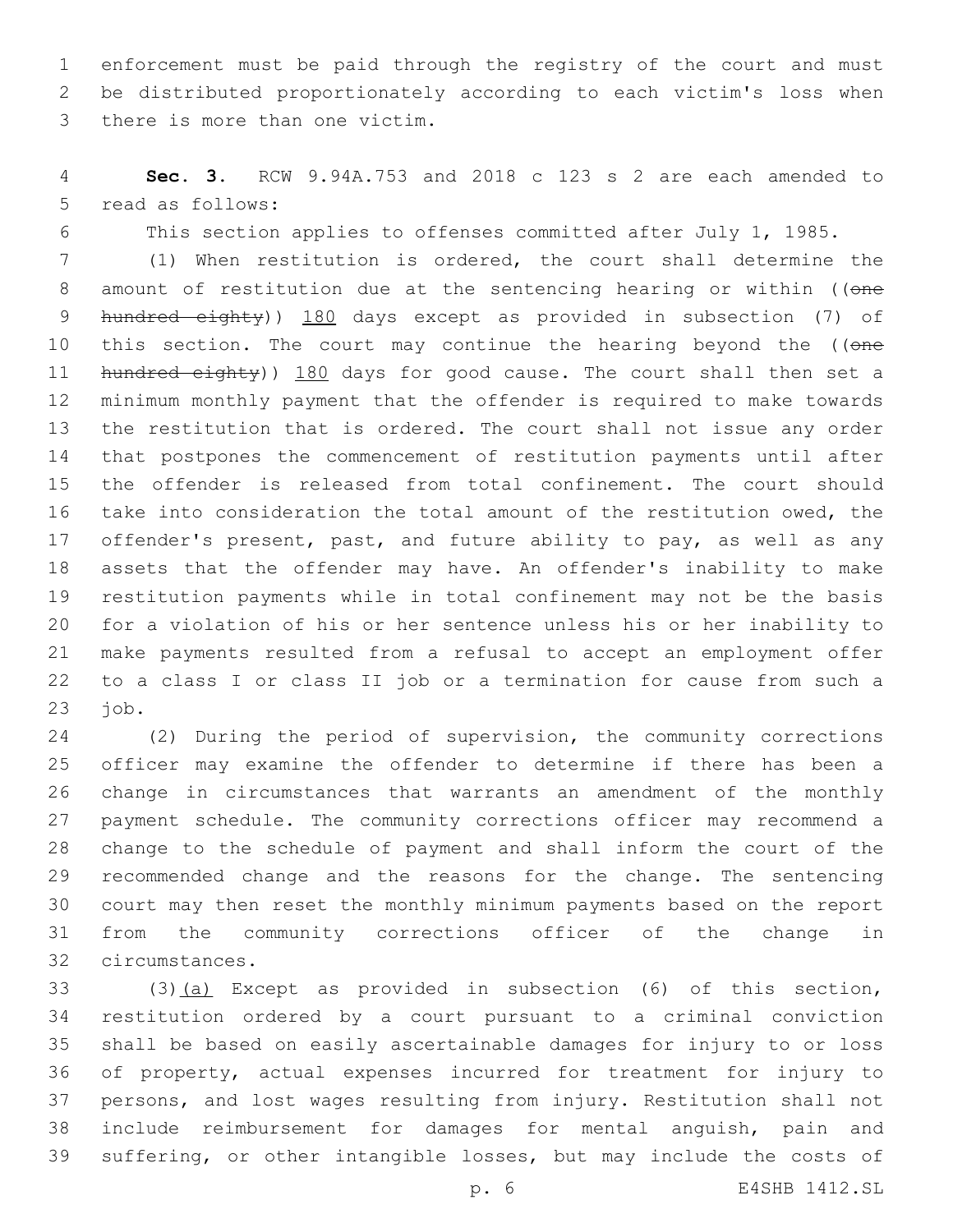counseling reasonably related to the offense. The amount of restitution shall not exceed double the amount of the offender's gain or the victim's loss from the commission of the crime.

 (b) At any time, including at sentencing, the court may determine 5 that the offender is not required to pay, or may relieve the offender of the requirement to pay, full or partial restitution and accrued interest on restitution where the entity to whom restitution is owed 8 is an insurer or state agency, except for restitution owed to the 9 department of labor and industries under chapter 7.68 RCW, if the 10 court finds that the offender does not have the current or likely future ability to pay. A person does not have the current ability to pay if the person is indigent as defined in RCW 10.01.160(3). For the 13 purposes of this subsection, the terms "insurer" and "state agency" 14 have the same meanings as provided in RCW 9.94A.750(3).

 (4) For the purposes of this section, for an offense committed prior to July 1, 2000, the offender shall remain under the court's 17 jurisdiction for a term of  $((\text{ten}))$  10 years following the offender's 18 release from total confinement or  $((\text{ten}))$  10 years subsequent to the entry of the judgment and sentence, whichever period ends later. 20 Prior to the expiration of the initial  $((\text{ten-year}))$   $10$ -year period, the superior court may extend jurisdiction under the criminal 22 judgment an additional  $((\text{ten}))$  10 years for payment of restitution. For an offense committed on or after July 1, 2000, the offender shall remain under the court's jurisdiction until the obligation is completely satisfied, regardless of the statutory maximum for the crime. The portion of the sentence concerning restitution may be modified as to amount, terms, and conditions during any period of time the offender remains under the court's jurisdiction, regardless of the expiration of the offender's term of community supervision and regardless of the statutory maximum sentence for the crime. The court may not reduce the total amount of restitution ordered because the offender may lack the ability to pay the total amount. The offender's compliance with the restitution shall be supervised by the department only during any period which the department is authorized to supervise the offender in the community under RCW 9.94A.728, 9.94A.501, or in which the offender is in confinement in a state correctional institution or a correctional facility pursuant to a transfer agreement with the department, and the department shall supervise the offender's compliance during any such period. The department is responsible for supervision of the offender only during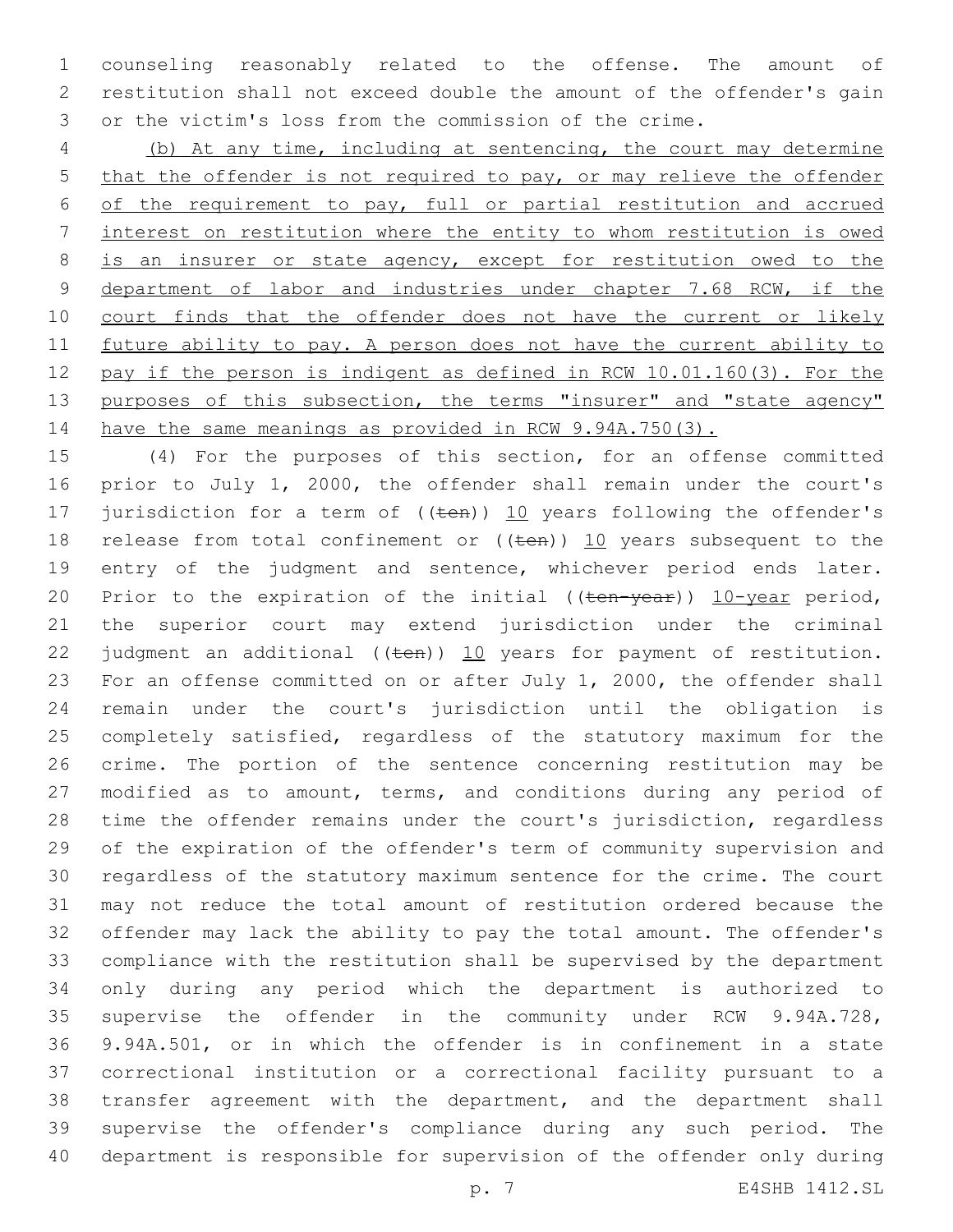confinement and authorized supervision and not during any subsequent period in which the offender remains under the court's jurisdiction. The county clerk is authorized to collect unpaid restitution at any time the offender remains under the jurisdiction of the court for purposes of his or her legal financial obligations.

 (5) Restitution shall be ordered whenever the offender is convicted of an offense which results in injury to any person or damage to or loss of property or as provided in subsection (6) of this section unless extraordinary circumstances exist which make restitution inappropriate in the court's judgment and the court sets forth such circumstances in the record. In addition, restitution shall be ordered to pay for an injury, loss, or damage if the offender pleads guilty to a lesser offense or fewer offenses and agrees with the prosecutor's recommendation that the offender be required to pay restitution to a victim of an offense or offenses which are not prosecuted pursuant to a plea agreement.

 (6) Restitution for the crime of rape of a child in the first, 18 second, or third degree, in which the victim becomes pregnant, shall include: (a) All of the victim's medical expenses that are associated with the rape and resulting pregnancy; and (b) child support for any child born as a result of the rape if child support is ordered pursuant to a civil superior court or administrative order for support for that child. The clerk must forward any restitution payments made on behalf of the victim's child to the Washington state child support registry under chapter 26.23 RCW. Identifying information about the victim and child shall not be included in the order. The offender shall receive a credit against any obligation owing under the administrative or superior court order for support of the victim's child. For the purposes of this subsection, the offender shall remain under the court's jurisdiction until the offender has satisfied support obligations under the superior court or administrative order for the period provided in RCW 4.16.020 or a 33 maximum term of ((twenty-five)) 25 years following the offender's 34 release from total confinement or ((twenty-five)) 25 years subsequent to the entry of the judgment and sentence, whichever period is longer. The court may not reduce the total amount of restitution ordered because the offender may lack the ability to pay the total amount. The department shall supervise the offender's compliance with 39 the restitution ordered under this subsection.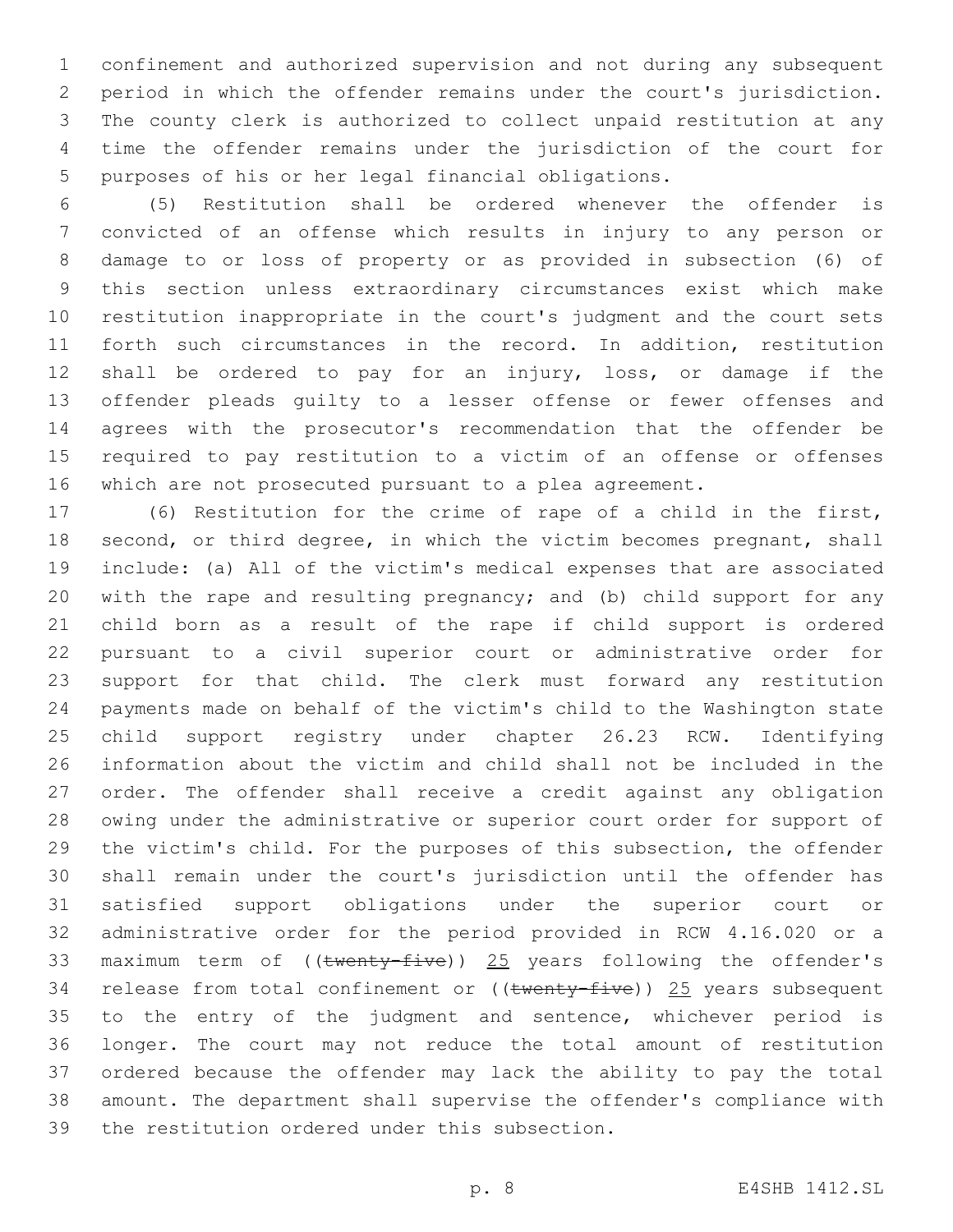(7) Regardless of the provisions of subsections (1) through (6) of this section, the court shall order restitution in all cases where the victim is entitled to benefits under the crime victims' compensation act, chapter 7.68 RCW. If the court does not order restitution and the victim of the crime has been determined to be entitled to benefits under the crime victims' compensation act, the department of labor and industries, as administrator of the crime victims' compensation program, may petition the court within one year of entry of the judgment and sentence for entry of a restitution order. Upon receipt of a petition from the department of labor and industries, the court shall hold a restitution hearing and shall 12 enter a restitution order.

 (8) In addition to any sentence that may be imposed, an offender who has been found guilty of an offense involving fraud or other deceptive practice or an organization which has been found guilty of any such offense may be ordered by the sentencing court to give notice of the conviction to the class of persons or to the sector of the public affected by the conviction or financially interested in the subject matter of the offense by mail, by advertising in designated areas or through designated media, or by other appropriate 21 means.

 (9) This section does not limit civil remedies or defenses available to the victim, survivors of the victim, or offender including support enforcement remedies for support ordered under subsection (6) of this section for a child born as a result of a rape of a child victim. The court shall identify in the judgment and sentence the victim or victims entitled to restitution and what amount is due each victim. The state or victim may enforce the court- ordered restitution in the same manner as a judgment in a civil action. Restitution collected through civil enforcement must be paid through the registry of the court and must be distributed proportionately according to each victim's loss when there is more 33 than one victim.

 (10) If a person has caused a victim to lose money or property through the filing of a vehicle report of sale in which the designated buyer had no knowledge of the vehicle transfer or the fraudulent filing of the report of sale, upon conviction or when the offender pleads guilty and agrees with the prosecutor's recommendation that the offender be required to pay restitution to a victim, the court may order the defendant to pay an amount, fixed by

p. 9 E4SHB 1412.SL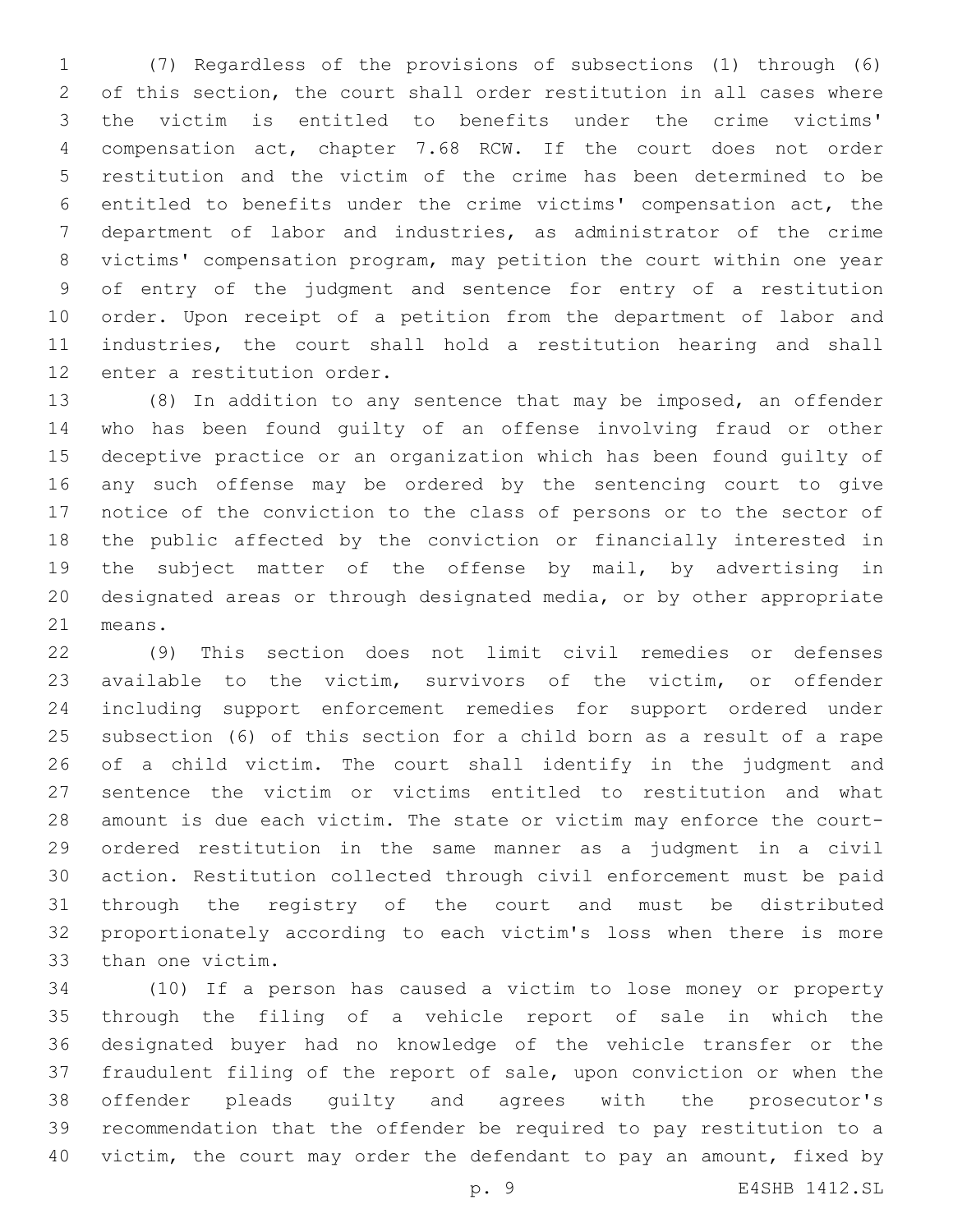the court, not to exceed double the amount of the defendant's gain or victim's loss from the filing of the vehicle report of sale in which the designated buyer had no knowledge of the vehicle transfer or the fraudulent filing of the report of sale. Such an amount may be used to provide restitution to the victim at the order of the court. It is the duty of the prosecuting attorney to investigate the alternative of restitution, and to recommend it to the court, when the prosecuting attorney believes that restitution is appropriate and feasible. If the court orders restitution, the court must make a finding as to the amount of the victim's loss due to the filing of the report of sale in which the designated buyer had no knowledge of the vehicle transfer or the fraudulent filing of the report of sale, and if the record does not contain sufficient evidence to support such finding, the court may conduct a hearing upon the issue. For purposes of this section, "loss" refers to the amount of money or the 16 value of property or services lost.

 **Sec. 4.** RCW 9.94A.760 and 2018 c 269 s 14 are each amended to 18 read as follows:

 (1) Whenever a person is convicted in superior court, the court may order the payment of a legal financial obligation as part of the sentence. The court may not order an offender to pay costs as described in RCW 10.01.160 if the court finds that the offender at 23 the time of sentencing is indigent as defined in RCW ((10.101.010(3) 24 (a) through (e))) 10.01.160(3). An offender being indigent as defined 25 in RCW ((10.101.010(3) (a) through (c))) 10.01.160(3) is not grounds for failing to impose restitution or the crime victim penalty assessment under RCW 7.68.035. The court must on either the judgment and sentence or on a subsequent order to pay, designate the total amount of a legal financial obligation and segregate this amount among the separate assessments made for restitution, costs, fines, and other assessments required by law. On the same order, the court is also to set a sum that the offender is required to pay on a monthly basis towards satisfying the legal financial obligation. If the court fails to set the offender monthly payment amount, the department shall set the amount if the department has active supervision of the offender, otherwise the county clerk shall set the 37 amount.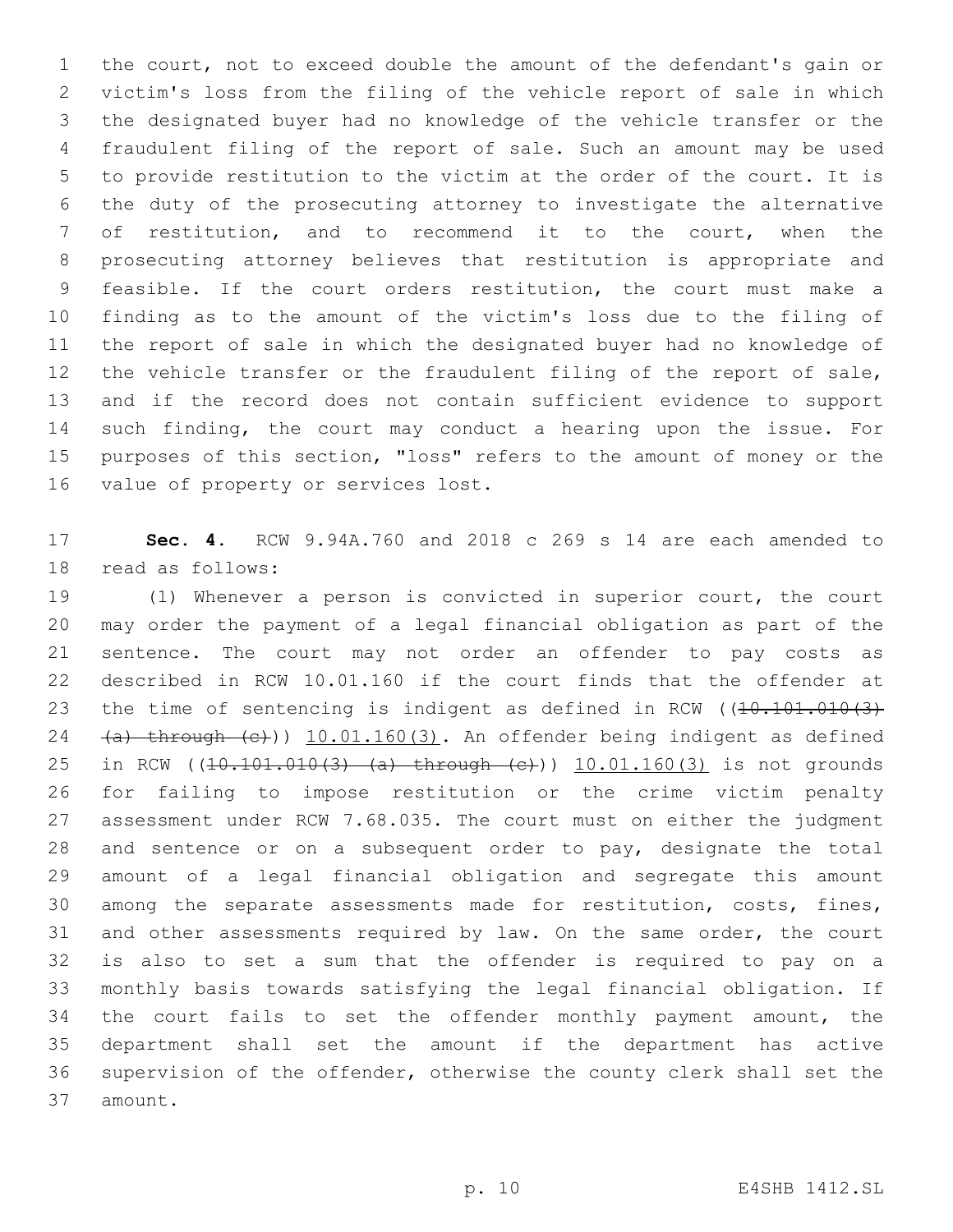(2) Upon receipt of each payment made by or on behalf of an offender, the county clerk shall distribute the payment in the 3 following order of priority until satisfied:

 (a) First, proportionally to restitution to victims that have not 5 been fully compensated from other sources;

 (b) Second, proportionally to restitution to insurance or other sources with respect to a loss that has provided compensation to 8 victims;

(c) Third, proportionally to crime victims' assessments; and

 (d) Fourth, proportionally to costs, fines, and other assessments 11 required by law.

 (3) If the court determines that the offender, at the time of sentencing, has the means to pay for the cost of incarceration, the court may require the offender to pay for the cost of incarceration. The court shall not order the offender to pay the cost of incarceration if the court finds that the offender at the time of 17 sentencing is indigent as defined in RCW ((10.101.010(3) (a) through 18 (e))) 10.01.160(3). Costs of incarceration ordered by the court shall 19 not exceed a rate of  $((fifty-dollars))$  \$50 per day of incarceration, if incarcerated in a prison, or the actual cost of incarceration per day of incarceration, if incarcerated in a county jail. In no case 22 may the court require the offender to pay more than ((one hundred 23 dollars)) \$100 per day for the cost of incarceration. All funds recovered from offenders for the cost of incarceration in the county jail shall be remitted to the county and the costs of incarceration 26 in a prison shall be remitted to the department.

 (4) The court may add to the judgment and sentence or subsequent order to pay a statement that a notice of payroll deduction is to be issued immediately. If the court chooses not to order the immediate issuance of a notice of payroll deduction at sentencing, the court shall add to the judgment and sentence or subsequent order to pay a statement that a notice of payroll deduction may be issued or other income-withholding action may be taken, without further notice to the offender if a monthly court-ordered legal financial obligation payment is not paid when due, and an amount equal to or greater than 36 the amount payable for one month is owed.

 If a judgment and sentence or subsequent order to pay does not include the statement that a notice of payroll deduction may be issued or other income-withholding action may be taken if a monthly legal financial obligation payment is past due, the department or the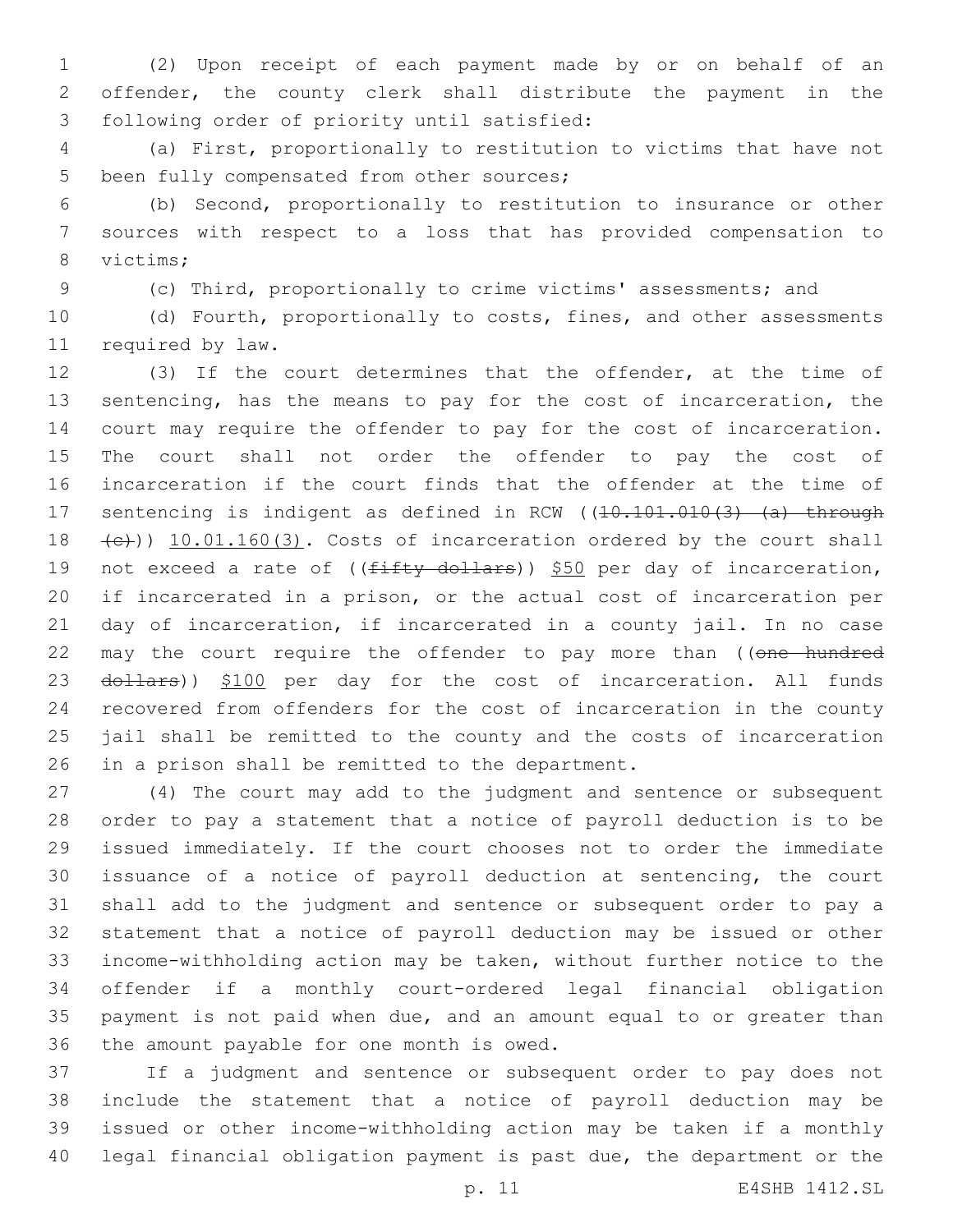county clerk may serve a notice on the offender stating such requirements and authorizations. Service shall be by personal service 3 or any form of mail requiring a return receipt.

 (5)(a) Independent of the department or the county clerk, the party or entity to whom the legal financial obligation is owed shall have the authority to use any other remedies available to the party or entity to collect the legal financial obligation. These remedies include enforcement in the same manner as a judgment in a civil action by the party or entity to whom the legal financial obligation is owed. Restitution collected through civil enforcement must be paid through the registry of the court and must be distributed proportionately according to each victim's loss when there is more than one victim. The judgment and sentence shall identify the party 14 or entity to whom restitution is owed so that the state, party, or 15 entity may enforce the judgment.

 (b) If restitution is ordered pursuant to RCW 9.94A.750(6) or 9.94A.753(6) to a victim of rape of a child or a victim's child born from the rape, the Washington state child support registry shall be identified as the party to whom payments must be made. Restitution obligations arising from the rape of a child in the first, second, or third degree that result in the pregnancy of the victim may be enforced for the time periods provided under RCW 9.94A.750(6) and 9.94A.753(6).23

24 (c) All other ((legal financial)) restitution obligations for an offense committed prior to July 1, 2000, may be enforced at any time 26 during the ((ten-year)) 10-year period following the offender's 27 release from total confinement or within  $((\text{ten}))$  10 years of entry of the judgment and sentence, whichever period ends later. Prior to the 29 expiration of the initial  $((\text{ten}-\text{year}))$  10-year period, the superior 30 court may extend the criminal judgment an additional  $((\text{ten}))$  10 years 31 for payment of ((<del>legal financial</del>)) restitution obligations 32 ((including crime victims' assessments)). All other ((legal financial)) restitution obligations for an offense committed on or after July 1, 2000, may be enforced at any time the offender remains under the court's jurisdiction. For an offense committed on or after July 1, 2000, the court shall retain jurisdiction over the offender, 37 for purposes of the offender's compliance with payment of the ((legal financial)) restitution obligations, until the obligation is completely satisfied, regardless of the statutory maximum for the 40 crime.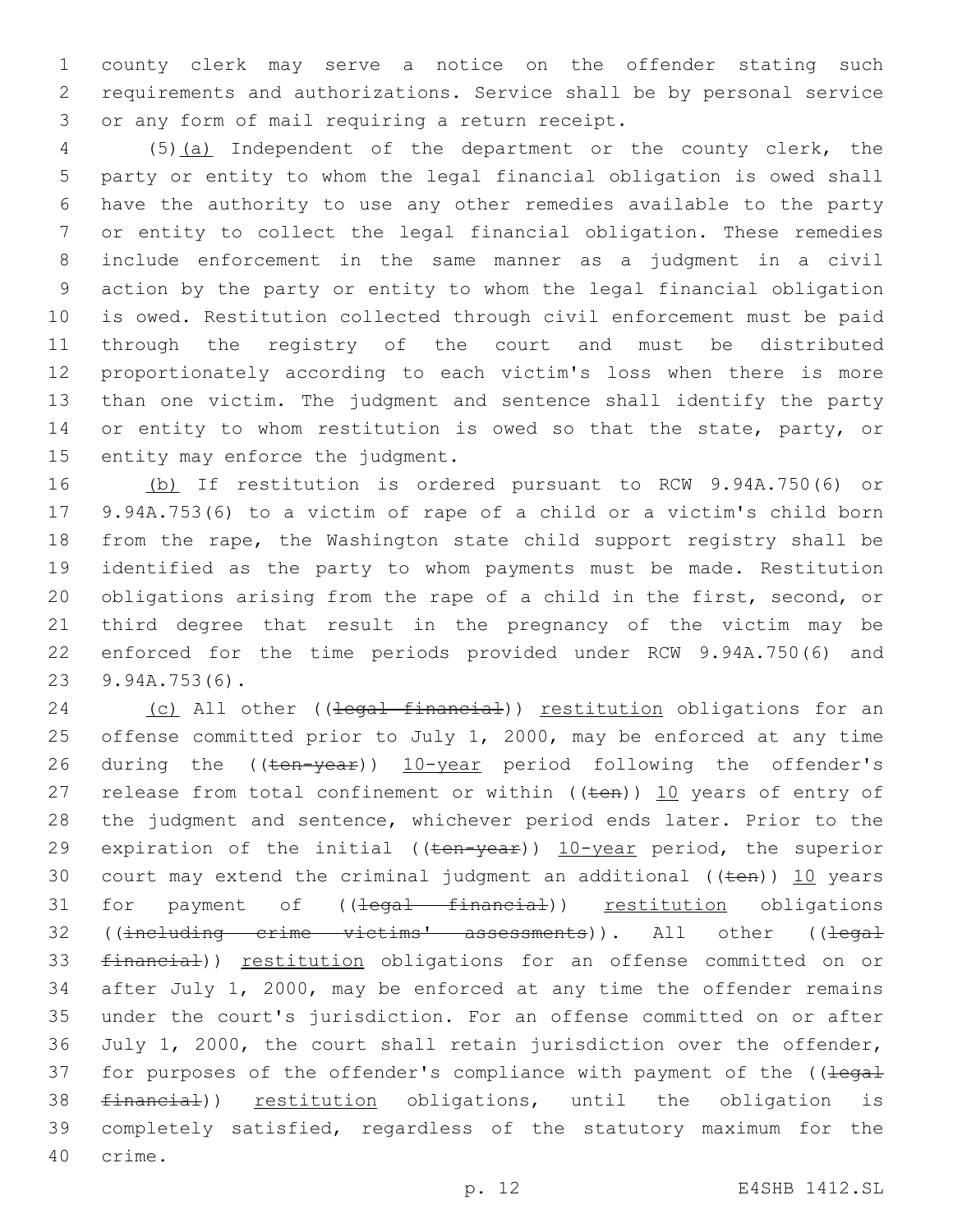(d) All other legal financial obligations other than restitution may be enforced at any time during the 10-year period following the offender's release from total confinement or within 10 years of entry 4 of the judgment and sentence, whichever period ends later. Prior to the expiration of the initial 10-year period, the superior court may extend the criminal judgment an additional 10 years for payment of nonrestitution legal financial obligations only if the court finds that the offender has the current or likely future ability to pay the obligations. A person does not have the current ability to pay if the person is indigent as defined in RCW 10.01.160(3).

 (e) The department may only supervise the offender's compliance with payment of the legal financial obligations during any period in which the department is authorized to supervise the offender in the community under RCW 9.94A.728, 9.94A.501, or in which the offender is confined in a state correctional institution or a correctional 16 facility pursuant to a transfer agreement with the department, and the department shall supervise the offender's compliance during any such period. The department is not responsible for supervision of the offender during any subsequent period of time the offender remains under the court's jurisdiction. The county clerk is authorized to collect unpaid legal financial obligations at any time the offender remains under the jurisdiction of the court for purposes of his or 23 her legal financial obligations.

 (6) In order to assist the court in setting a monthly sum that the offender must pay during the period of supervision, the offender is required to report to the department for purposes of preparing a 27 recommendation to the court. When reporting, the offender is required, under oath, to respond truthfully and honestly to all questions concerning present, past, and future earning capabilities and the location and nature of all property or financial assets. The offender is further required to bring all documents requested by the 32 department.

 (7) After completing the investigation, the department shall make a report to the court on the amount of the monthly payment that the offender should be required to make towards a satisfied legal 36 financial obligation.

 (8)(a) During the period of supervision, the department may make a recommendation to the court that the offender's monthly payment schedule be modified so as to reflect a change in financial 40 circumstances. If the department sets the monthly payment amount, the

p. 13 E4SHB 1412.SL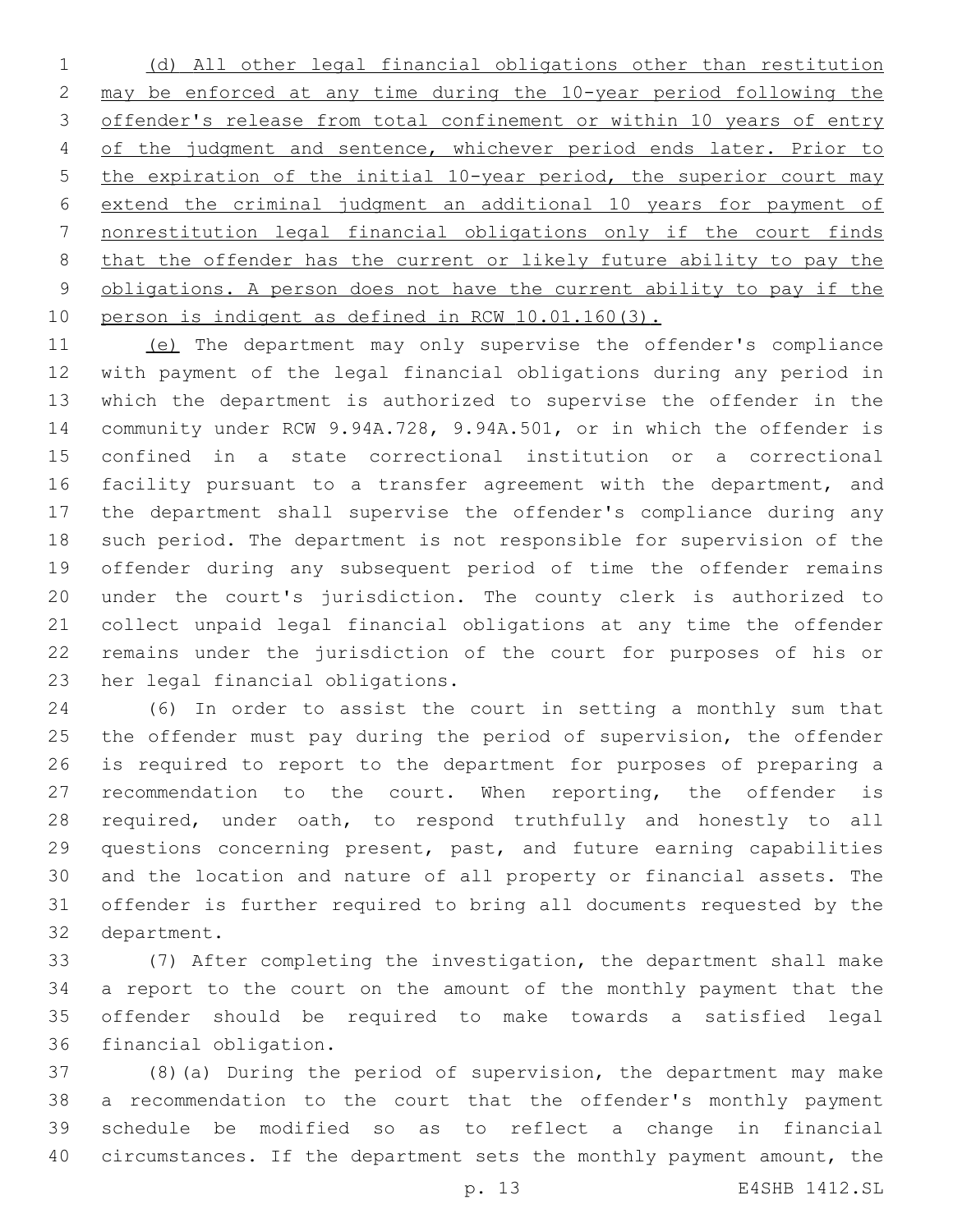department may modify the monthly payment amount without the matter being returned to the court. During the period of supervision, the department may require the offender to report to the department for the purposes of reviewing the appropriateness of the collection schedule for the legal financial obligation. During this reporting, the offender is required under oath to respond truthfully and honestly to all questions concerning earning capabilities and the location and nature of all property or financial assets. The offender shall bring all documents requested by the department in order to 10 prepare the collection schedule.

 (b) Subsequent to any period of supervision, or if the department is not authorized to supervise the offender in the community, the county clerk may make a recommendation to the court that the offender's monthly payment schedule be modified so as to reflect a change in financial circumstances. If the county clerk sets the monthly payment amount, or if the department set the monthly payment amount and the department has subsequently turned the collection of the legal financial obligation over to the county clerk, the clerk may modify the monthly payment amount without the matter being returned to the court. During the period of repayment, the county clerk may require the offender to report to the clerk for the purpose of reviewing the appropriateness of the collection schedule for the legal financial obligation. During this reporting, the offender is required under oath to respond truthfully and honestly to all questions concerning earning capabilities and the location and nature of all property or financial assets. The offender shall bring all documents requested by the county clerk in order to prepare the 28 collection schedule.

 (9) After the judgment and sentence or payment order is entered, the department is authorized, for any period of supervision, to collect the legal financial obligation from the offender. Subsequent to any period of supervision or, if the department is not authorized to supervise the offender in the community, the county clerk is authorized to collect unpaid legal financial obligations from the offender. Any amount collected by the department shall be remitted daily to the county clerk for the purpose of disbursements. The department and the county clerks are authorized, but not required, to accept credit cards as payment for a legal financial obligation, and any costs incurred related to accepting credit card payments shall be 40 the responsibility of the offender.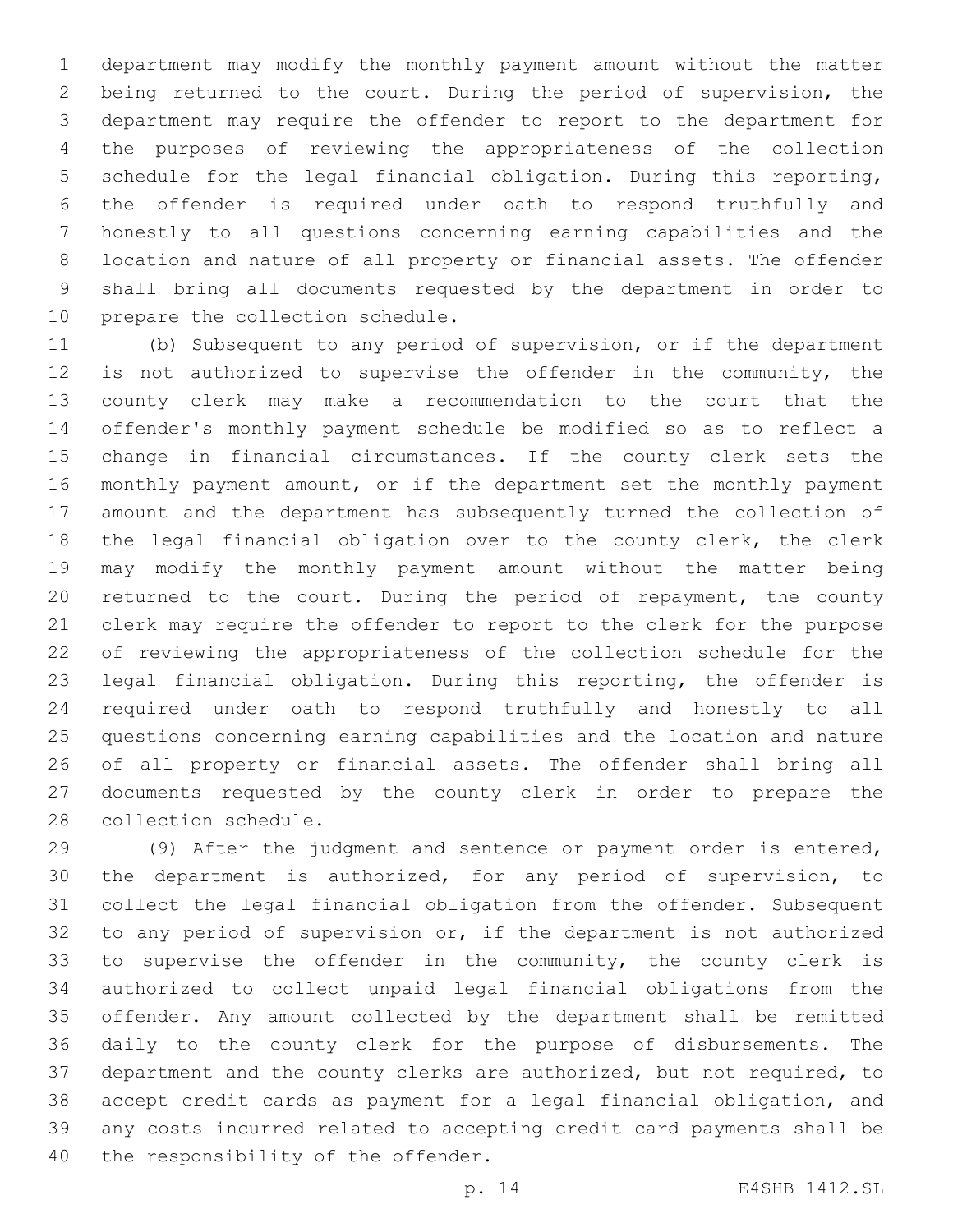(10) The department or any obligee of the legal financial obligation may seek a mandatory wage assignment for the purposes of obtaining satisfaction for the legal financial obligation pursuant to RCW 9.94A.7701. Any party obtaining a wage assignment shall notify the county clerk. The county clerks shall notify the department, or the administrative office of the courts, whichever is providing the 7 monthly billing for the offender.

 (11) The requirement that the offender pay a monthly sum towards a legal financial obligation constitutes a condition or requirement of a sentence and the offender is subject to the penalties for noncompliance as provided in RCW 9.94B.040, 9.94A.737, or 9.94A.740. If the court determines that the offender is homeless or a person who is mentally ill, as defined in RCW 71.24.025, failure to pay a legal financial obligation is not willful noncompliance and shall not 15 subject the offender to penalties.

 (12)(a) The administrative office of the courts shall mail individualized periodic billings to the address known by the office for each offender with an unsatisfied legal financial obligation.

 (b) The billing shall direct payments, other than outstanding cost of supervision assessments under RCW 9.94A.780, parole assessments under RCW 72.04A.120, and cost of probation assessments under RCW 9.95.214, to the county clerk, and cost of supervision, parole, or probation assessments to the department.

 (c) The county clerk shall provide the administrative office of the courts with notice of payments by such offenders no less 26 frequently than weekly.

 (d) The county clerks, the administrative office of the courts, and the department shall maintain agreements to implement this 29 subsection.

 (13) The department shall arrange for the collection of unpaid legal financial obligations during any period of supervision in the community through the county clerk. The department shall either collect unpaid legal financial obligations or arrange for collections through another entity if the clerk does not assume responsibility or is unable to continue to assume responsibility for collection pursuant to subsection (5) of this section. The costs for collection 37 services shall be paid by the offender.

 (14) The county clerk may access the records of the employment security department for the purposes of verifying employment or income, seeking any assignment of wages, or performing other duties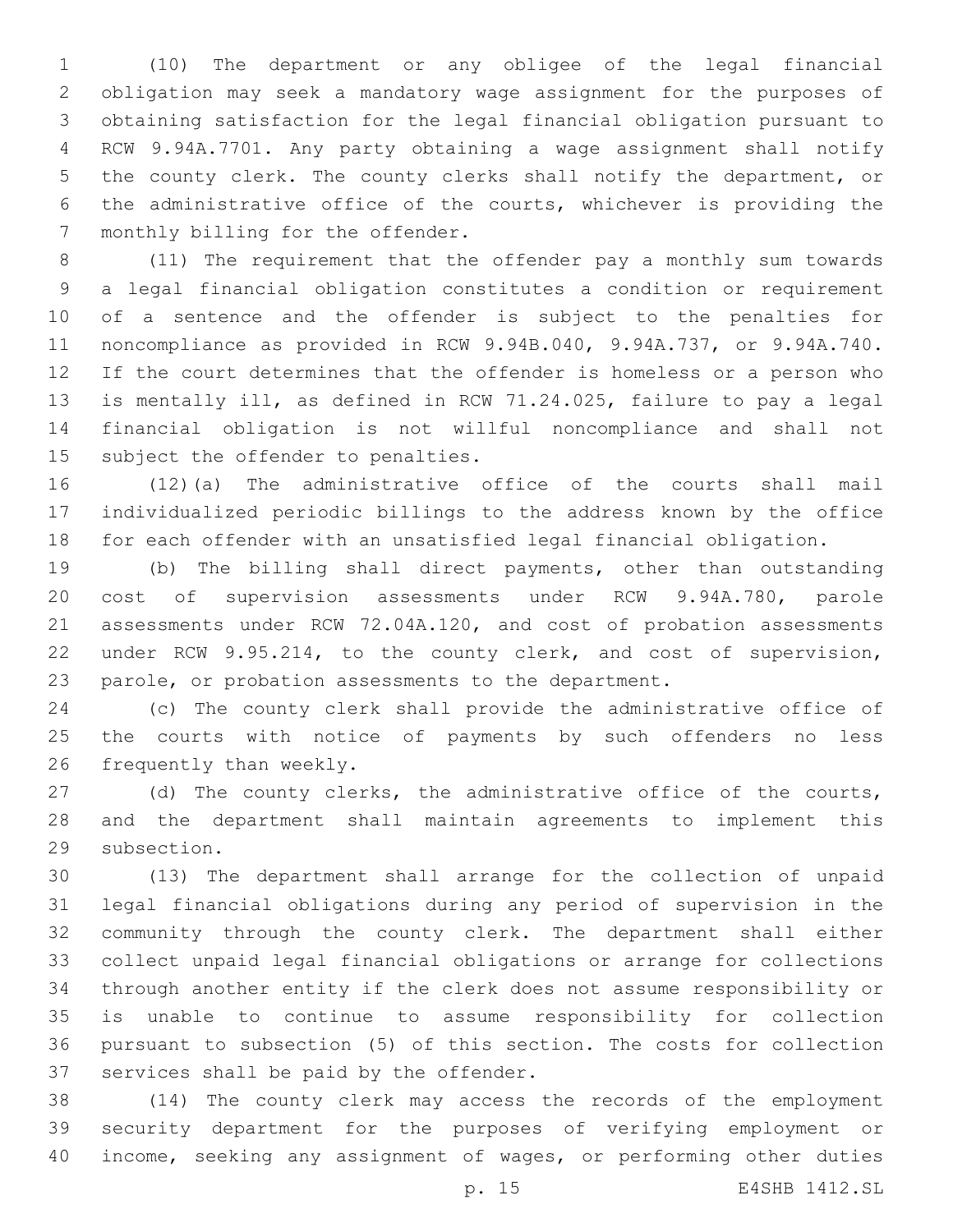necessary to the collection of an offender's legal financial 2 obligations.

 (15) Nothing in this chapter makes the department, the state, the counties, or any state or county employees, agents, or other persons acting on their behalf liable under any circumstances for the payment of these legal financial obligations or for the acts of any offender who is no longer, or was not, subject to supervision by the department for a term of community custody, and who remains under the jurisdiction of the court for payment of legal financial obligations.

 **Sec. 5.** RCW 6.17.020 and 2002 c 261 s 1 are each amended to read as follows:11

 (1) Except as provided in subsections (2), (3), and (4) of this section, the party in whose favor a judgment of a court has been or may be filed or rendered, or the assignee or the current holder thereof, may have an execution, garnishment, or other legal process issued for the collection or enforcement of the judgment at any time 17 within  $((ten))$  10 years from entry of the judgment or the filing of 18 the judgment in this state.

 (2) After July 23, 1989, a party who obtains a judgment or order of a court or an administrative order entered as defined in RCW 74.20A.020(6) for accrued child support, or the assignee or the current holder thereof, may have an execution, garnishment, or other legal process issued upon that judgment or order at any time within 24 ((ten)) 10 years of the ((eighteenth)) 18th birthday of the youngest child named in the order for whom support is ordered.

 (3) After June 9, 1994, a party in whose favor a judgment has been filed as a foreign judgment or rendered pursuant to subsection (1) or (4) of this section, or the assignee or the current holder 29 thereof, may, within ((ninety)) 90 days before the expiration of the 30 original ((ten-year)) 10-year period, apply to the court that rendered the judgment or to the court where the judgment was filed as 32 a foreign judgment for an order granting an additional  $((\text{ten}))$  10 years during which an execution, garnishment, or other legal process may be issued. If a district court judgment of this state is transcribed to a superior court of this state, the original district court judgment shall not be extended and any petition under this section to extend the judgment that has been transcribed to superior 38 court shall be filed in the superior court within ((ninety)) 90 days 39 before the expiration of the  $((\text{ten-year}))$   $10$ -year period of the date

p. 16 E4SHB 1412.SL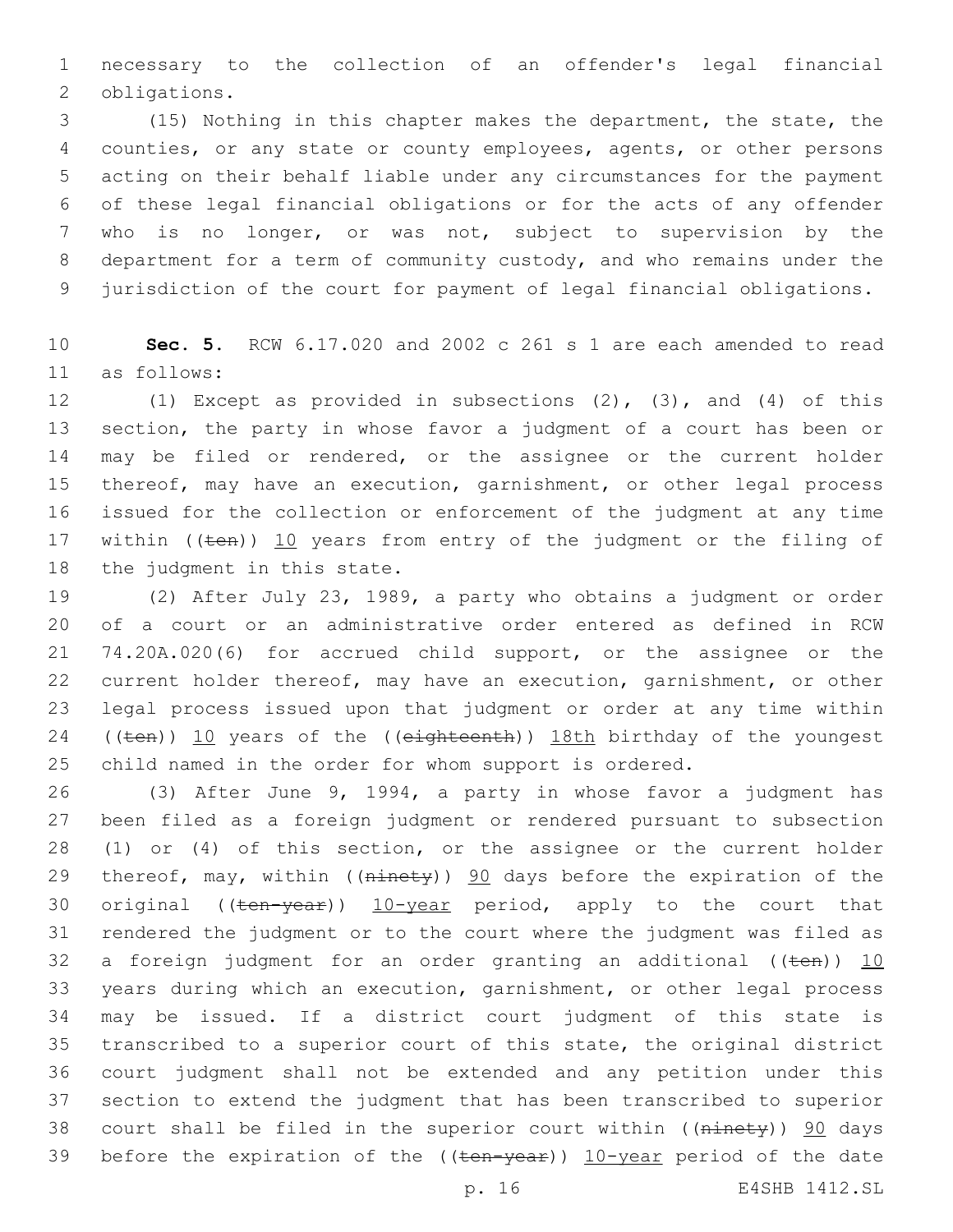the transcript of the district court judgment was filed in the superior court of this state. The petitioner shall pay to the court a filing fee equal to the filing fee for filing the first or initial paper in a civil action in the court, except in the case of district court judgments transcribed to superior court, where the filing fee shall be the fee for filing the first or initial paper in a civil action in the superior court where the judgment was transcribed. The order granting the application shall contain an updated judgment summary as provided in RCW 4.64.030. The filing fee required under this subsection shall be included in the judgment summary and shall be a recoverable cost. The application shall be granted as a matter of right, subject to review only for timeliness, factual issues of full or partial satisfaction, or errors in calculating the judgment 14 summary amounts.

15 (4)(a) A party who obtains a judgment or order for restitution( $(\tau$ 16 crime victims' assessment, or other court-ordered legal financial  $\theta$ bligations)) pursuant to a criminal judgment and sentence, or the assignee or the current holder thereof, may execute, garnish, and/or have legal process issued upon the judgment or order any time within  $((\text{ten}))$  10 years subsequent to the entry of the judgment and sentence 21 or ((ten)) 10 years following the offender's release from total confinement as provided in chapter 9.94A RCW. The clerk of superior court, or a party designated by the clerk, may seek extension under subsection (3) of this section for purposes of collection as allowed under RCW 36.18.190, provided that no filing fee shall be required.

 (b) A party who obtains a judgment or order for court-ordered legal financial obligations other than restitution, pursuant to a 28 criminal judgment and sentence, or the assignee or the current holder thereof, may execute, garnish, and have legal process issued upon the judgment or order any time within 10 years subsequent to the entry of the judgment and sentence or 10 years following the offender's release from total confinement as provided in chapter 9.94A RCW. The 33 clerk of superior court, or a party designated by the clerk, may seek extension under subsection (3) of this section for purposes of collection as allowed under RCW 36.18.190, only if the court finds that the offender has the current or likely future ability to pay the nonrestitution legal financial obligations. A person does not have 38 the current ability to pay if the person is indigent as defined in RCW 10.01.160(3). No filing fee shall be required for filing a 40 petition for an extension pursuant to this subsection (4)(b).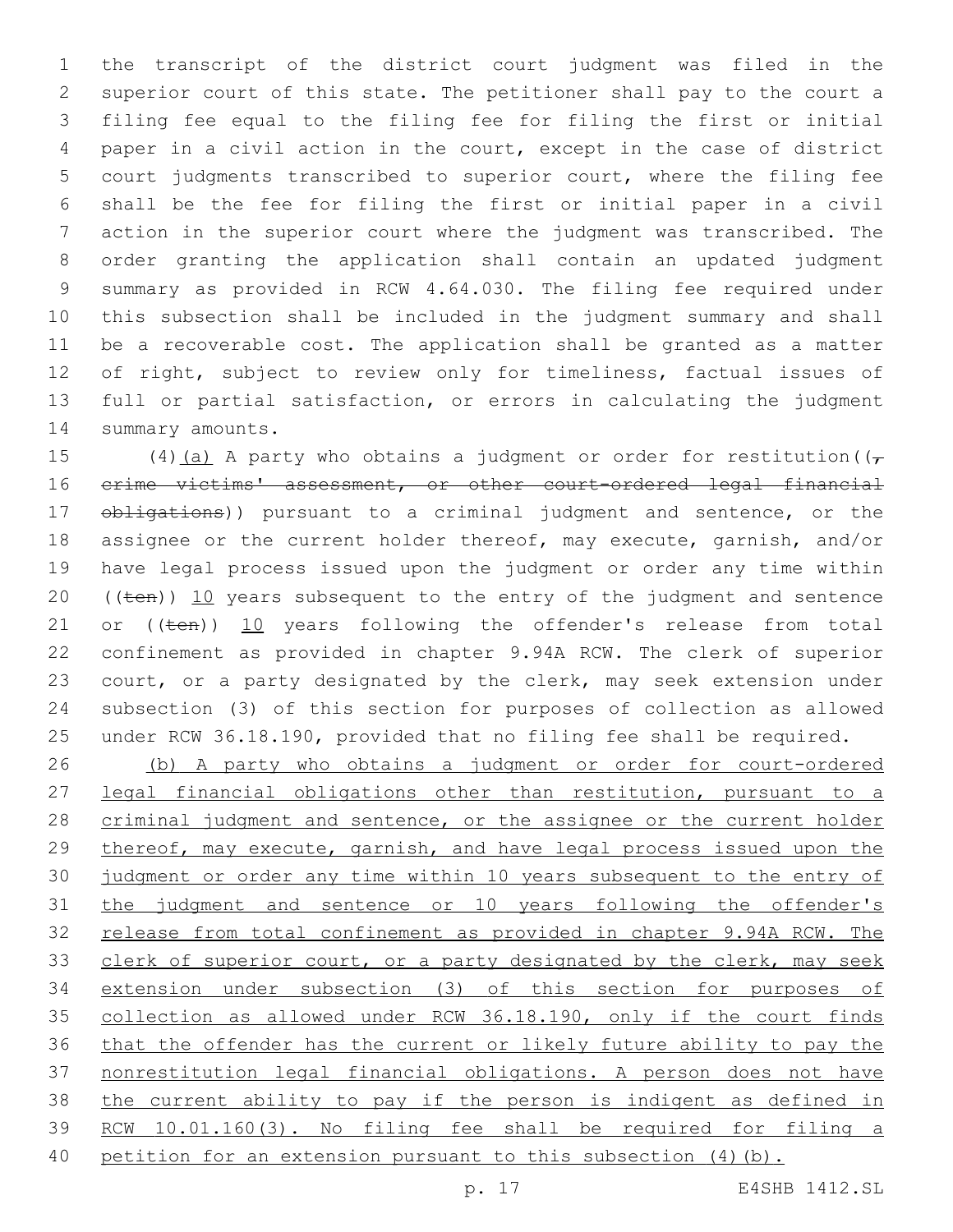(5) "Court" as used in this section includes but is not limited to the United States supreme court, the United States courts of appeals, the United States district courts, the United States bankruptcy courts, the Washington state supreme court, the court of appeals of the state of Washington, superior courts and district courts of the counties of the state of Washington, and courts of other states and jurisdictions from which judgment has been filed in 8 this state under chapter 6.36 or 6.40 RCW.

 (6) The perfection of any judgment lien and the priority of that judgment lien on property as established by RCW 6.13.090 and chapter 4.56 RCW is not altered by the extension of the judgment pursuant to the provisions of this section and the lien remains in full force and effect and does not have to be rerecorded after it is extended. Continued perfection of a judgment that has been transcribed to other counties and perfected in those counties may be accomplished after extension of the judgment by filing with the clerk of the other counties where the judgment has been filed either a certified copy of the order extending the judgment or a certified copy of the docket of 19 the matter where the judgment was extended.

 (7) Except as ordered in RCW 4.16.020 (2) or (3), chapter 9.94A RCW, or chapter 13.40 RCW, no judgment is enforceable for a period 22 exceeding ((twenty)) 20 years from the date of entry in the originating court. Nothing in this section may be interpreted to extend the expiration date of a foreign judgment beyond the expiration date under the laws of the jurisdiction where the judgment 26 originated.

 (8) The chapter 261, Laws of 2002 amendments to this section apply to all judgments currently in effect on June 13, 2002, to all judgments extended after June 9, 1994, unless the judgment has been satisfied, vacated, and/or quashed, and to all judgments filed or 31 rendered, or both, after June 13, 2002.

 **Sec. 6.** RCW 9.92.060 and 2011 1st sp.s. c 40 s 5 are each 33 amended to read as follows:

 (1) Whenever any person is convicted of any crime except murder, burglary in the first degree, arson in the first degree, robbery, rape of a child, or rape, the superior court may, in its discretion, at the time of imposing sentence upon such person, direct that such sentence be stayed and suspended until otherwise ordered by the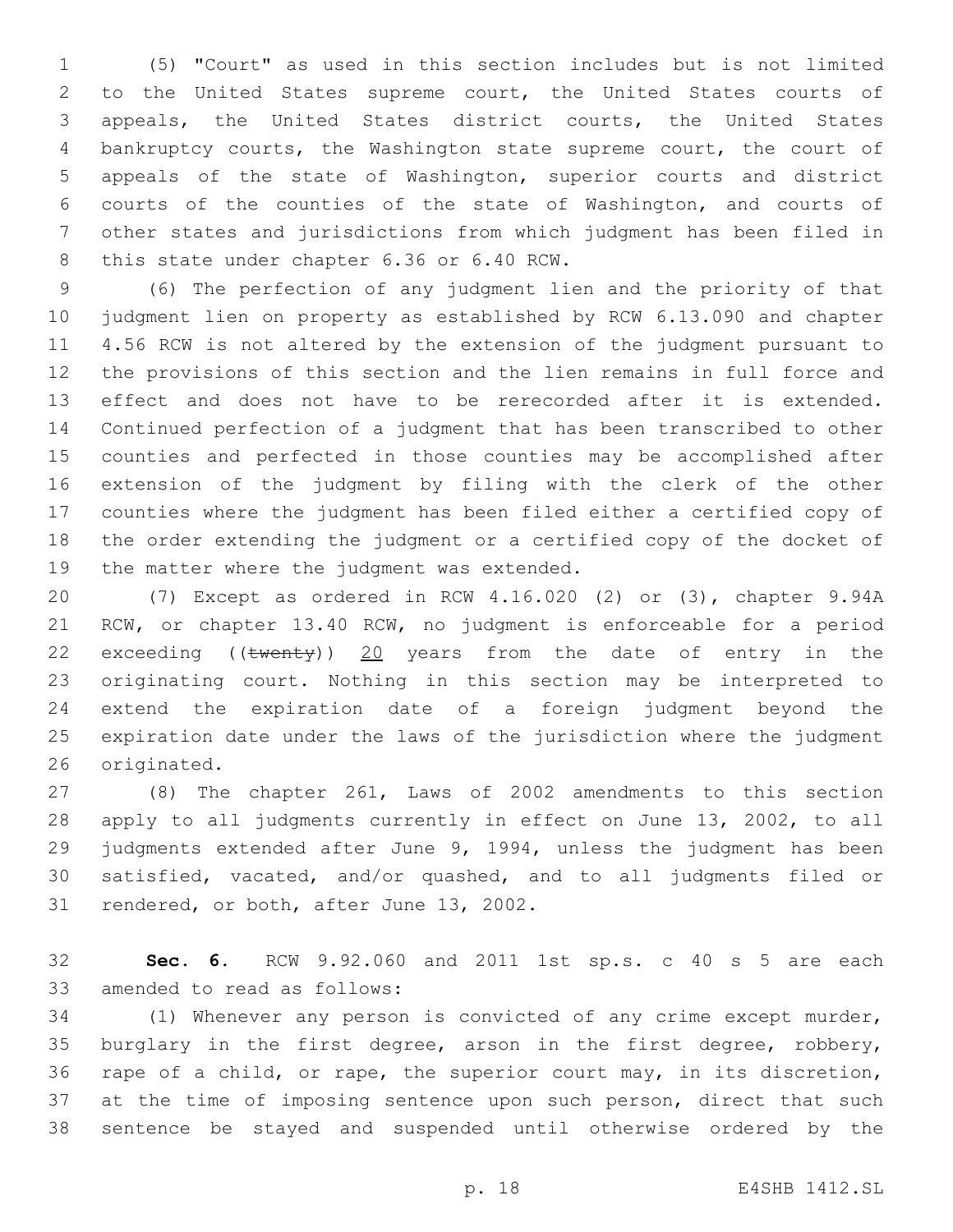superior court, and, upon such terms as the superior court may determine, that the sentenced person be placed under the charge of:

 (a) A community corrections officer employed by the department of corrections, if the person is subject to supervision under RCW 9.94A.501 or 9.94A.5011; or5

 (b) A probation officer employed or contracted for by the county, if the county has elected to assume responsibility for the supervision of superior court misdemeanant probationers.

 (2) As a condition to suspension of sentence, the superior court shall require the payment of the penalty assessment required by RCW 7.68.035. In addition, the superior court may require the convicted person to make such monetary payments, on such terms as the superior court deems appropriate under the circumstances, as are necessary: (a) To comply with any order of the court for the payment of family 15 support; (b) to make restitution to any person or persons who may have suffered loss or damage by reason of the commission of the crime in question or when the offender pleads guilty to a lesser offense or fewer offenses and agrees with the prosecutor's recommendation that the offender be required to pay restitution to a victim of an offense 20 or offenses which are not prosecuted pursuant to a plea agreement; (c) to pay any fine imposed and not suspended and the court or other costs incurred in the prosecution of the case, including reimbursement of the state for costs of extradition if return to this state by extradition was required; and (d) to contribute to a county 25 or interlocal drug fund.

 (3) At any time, including at sentencing, the court may determine 27 that the offender is not required to pay, or may relieve the offender 28 of the requirement to pay, full or partial restitution and accrued interest on restitution where the entity to whom restitution is owed 30 is an insurer or a state agency, except for restitution owed to the department of labor and industries under chapter 7.68 RCW, if the 32 court finds that the offender does not have the current or likely future ability to pay. A person does not have the current ability to pay if the person is indigent as defined in RCW 10.01.160(3). For the purposes of this subsection, the terms "insurer" and "state agency" have the same meanings as provided in RCW 9.94A.750(3).

 (4) As a condition of the suspended sentence, the superior court may order the probationer to report to the secretary of corrections or such officer as the secretary may designate and as a condition of the probation to follow the instructions of the secretary. If the

p. 19 E4SHB 1412.SL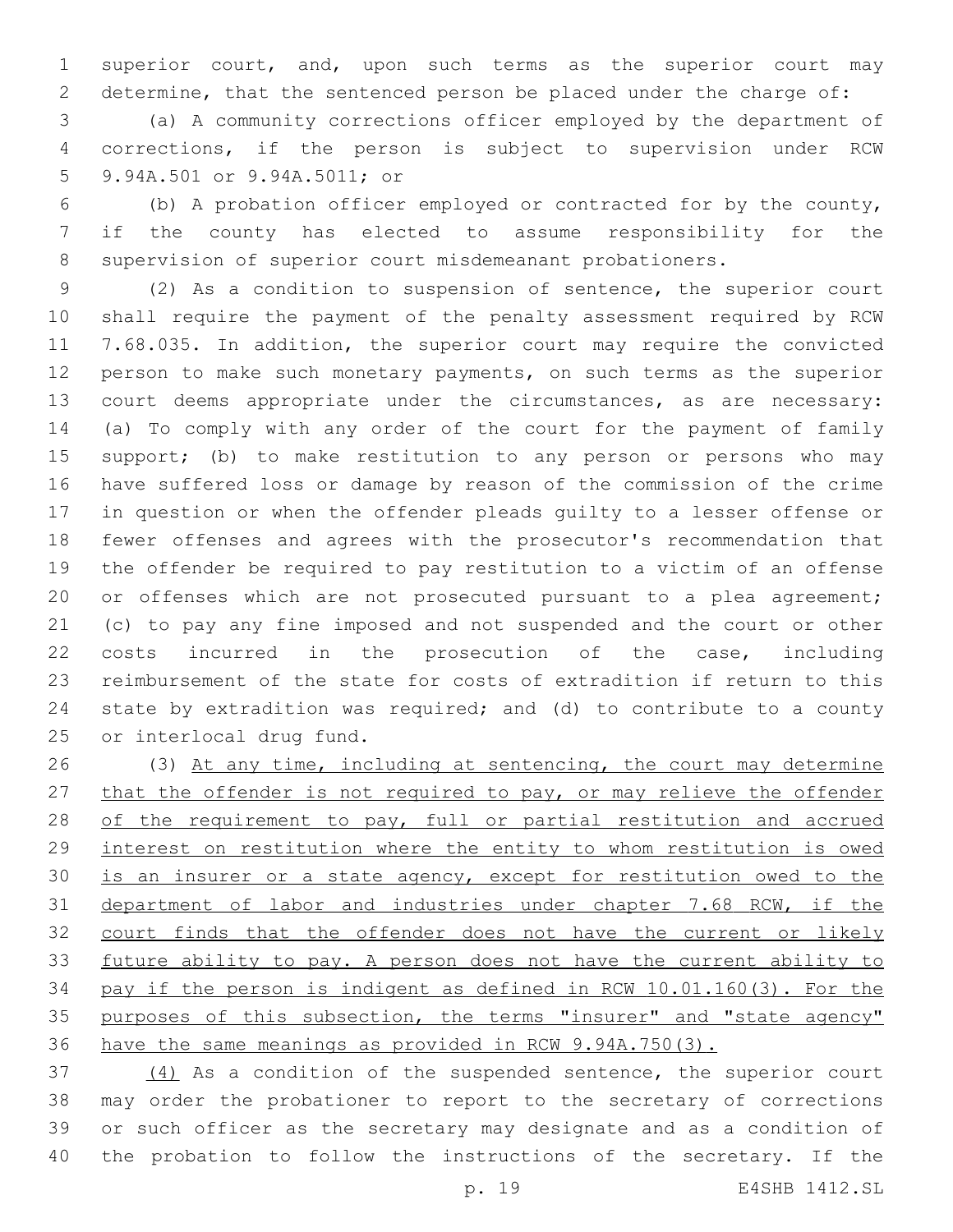county legislative authority has elected to assume responsibility for the supervision of superior court misdemeanant probationers within its jurisdiction, the superior court misdemeanant probationer shall report to a probation officer employed or contracted for by the county. In cases where a superior court misdemeanant probationer is sentenced in one county, but resides within another county, there must be provisions for the probationer to report to the agency having supervision responsibility for the probationer's county of residence.

 $((+4))$   $(5)$  If restitution to the victim has been ordered under subsection (2)(b) of this section and the superior court has ordered supervision, the officer supervising the probationer shall make a reasonable effort to ascertain whether restitution has been made as ordered. If the superior court has ordered supervision and restitution has not been made, the officer shall inform the prosecutor of that violation of the terms of the suspended sentence not less than three months prior to the termination of the suspended 17 sentence.

 **Sec. 7.** RCW 9.95.210 and 2019 c 263 s 302 are each amended to 19 read as follows:

 (1)(a) Except as provided in (b) of this subsection in granting probation, the superior court may suspend the imposition or the execution of the sentence and may direct that the suspension may continue upon such conditions and for such time as it shall 24 designate, not exceeding the maximum term of sentence or two years, 25 whichever is longer.

 (b) For a defendant sentenced for a domestic violence offense, or under RCW 46.61.5055, the superior court may suspend the imposition or the execution of the sentence and may direct that the suspension continue upon such conditions and for such time as the court shall designate, not to exceed five years. The court shall have continuing jurisdiction and authority to suspend the execution of all or any part of the sentence upon stated terms, including installment payment of fines. A defendant who has been sentenced, and who then fails to appear for any hearing to address the defendant's compliance with the terms of probation when ordered to do so by the court shall have the term of probation tolled until such time as the defendant makes his or her presence known to the court on the record. Any time before entering an order terminating probation, the court may modify or revoke its order suspending the imposition or execution of the

p. 20 E4SHB 1412.SL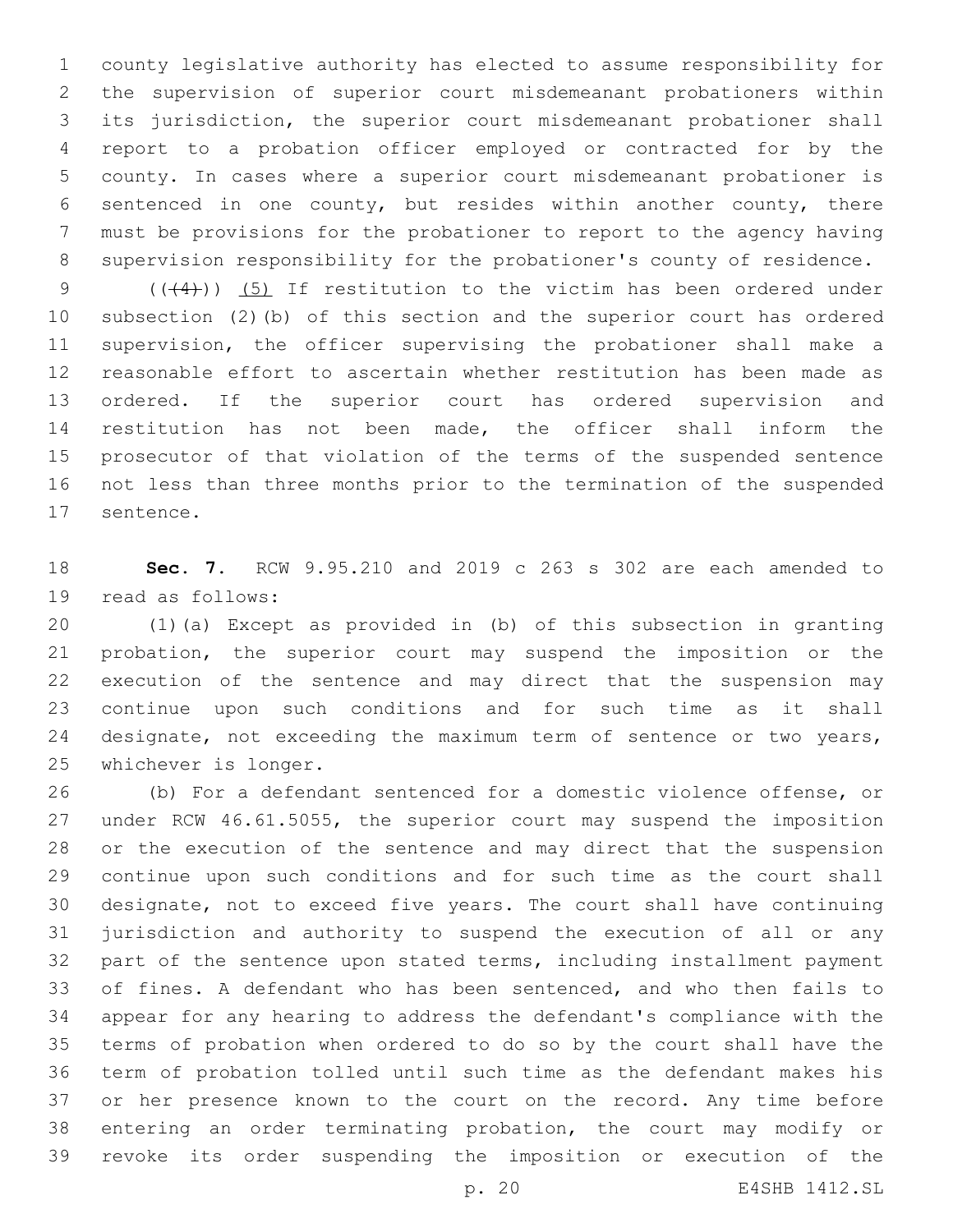sentence if the defendant violates or fails to carry out any of the 2 conditions of the suspended sentence.

 (2) In the order granting probation and as a condition thereof, the superior court may in its discretion imprison the defendant in the county jail for a period not exceeding one year and may fine the defendant any sum not exceeding the statutory limit for the offense committed, and court costs. As a condition of probation, the superior court shall require the payment of the penalty assessment required by RCW 7.68.035. The superior court may also require the defendant to make such monetary payments, on such terms as it deems appropriate under the circumstances, as are necessary: (a) To comply with any 12 order of the court for the payment of family support; (b) to make restitution to any person or persons who may have suffered loss or damage by reason of the commission of the crime in question or when the offender pleads guilty to a lesser offense or fewer offenses and agrees with the prosecutor's recommendation that the offender be required to pay restitution to a victim of an offense or offenses which are not prosecuted pursuant to a plea agreement; (c) to pay such fine as may be imposed and court costs, including reimbursement of the state for costs of extradition if return to this state by extradition was required; (d) following consideration of the financial condition of the person subject to possible electronic monitoring, to pay for the costs of electronic monitoring if that monitoring was required by the court as a condition of release from custody or as a condition of probation; (e) to contribute to a county or interlocal drug fund; and (f) to make restitution to a public 27 agency for the costs of an emergency response under RCW 38.52.430, and may require bonds for the faithful observance of any and all 29 conditions imposed in the probation.

 (3) The superior court shall order restitution in all cases where the victim is entitled to benefits under the crime victims' compensation act, chapter 7.68 RCW. If the superior court does not order restitution and the victim of the crime has been determined to be entitled to benefits under the crime victims' compensation act, the department of labor and industries, as administrator of the crime victims' compensation program, may petition the superior court within one year of imposition of the sentence for entry of a restitution order. Upon receipt of a petition from the department of labor and industries, the superior court shall hold a restitution hearing and 40 shall enter a restitution order.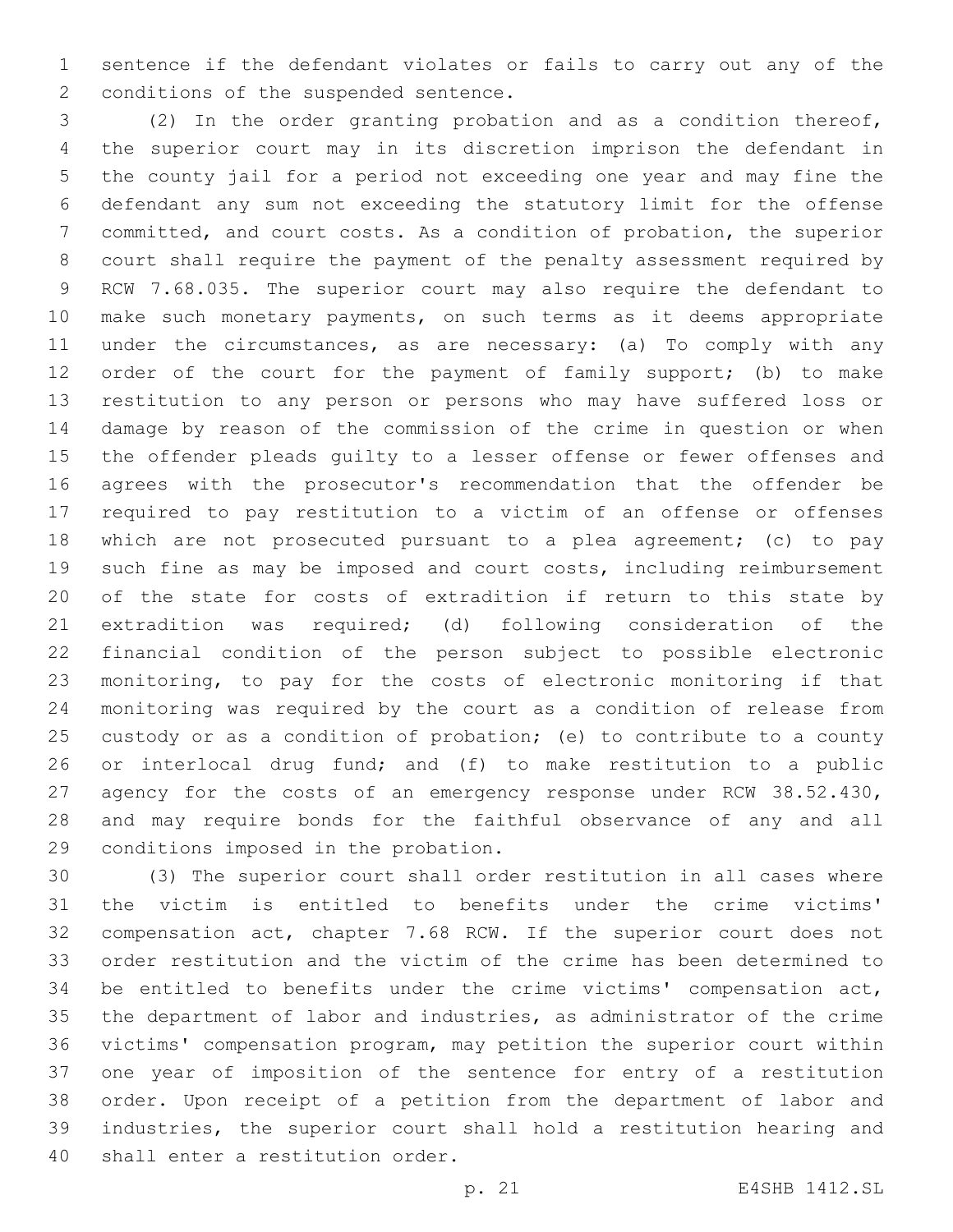(4) At any time, including at sentencing, the court may determine 2 that the offender is not required to pay, or may relieve the offender 3 of the requirement to pay, full or partial restitution and accrued interest on restitution where the entity to whom restitution is owed is an insurer or a state agency, except for restitution owed to the department of labor and industries under chapter 7.68 RCW, if the court finds that the offender does not have the current or likely future ability to pay. A person does not have the current ability to pay if the person is indigent as defined in RCW 10.01.160(3). For the 10 purposes of this subsection, the terms "insurer" and "state agency" 11 have the same meanings as provided in RCW 9.94A.750(3).

 (5) In granting probation, the superior court may order the probationer to report to the secretary of corrections or such officer as the secretary may designate and as a condition of the probation to follow the instructions of the secretary for up to twelve months. If the county legislative authority has elected to assume responsibility for the supervision of superior court misdemeanant probationers within its jurisdiction, the superior court misdemeanant probationer shall report to a probation officer employed or contracted for by the county. In cases where a superior court misdemeanant probationer is 21 sentenced in one county, but resides within another county, there must be provisions for the probationer to report to the agency having supervision responsibility for the probationer's county of residence.

 ( $(\overline{(+5+})$ )  $\overline{(-6)}$  If the probationer has been ordered to make 25 restitution and the superior court has ordered supervision, the officer supervising the probationer shall make a reasonable effort to ascertain whether restitution has been made. If the superior court has ordered supervision and restitution has not been made as ordered, the officer shall inform the prosecutor of that violation of the terms of probation not less than three months prior to the termination of the probation period. The secretary of corrections will promulgate rules and regulations for the conduct of the person during the term of probation. For defendants found guilty in district court, like functions as the secretary performs in regard to probation may be performed by probation officers employed for that purpose by the county legislative authority of the county wherein the 37 court is located.

38 (((6)) (7) The provisions of RCW 9.94A.501 and 9.94A.5011 apply 39 to sentences imposed under this section.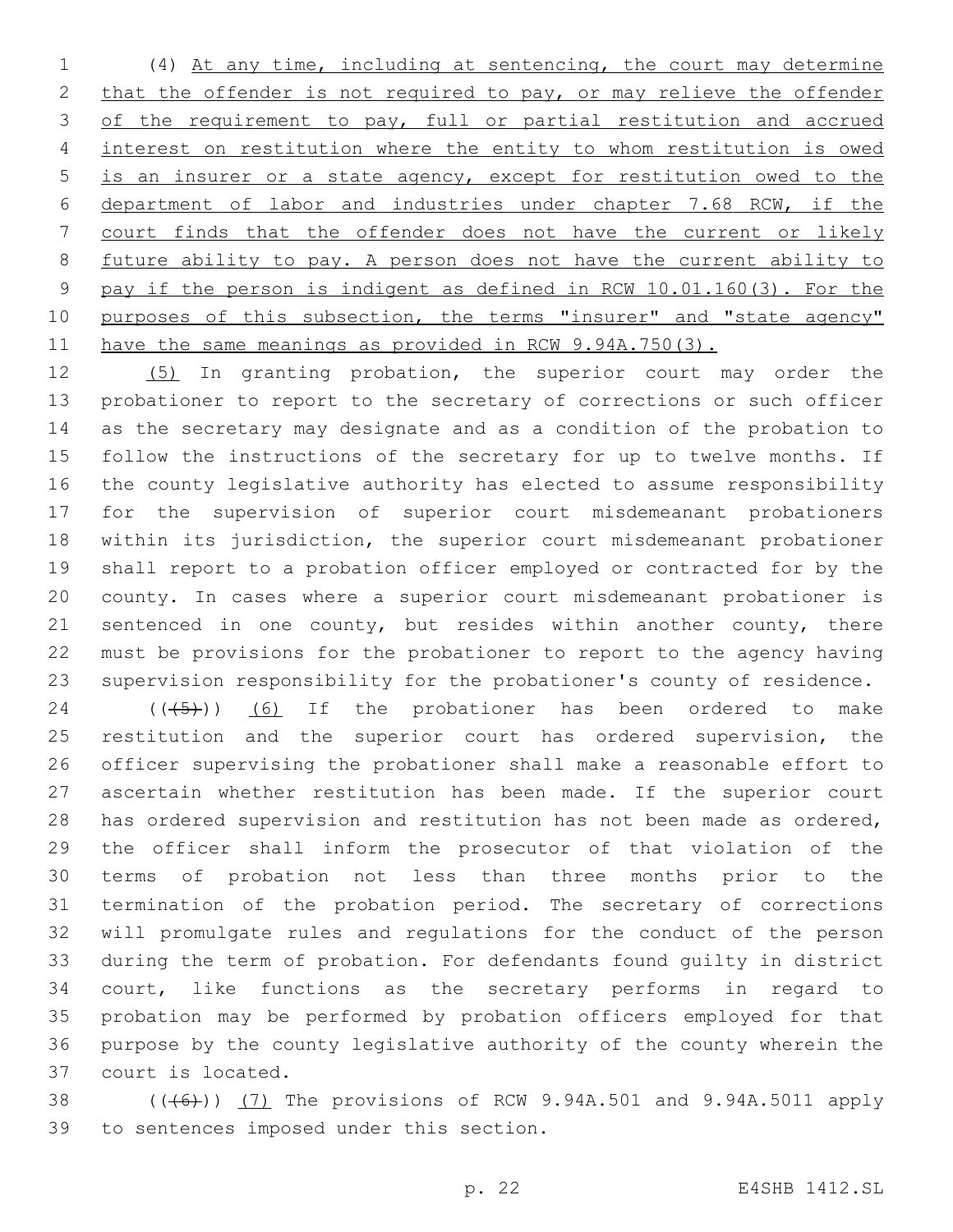1 (( $(7)$ )) (8) For purposes of this section, "domestic violence" 2 means the same as in RCW 10.99.020.

 NEW SECTION. **Sec. 8.** A new section is added to chapter 10.01 4 RCW to read as follows:

 A defendant who has been ordered to pay fines and who has not willfully failed to pay the obligation, as described in RCW 9.94A.6333, 9.94B.040, and 10.01.180, may at any time petition the sentencing court for remission of the payment of fines or of any unpaid portion thereof. If it appears to the satisfaction of the court that payment of the amount due will impose manifest hardship on the defendant or the defendant's immediate family, the court may 12 remit all or part of the amount due in fines, modify the method of payment under RCW 10.01.170, or convert the unpaid amounts to community restitution hours, if the jurisdiction operates a community restitution program, at the rate of no less than the state minimum wage established in RCW 49.46.020 for each hour of community restitution. Manifest hardship exists where the defendant is indigent 18 as defined in RCW 10.01.160(3).

 **Sec. 9.** RCW 10.01.160 and 2018 c 269 s 6 are each amended to read as follows:20

 (1) Except as provided in subsection (3) of this section, the court may require a defendant to pay costs. Costs may be imposed only upon a convicted defendant, except for costs imposed upon a defendant's entry into a deferred prosecution program, costs imposed upon a defendant for pretrial supervision, or costs imposed upon a defendant for preparing and serving a warrant for failure to appear.

 (2) Costs shall be limited to expenses specially incurred by the state in prosecuting the defendant or in administering the deferred prosecution program under chapter 10.05 RCW or pretrial supervision. They cannot include expenses inherent in providing a constitutionally guaranteed jury trial or expenditures in connection with the maintenance and operation of government agencies that must be made by the public irrespective of specific violations of law. Expenses incurred for serving of warrants for failure to appear and jury fees under RCW 10.46.190 may be included in costs the court may require a defendant to pay. Costs for administering a deferred prosecution may 37 not exceed ((two hundred fifty dollars)) \$250. Costs for administering a pretrial supervision other than a pretrial electronic

p. 23 E4SHB 1412.SL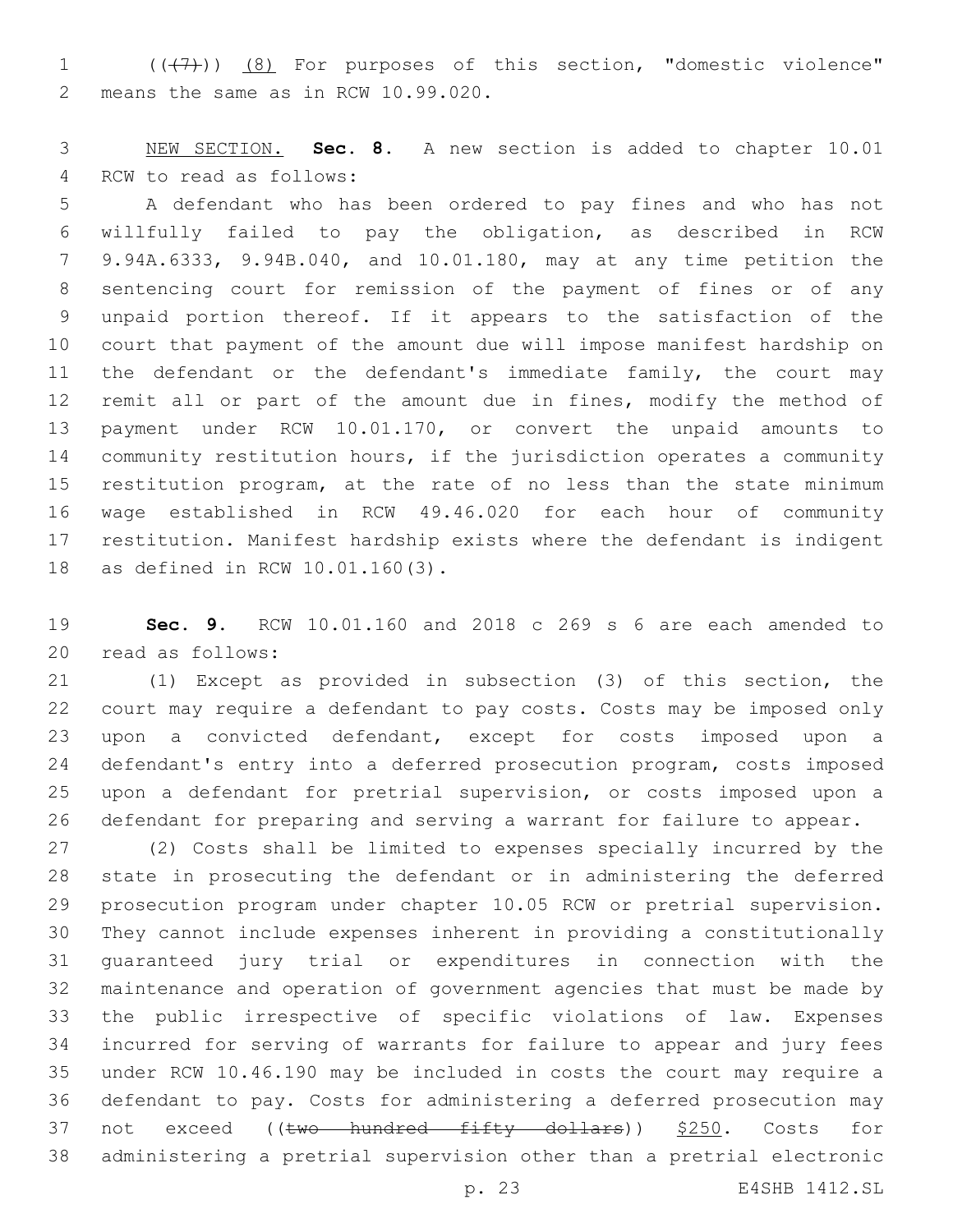alcohol monitoring program, drug monitoring program, or 24/7 sobriety 2 program may not exceed ((one hundred fifty dollars)) \$150. Costs for preparing and serving a warrant for failure to appear may not exceed ((one hundred dollars)) \$100. Costs of incarceration imposed on a defendant convicted of a misdemeanor or a gross misdemeanor may not exceed the actual cost of incarceration. In no case may the court 7 require the offender to pay more than ((one hundred dollars)) \$100 per day for the cost of incarceration. Payment of other court-ordered financial obligations, including all legal financial obligations and costs of supervision take precedence over the payment of the cost of incarceration ordered by the court. All funds received from defendants for the cost of incarceration in the county or city jail must be remitted for criminal justice purposes to the county or city that is responsible for the defendant's jail costs. Costs imposed constitute a judgment against a defendant and survive a dismissal of 16 the underlying action against the defendant. However, if the defendant is acquitted on the underlying action, the costs for preparing and serving a warrant for failure to appear do not survive the acquittal, and the judgment that such costs would otherwise 20 constitute shall be vacated.

 (3) The court shall not order a defendant to pay costs if the 22 defendant at the time of sentencing is indigent ((as defined in RCW 23  $10.101.010(3)$  (a) through (c))). In determining the amount and method 24 of payment of costs for defendants who are not indigent ((as defined 25 in RCW  $10.101.010(3)$  (a) through  $(c)$ )), the court shall take account of the financial resources of the defendant and the nature of the 27 burden that payment of costs will impose. For the purposes of this section, a defendant is "indigent" if the defendant: (a) Meets the 29 criteria defined in RCW  $10.101.010(3)$  (a) through  $(c)$ ; (b) is homeless or mentally ill as defined in RCW 71.24.025; (c) has household income above 125 percent of the federal poverty guidelines and has recurring basic living costs, as defined in RCW 10.101.010, 33 that render the defendant without the financial ability to pay; or 34 (d) has other compelling circumstances that exist that demonstrate an inability to pay.

36 (4) A defendant who has been ordered to pay costs and who ( $\overline{4s}$  not in contumacious default in the payment thereof)) has not willfully failed to pay the obligation, as described in RCW 39 9.94A.6333, 9.94B.040, and 10.01.180, may at any time ((after release 40 from total confinement)) petition the sentencing court for remission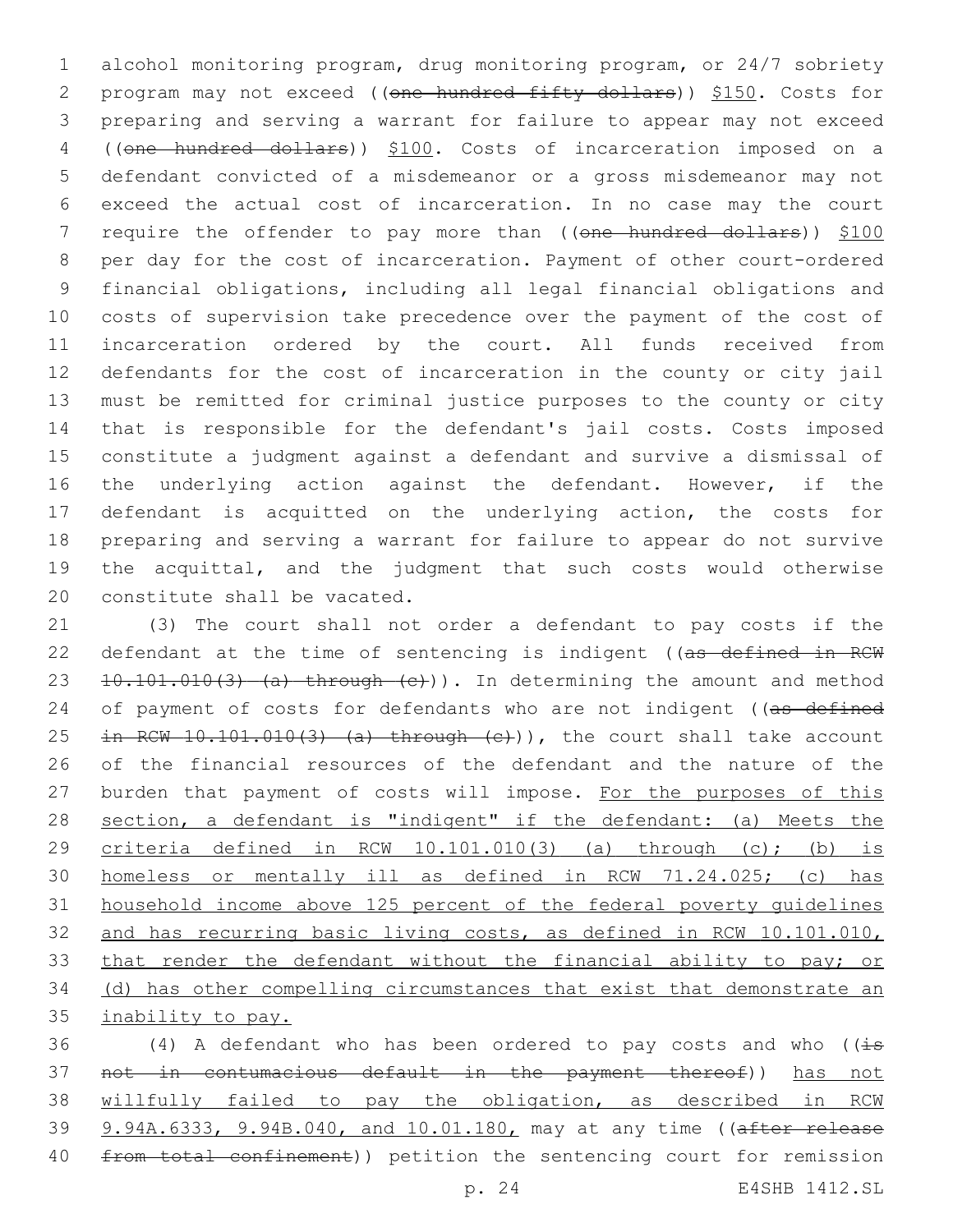of the payment of costs or of any unpaid portion thereof. If it appears to the satisfaction of the court that payment of the amount due will impose manifest hardship on the defendant or the defendant's immediate family, the court may remit all or part of the amount due in costs, modify the method of payment under RCW 10.01.170, or convert the unpaid costs to community restitution hours, if the jurisdiction operates a community restitution program, at the rate of no less than the state minimum wage established in RCW 49.46.020 for each hour of community restitution. Manifest hardship exists where 10 the defendant is indigent as defined in ((RCW 10.101.010(3) (a) 11 through (c))) subsection (3) of this section.

 (5) Except for direct costs relating to evaluating and reporting to the court, prosecutor, or defense counsel regarding a defendant's competency to stand trial as provided in RCW 10.77.060, this section shall not apply to costs related to medical or mental health treatment or services a defendant receives while in custody of the secretary of the department of social and health services or other governmental units. This section shall not prevent the secretary of the department of social and health services or other governmental units from imposing liability and seeking reimbursement from a defendant committed to an appropriate facility as provided in RCW 10.77.084 while criminal proceedings are stayed. This section shall also not prevent governmental units from imposing liability on defendants for costs related to providing medical or mental health treatment while the defendant is in the governmental unit's custody. Medical or mental health treatment and services a defendant receives at a state hospital or other facility are not a cost of prosecution and shall be recoverable under RCW 10.77.250 and 70.48.130, chapter 29 43.20B RCW, and any other applicable statute.

 **Sec. 10.** RCW 10.73.160 and 2018 c 269 s 12 are each amended to 31 read as follows:

 (1) The court of appeals, supreme court, and superior courts may require an adult offender convicted of an offense to pay appellate costs.34

 (2) Appellate costs are limited to expenses specifically incurred by the state in prosecuting or defending an appeal or collateral attack from a criminal conviction. Appellate costs shall not include expenditures to maintain and operate government agencies that must be made irrespective of specific violations of the law. Expenses

p. 25 E4SHB 1412.SL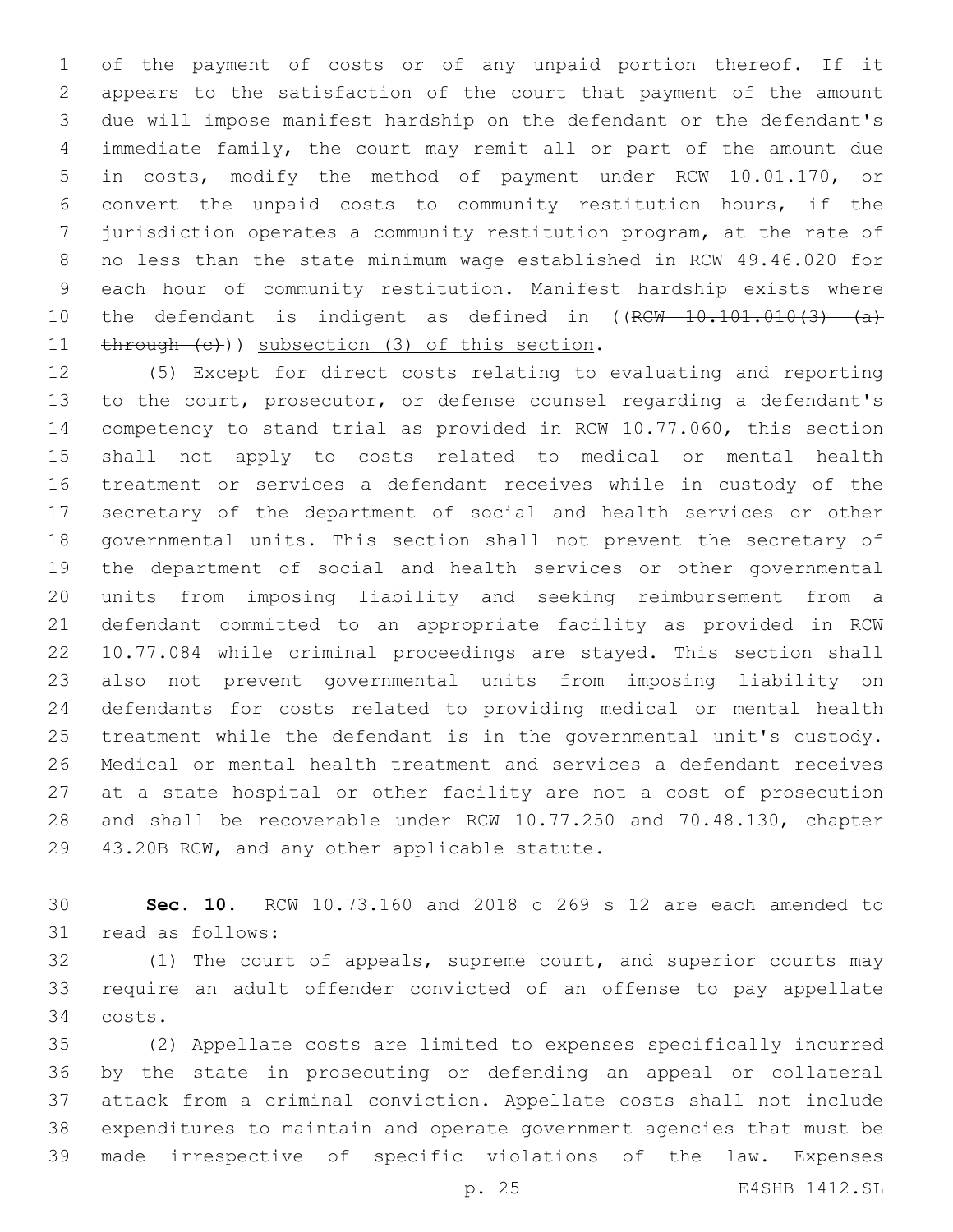incurred for producing a verbatim report of proceedings and clerk's papers may be included in costs the court may require a convicted 3 defendant to pay.

 (3) Costs, including recoupment of fees for court-appointed counsel, shall be requested in accordance with the procedures contained in Title 14 of the rules of appellate procedure and in Title 9 of the rules for appeal of decisions of courts of limited jurisdiction. An award of costs shall become part of the trial court 9 judgment and sentence.

10 (4) A defendant who has been sentenced to pay costs and who ( $\overline{4s}$  not in contumacious default in the payment)) has not willfully failed to pay the obligation, as described in RCW 9.94A.6333, 9.94B.040, and 13 10.01.180, may at any time ((after release from total confinement)) petition the court that sentenced the defendant or juvenile offender for remission of the payment of costs or of any unpaid portion. If it appears to the satisfaction of the sentencing court that payment of the amount due will impose manifest hardship on the defendant or the defendant's immediate family, the sentencing court may remit all or 19 part of the amount due in costs, modify the method of payment under RCW 10.01.170, or convert the unpaid costs to community restitution hours, if the jurisdiction operates a community restitution program, at the rate of no less than the state minimum wage established in RCW 49.46.020 for each hour of community restitution. Manifest hardship exists where the defendant or juvenile offender is indigent as 25 defined in RCW ((10.101.010(3) (a) through (c))) 10.01.160(3).

 (5) The parents or another person legally obligated to support a juvenile offender who has been ordered to pay appellate costs and who is not in contumacious default in the payment may at any time petition the court that sentenced the juvenile offender for remission of the payment of costs or of any unpaid portion. If it appears to the satisfaction of the sentencing court that payment of the amount due will impose manifest hardship on the parents or another person legally obligated to support a juvenile offender or on their immediate families, the sentencing court may remit all or part of the amount due in costs, or may modify the method of payment.

 **Sec. 11.** RCW 10.64.015 and 2018 c 269 s 10 are each amended to 37 read as follows:

 When the defendant is found guilty, the court shall render judgment accordingly, and the defendant may be liable for all costs,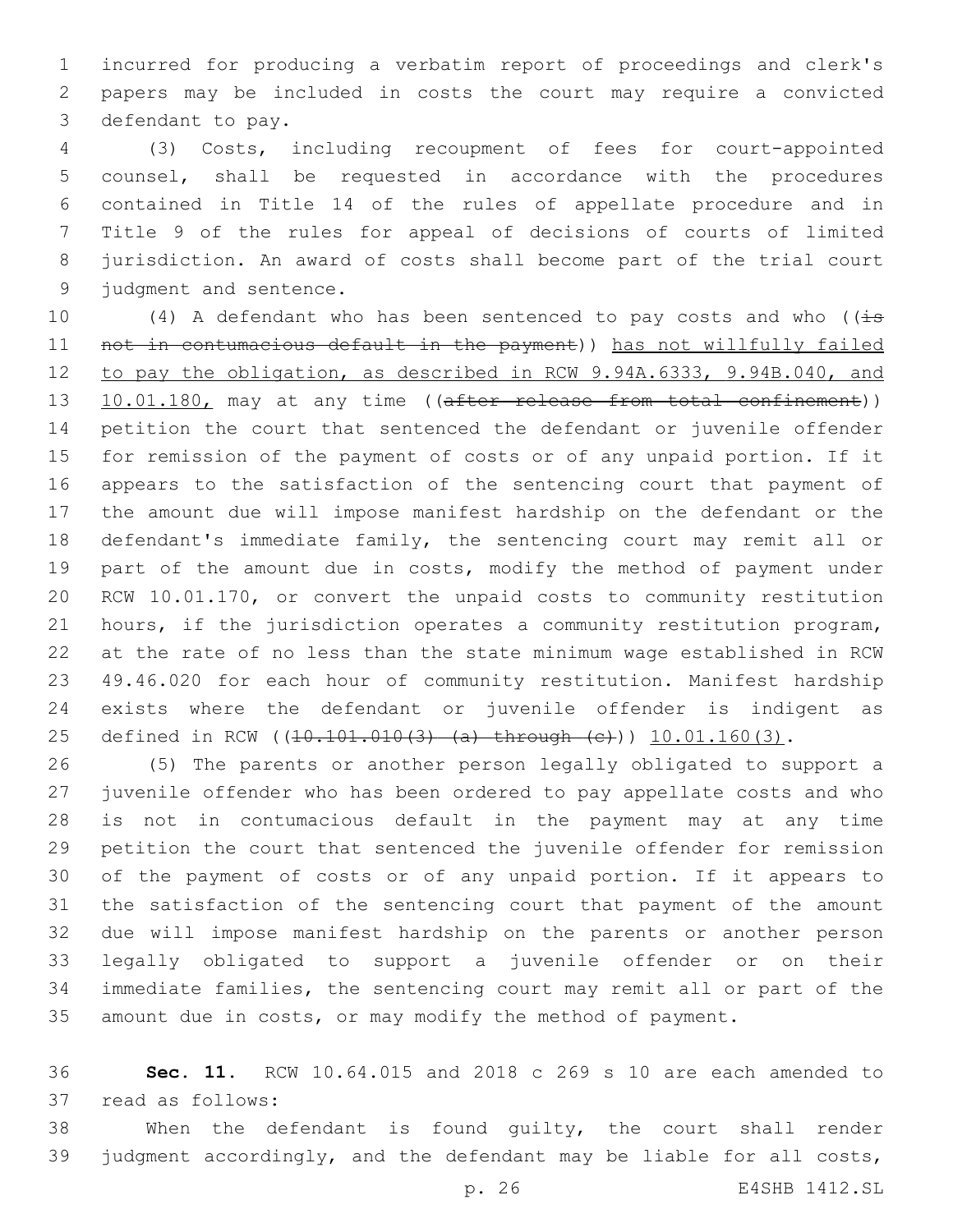1 unless the court or jury trying the cause expressly find otherwise. 2 The court shall not order a defendant to pay costs, as described in 3 RCW 10.01.160, if the court finds that the person at the time of 4 sentencing is indigent as defined in RCW ((10.101.010(3) (a) through  $\leftarrow$  (c))) 10.01.160(3).

6 **Sec. 12.** RCW 10.82.090 and 2018 c 269 s 1 are each amended to 7 read as follows:

8 (1) Except as provided in subsections (2) and (3) of this section 9 and RCW 3.50.100, 3.62.020, and 35.20.220, restitution imposed in a 10 judgment shall bear interest from the date of the judgment until 11 payment, at the rate applicable to civil judgments. As of June 7, 12 2018, no interest shall accrue on nonrestitution legal financial 13 obligations. All nonrestitution interest retained by the court shall 14 be split ((twenty-five)) 25 percent to the state treasurer for 15 deposit in the state general fund, (( $t$ wenty-five)) 25 percent to the 16 state treasurer for deposit in the judicial information system 17 account as provided in RCW 2.68.020, ((twenty-five)) 25 percent to 18 the county current expense fund, and (( $t$ wenty-five)) 25 percent to 19 the county current expense fund to fund local courts.

20 (2) The court may elect not to impose interest on any restitution 21 the court orders. Before determining not to impose interest on 22 restitution, the court shall inquire into and consider the following 23 factors: (a) Whether the offender is indigent as defined in RCW 24 10.101.010(3) or general rule 34; (b) the offender's available funds, 25 as defined in RCW 10.101.010(2), and other liabilities including 26 child support and other legal financial obligations; (c) whether the 27 offender is homeless; and (d) whether the offender is mentally ill, 28 as defined in RCW 71.24.025. The court shall also consider the 29 victim's input, if any, as it relates to any financial hardship 30 caused to the victim if interest is not imposed. The court may also 31 consider any other information that the court believes, in the 32 interest of justice, relates to not imposing interest on restitution. 33 After consideration of these factors, the court may waive the 34 imposition of restitution interest.

35 (3) The court may, on motion by the offender, ((following the 36  $\sigma$  of fender's release from total confinement,)) reduce or waive the 37 interest on legal financial obligations levied as a result of a 38 criminal conviction as follows: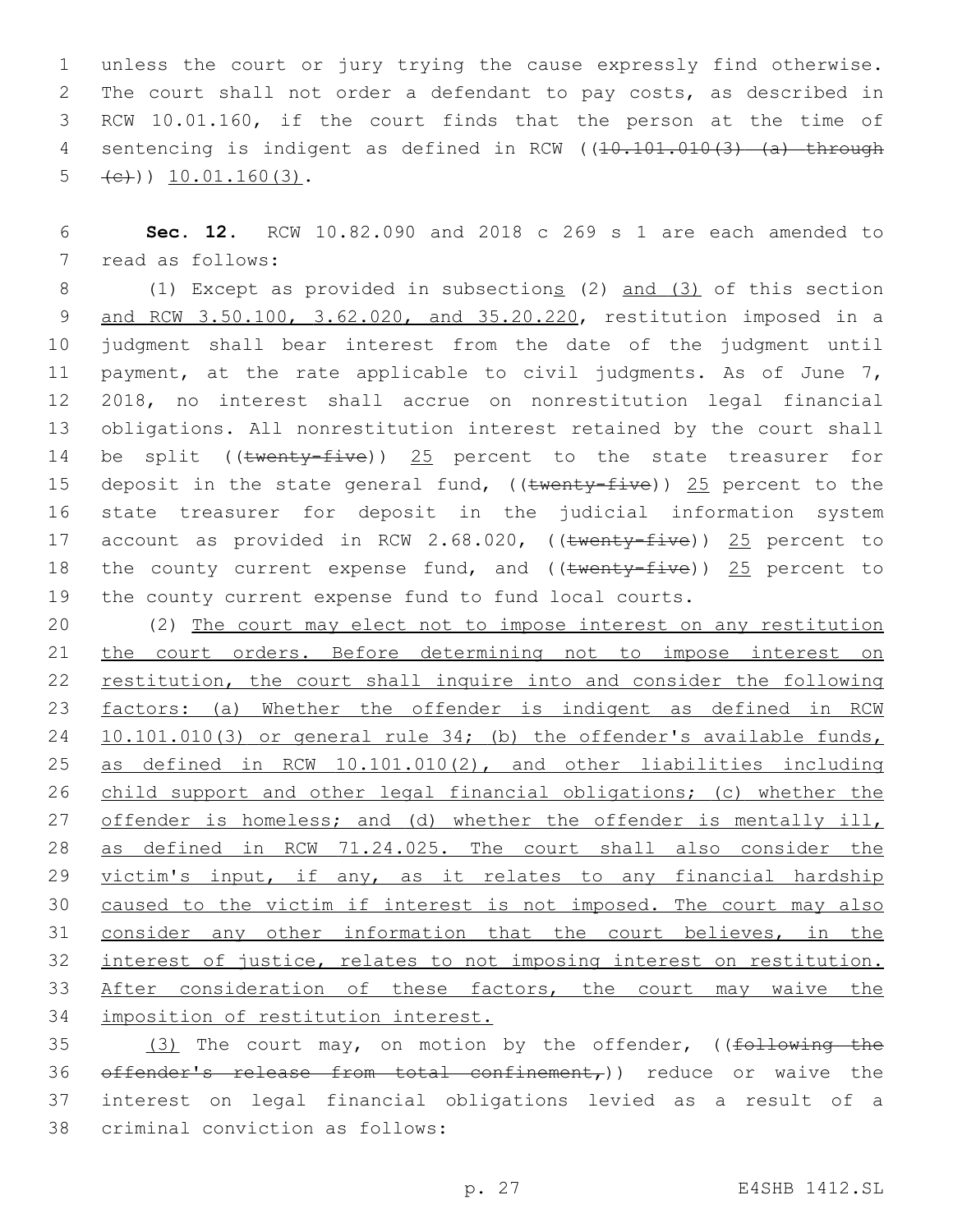(a) The court shall waive all interest on the portions of the legal financial obligations that are not restitution that accrued 3 prior to June 7, 2018;

 (b) The court may waive or reduce interest on the restitution portion of the legal financial obligations only if the principal has been paid in full ((and as an incentive for the offender to meet his or her other legal financial obligations)), except as provided in (c) 8 of this subsection. The court may grant the motion, establish a payment schedule, and retain jurisdiction over the offender for purposes of reviewing and revising the reduction or waiver of interest;

 (c) The court may, following the offender's release from total 13 confinement, waive or reduce interest on restitution that accrued during the offender's period of incarceration if the court finds that 15 the offender does not have the current or likely future ability to pay. A person does not have the current ability to pay if the person is indigent as defined in RCW 10.01.160(3). The prosecuting attorney shall make reasonable efforts to notify the victim entitled to 19 restitution of the date and place of the hearing. The court shall 20 also consider the victim's input, if any, as it relates to any financial hardship caused to the victim if interest is reduced or 22 waived.

23  $((+3+))$   $(4)$  This section only applies to adult offenders.

 **Sec. 13.** RCW 9.94A.6333 and 2018 c 269 s 13 are each amended to 25 read as follows:

 (1) If an offender violates any condition or requirement of a 27 sentence, and the offender is not being supervised by the department, the court may modify its order of judgment and sentence and impose further punishment in accordance with this section.

 (2) If an offender fails to comply with any of the nonfinancial conditions or requirements of a sentence the following provisions 32 apply:

 (a) The court, upon the motion of the state, or upon its own motion, shall require the offender to show cause why the offender should not be punished for the noncompliance. The court may issue a summons or a warrant of arrest for the offender's appearance;

 (b) The state has the burden of showing noncompliance by a 38 preponderance of the evidence;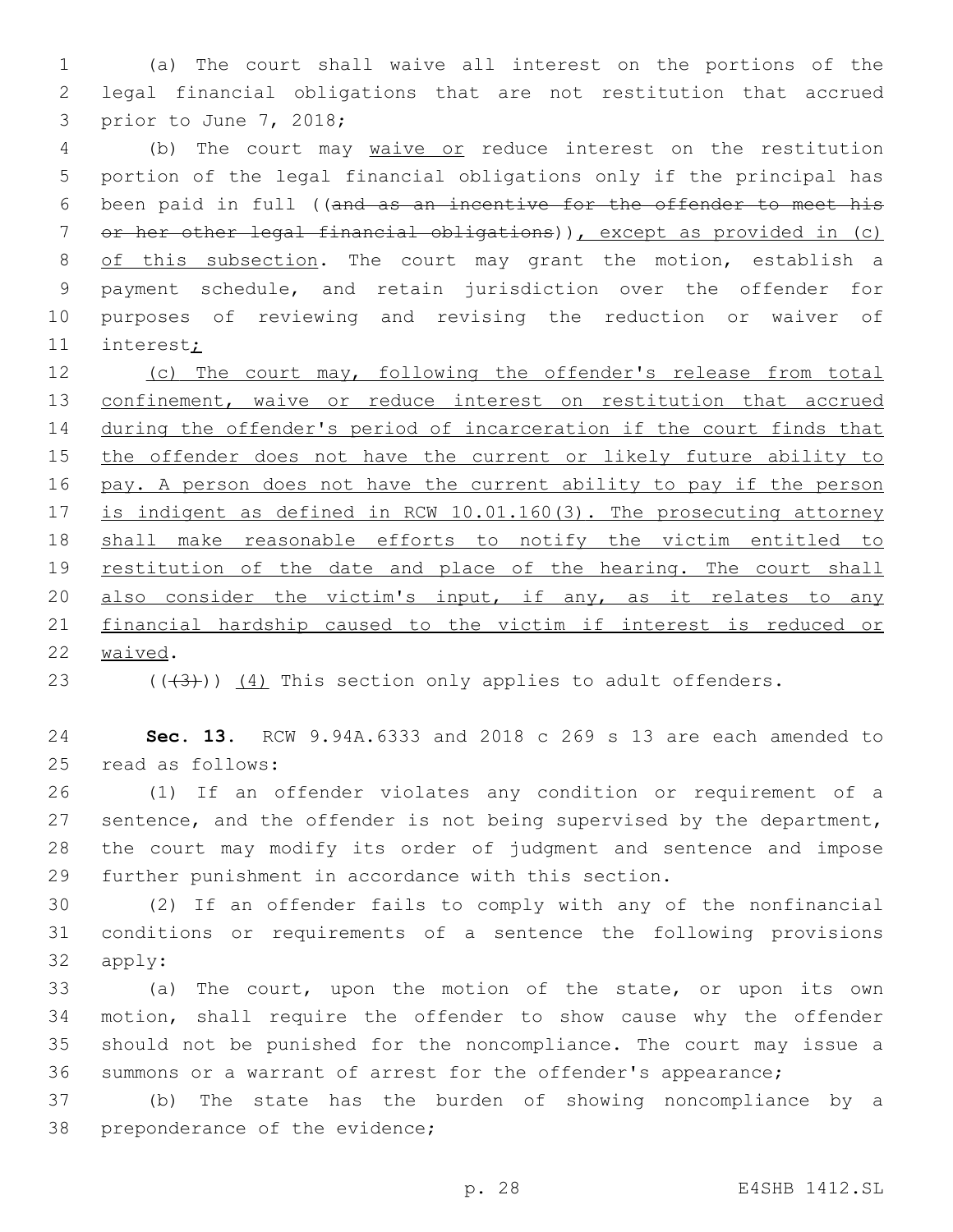(c) If the court finds that a violation has been proved, it may impose the sanctions specified in RCW 9.94A.633(1). Alternatively, 3 the court may:

 (i) Convert a term of partial confinement to total confinement; or5

 (ii) Convert community restitution obligation to total or partial 7 confinement;

 (d) If the court finds that the violation was not willful, the court may modify its previous order regarding community restitution 10 obligations; and

 (e) If the violation involves a failure to undergo or comply with a mental health status evaluation and/or outpatient mental health treatment, the court shall seek a recommendation from the treatment provider or proposed treatment provider. Enforcement of orders concerning outpatient mental health treatment must reflect the availability of treatment and must pursue the least restrictive means of promoting participation in treatment. If the offender's failure to receive care essential for health and safety presents a risk of serious physical harm or probable harmful consequences, the civil detention and commitment procedures of chapter 71.05 RCW shall be considered in preference to incarceration in a local or state 22 correctional facility.

 (3) If an offender fails to pay legal financial obligations as a requirement of a sentence the following provisions apply:

 (a) The court, upon the motion of the state, or upon its own motion, shall require the offender to show cause why the offender should not be punished for the noncompliance. The court may issue a summons or a warrant of arrest for the offender's appearance;

 (b) The state has the burden of showing noncompliance by a 30 preponderance of the evidence;

 (c) The court may not sanction the offender for failure to pay legal financial obligations unless the court finds, after a hearing and on the record, that the failure to pay is willful. A failure to pay is willful if the offender has the current ability to pay but refuses to do so. In determining whether the offender has the current ability to pay, the court shall inquire into and consider: (i) The offender's income and assets; (ii) the offender's basic living costs as defined by RCW 10.101.010 and other liabilities including child support and other legal financial obligations; and (iii) the offender's bona fide efforts to acquire additional resources. An

p. 29 E4SHB 1412.SL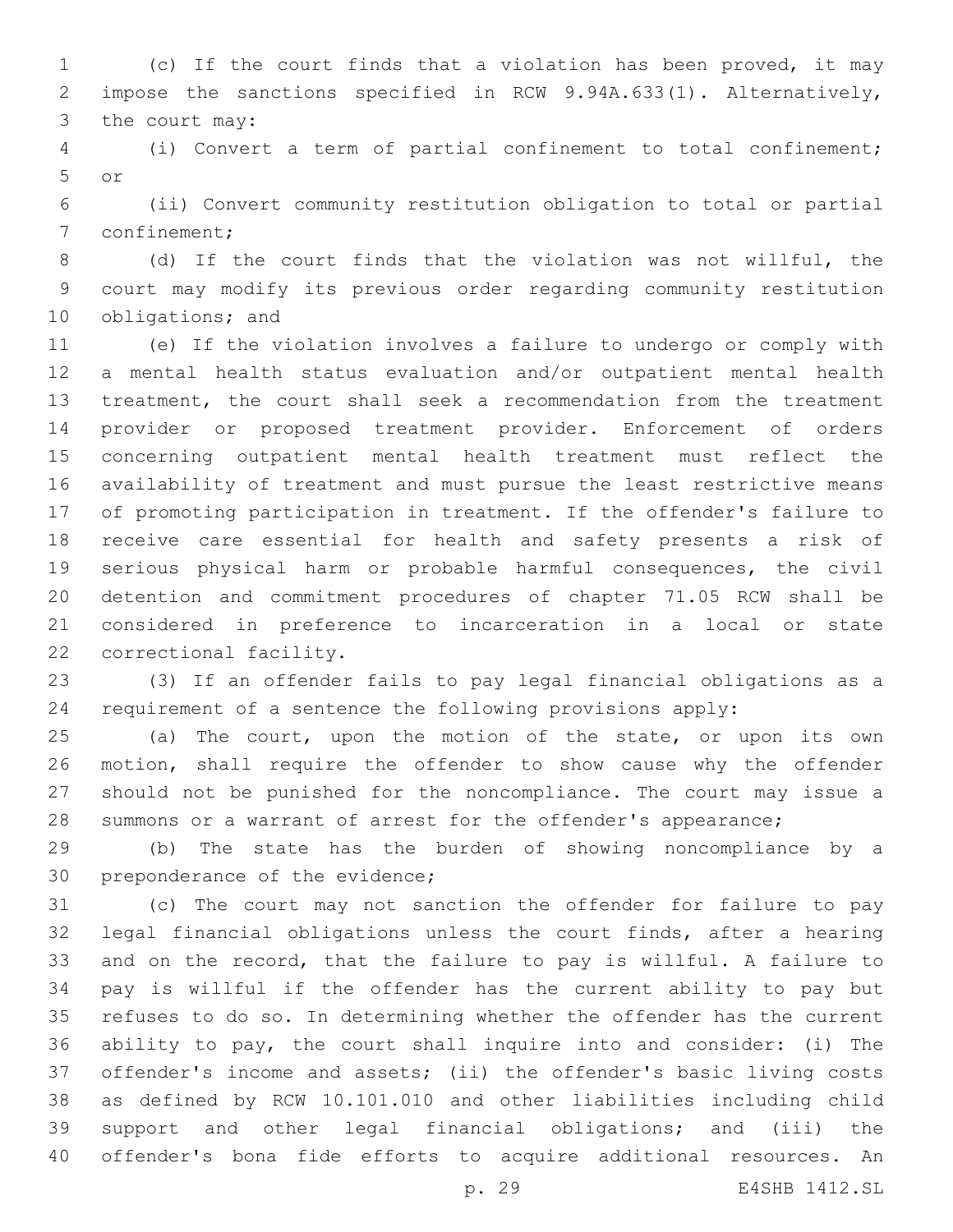1 offender who is indigent as defined by RCW ((10.101.010(3) (a) 2 through (e))) 10.01.160(3) is presumed to lack the current ability to 3 pay;

 (d) If the court determines that the offender is homeless or a person who is mentally ill, as defined in RCW 71.24.025, failure to pay a legal financial obligation is not willful noncompliance and 7 shall not subject the offender to penalties;

 (e) If the court finds that a failure to pay is willful noncompliance, it may impose the sanctions specified in RCW 10 9.94A.633(1); and

 (f) If the court finds that the violation was not willful, the 12 court may, and if the court finds that the defendant is indigent as 13 defined in RCW ((10.101.010(3) (a) through (e))) 10.01.160(3), the court shall modify the terms of payment of the legal financial obligations, reduce or waive nonrestitution legal financial obligations, or convert nonrestitution legal financial obligations to community restitution hours, if the jurisdiction operates a community restitution program, at the rate of no less than the state minimum wage established in RCW 49.46.020 for each hour of community restitution. The crime victim penalty assessment under RCW 7.68.035 may not be reduced, waived, or converted to community restitution 22 hours.

 (4) Any time served in confinement awaiting a hearing on noncompliance shall be credited against any confinement ordered by 25 the court.

 (5) Nothing in this section prohibits the filing of escape 27 charges if appropriate.

 **Sec. 14.** RCW 9.94B.040 and 2018 c 269 s 15 are each amended to 29 read as follows:

 (1) If an offender violates any condition or requirement of a sentence, the court may modify its order of judgment and sentence and impose further punishment in accordance with this section.

 (2) In cases where conditions from a second or later sentence of community supervision begin prior to the term of the second or later sentence, the court shall treat a violation of such conditions as a violation of the sentence of community supervision currently being 37 served.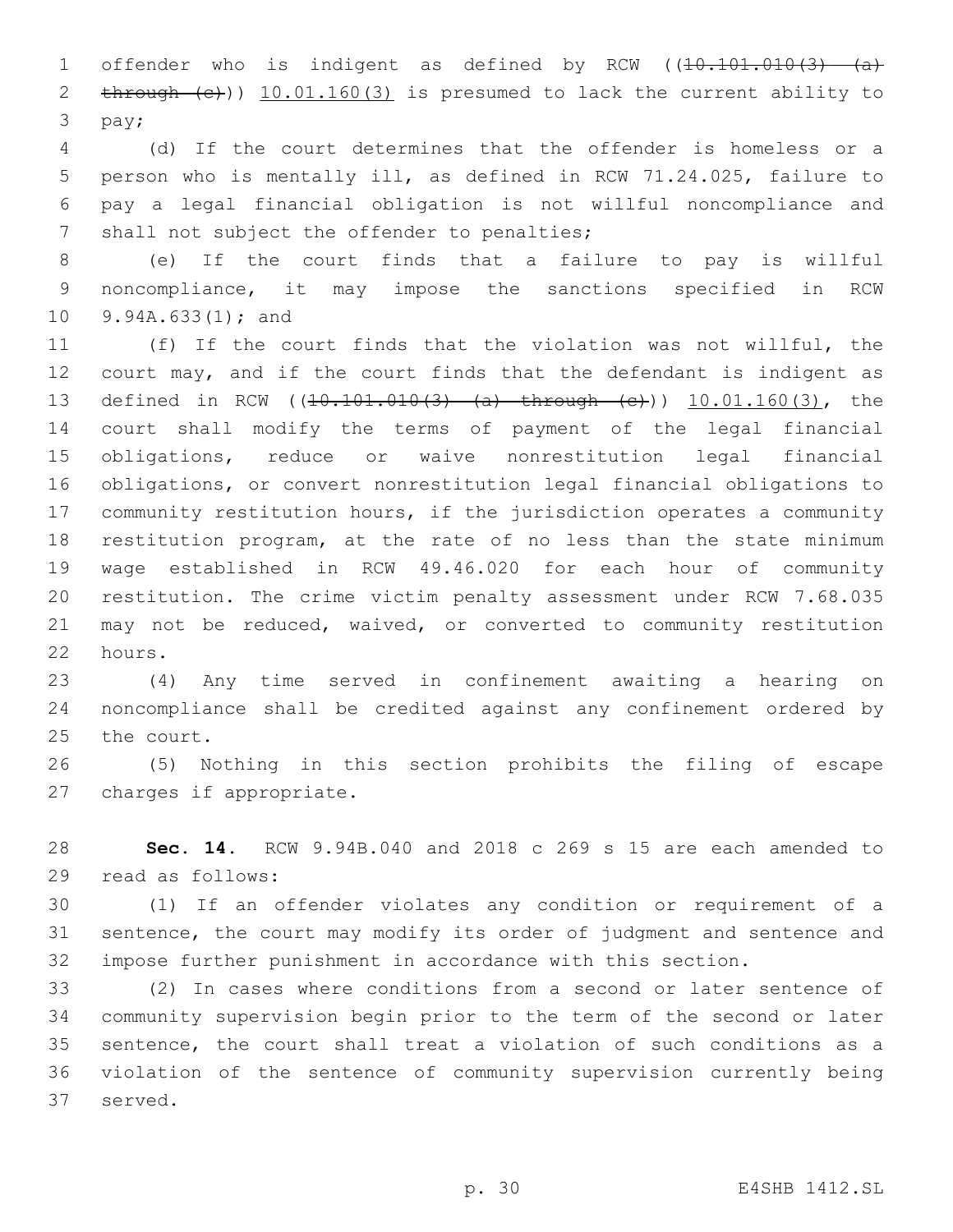(3) If an offender fails to comply with any of the nonfinancial requirements or conditions of a sentence the following provisions 3 apply:

 (a)(i) Following the violation, if the offender and the department make a stipulated agreement, the department may impose sanctions such as work release, home detention with electronic monitoring, work crew, community restitution, inpatient treatment, 8 daily reporting, curfew, educational or counseling sessions, supervision enhanced through electronic monitoring, jail time, or 10 other sanctions available in the community.

11 (ii) Within ((seventy-two)) 72 hours of signing the stipulated agreement, the department shall submit a report to the court and the prosecuting attorney outlining the violation or violations, and 14 sanctions imposed. Within ((fifteen)) 15 days of receipt of the 15 report, if the court is not satisfied with the sanctions, the court may schedule a hearing and may modify the department's sanctions. If this occurs, the offender may withdraw from the stipulated agreement.

 (iii) If the offender fails to comply with the sanction 19 administratively imposed by the department, the court may take action regarding the original noncompliance. Offender failure to comply with the sanction administratively imposed by the department may be 22 considered an additional violation;

 (b) In the absence of a stipulated agreement, or where the court is not satisfied with the department's sanctions as provided in (a) 25 of this subsection, the court, upon the motion of the state, or upon its own motion, shall require the offender to show cause why the offender should not be punished for the noncompliance. The court may 28 issue a summons or a warrant of arrest for the offender's appearance;

 (c) The state has the burden of showing noncompliance by a preponderance of the evidence. If the court finds that the violation has occurred, it may order the offender to be confined for a period 32 not to exceed  $((sixty))$  60 days for each violation, and may (i) convert a term of partial confinement to total confinement, (ii) convert community restitution obligation to total or partial confinement, or (iii) order one or more of the penalties authorized in (a)(i) of this subsection. Any time served in confinement awaiting a hearing on noncompliance shall be credited against any confinement 38 order by the court;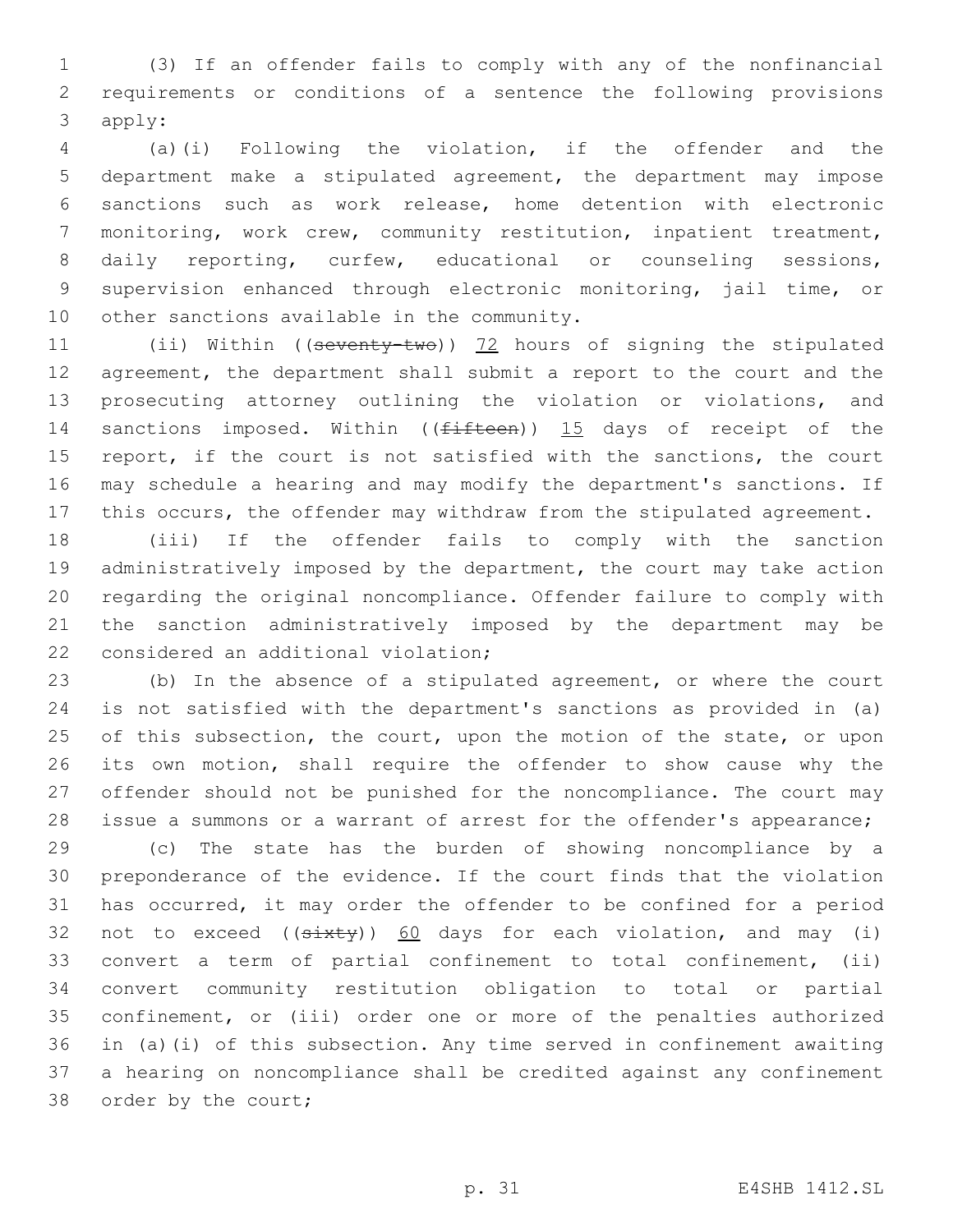(d) If the court finds that the violation was not willful, the court may modify its previous order regarding community restitution 3 obligations; and

 (e) If the violation involves a failure to undergo or comply with mental status evaluation and/or outpatient mental health treatment, the community corrections officer shall consult with the treatment provider or proposed treatment provider. Enforcement of orders concerning outpatient mental health treatment must reflect the availability of treatment and must pursue the least restrictive means of promoting participation in treatment. If the offender's failure to receive care essential for health and safety presents a risk of serious physical harm or probable harmful consequences, the civil detention and commitment procedures of chapter 71.05 RCW shall be considered in preference to incarceration in a local or state 15 correctional facility.

 (4) If the violation involves failure to pay legal financial 17 obligations, the following provisions apply:

 (a) The department and the offender may enter into a stipulated agreement that the failure to pay was willful noncompliance, according to the provisions and requirements of subsection (3)(a) of 21 this section;

 (b) In the absence of a stipulated agreement, or where the court is not satisfied with the department's sanctions as provided in a stipulated agreement under (a) of this subsection, the court, upon 25 the motion of the state, or upon its own motion, shall require the offender to show cause why the offender should not be punished for the noncompliance. The court may issue a summons or a warrant of 28 arrest for the offender's appearance;

 (c) The state has the burden of showing noncompliance by a preponderance of the evidence. The court may not sanction the offender for failure to pay legal financial obligations unless the court finds, after a hearing and on the record, that the failure to pay is willful. A failure to pay is willful if the offender has the current ability to pay but refuses to do so. In determining whether the offender has the current ability to pay, the court shall inquire into and consider: (i) The offender's income and assets; (ii) the offender's basic living costs as defined by RCW 10.101.010 and other liabilities including child support and other legal financial obligations; and (iii) the offender's bona fide efforts to acquire additional resources. An offender who is indigent as defined by RCW

p. 32 E4SHB 1412.SL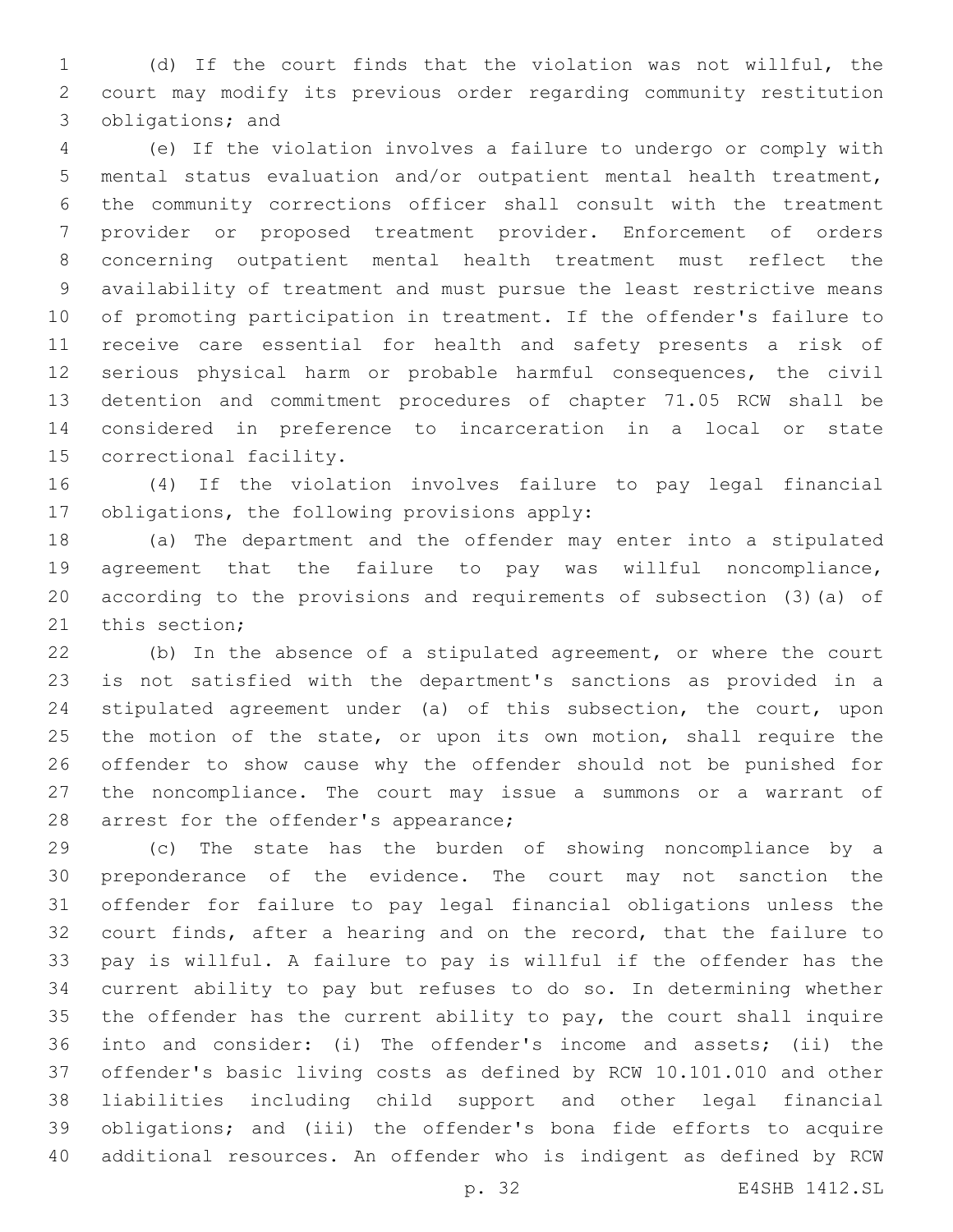((10.101.010(3) (a) through (c))) 10.01.160(3) is presumed to lack 2 the current ability to pay;

 (d) If the court determines that the offender is homeless or a person who is mentally ill, as defined in RCW 71.24.025, failure to pay a legal financial obligation is not willful noncompliance and 6 shall not subject the offender to penalties;

 (e) If the court finds that the failure to pay is willful noncompliance, the court may order the offender to be confined for a 9 period not to exceed ((sixty)) 60 days for each violation or order one or more of the penalties authorized in subsection (3)(a)(i) of 11 this section; and

 (f) If the court finds that the violation was not willful, the court may, and if the court finds that the defendant is indigent as 14 defined in RCW ((10.101.010(3) (a) through (e))) 10.01.160(3), the court shall modify the terms of payment of the legal financial obligations, reduce or waive nonrestitution legal financial obligations, or convert nonrestitution legal financial obligations to community restitution hours, if the jurisdiction operates a community restitution program, at the rate of no less than the state minimum wage established in RCW 49.46.020 for each hour of community restitution. The crime victim penalty assessment under RCW 7.68.035 may not be reduced, waived, or converted to community restitution 23 hours.

 (5) The community corrections officer may obtain information from the offender's mental health treatment provider on the offender's status with respect to evaluation, application for services, registration for services, and compliance with the supervision plan, without the offender's consent, as described under RCW 71.05.630.

 (6) An offender under community placement or community supervision who is civilly detained under chapter 71.05 RCW, and subsequently discharged or conditionally released to the community, shall be under the supervision of the department of corrections for the duration of his or her period of community placement or community supervision. During any period of inpatient mental health treatment that falls within the period of community placement or community supervision, the inpatient treatment provider and the supervising community corrections officer shall notify each other about the offender's discharge, release, and legal status, and shall share 39 other relevant information.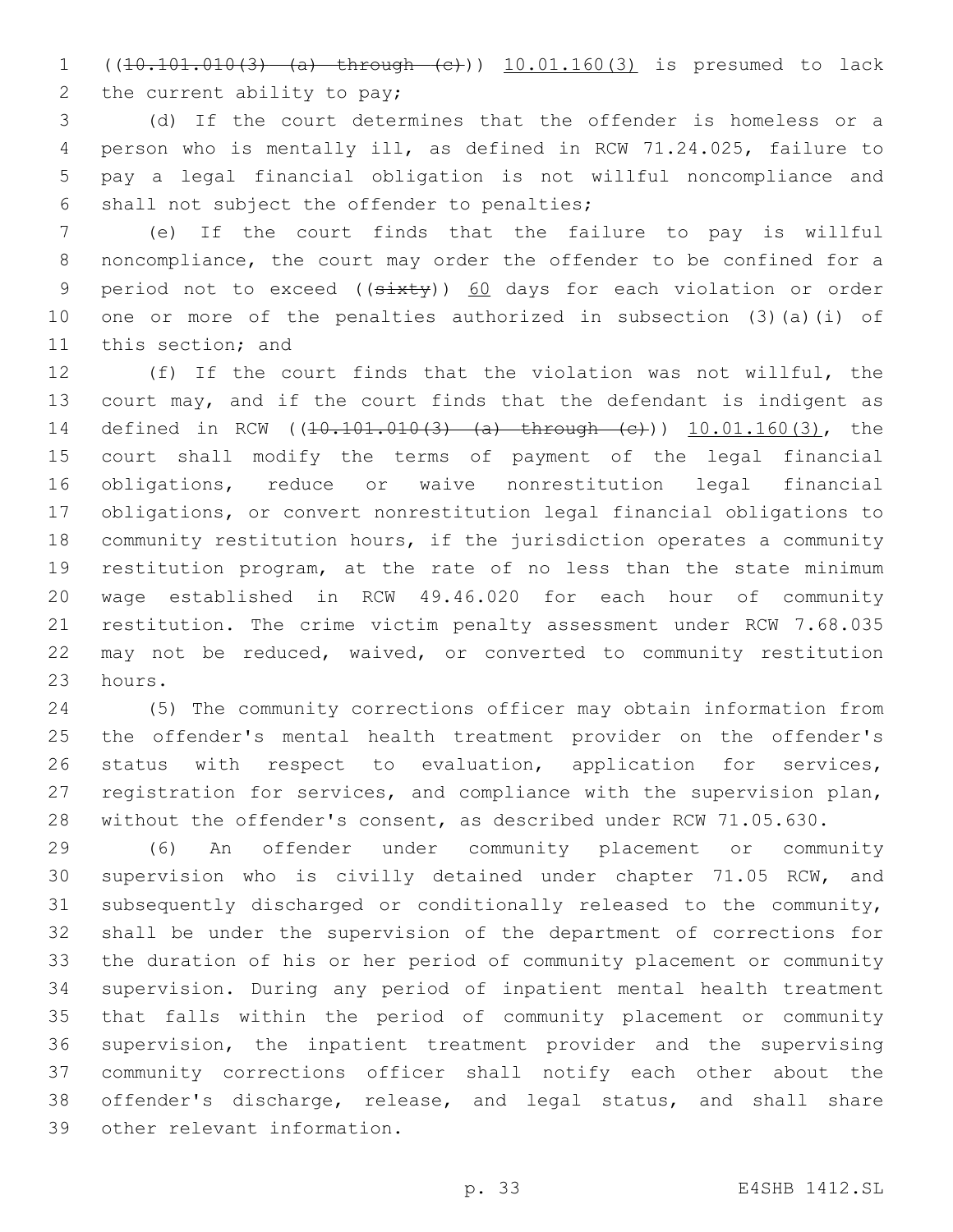(7) Nothing in this section prohibits the filing of escape 2 charges if appropriate.

 **Sec. 15.** RCW 10.01.180 and 2018 c 269 s 8 are each amended to 4 read as follows:

 (1) A defendant sentenced to pay any fine, penalty, assessment, fee, or costs who willfully defaults in the payment thereof or of any installment is in contempt of court as provided in chapter 7.21 RCW. 8 The court may issue a warrant of arrest for his or her appearance.

 (2) When any fine, penalty, assessment, fee, or assessment of costs is imposed on a corporation or unincorporated association, it is the duty of the person authorized to make disbursement from the assets of the corporation or association to pay the obligation from those assets, and his or her failure to do so may be held to be 14 contempt.

 (3)(a) The court shall not sanction a defendant for contempt based on failure to pay fines, penalties, assessments, fees, or costs unless the court finds, after a hearing and on the record, that the failure to pay is willful. A failure to pay is willful if the defendant has the current ability to pay but refuses to do so.

 (b) In determining whether the defendant has the current ability to pay, the court shall inquire into and consider: (i) The defendant's income and assets; (ii) the defendant's basic living costs as defined by RCW 10.101.010 and other liabilities including child support and other legal financial obligations; and (iii) the defendant's bona fide efforts to acquire additional resources. A 26 defendant who is indigent as defined by RCW  $(10.101.010(3) - (a)$ 27 through (c))) 10.01.160(3) is presumed to lack the current ability to 28 pay.

 (c) If the court determines that the defendant is homeless or a person who is mentally ill, as defined in RCW 71.24.025, failure to pay a legal financial obligation is not willful contempt and shall 32 not subject the defendant to penalties.

 (4) If a term of imprisonment for contempt for nonpayment of any 34 fine, penalty, assessment, fee, or costs is ordered, the term of imprisonment shall be set forth in the commitment order, and shall 36 not exceed one day for each ((twenty-five dollars)) \$25 of the amount 37 ordered, ((thirty)) 30 days if the amount ordered of costs was imposed upon conviction of a violation or misdemeanor, or one year in any other case, whichever is the shorter period. A person committed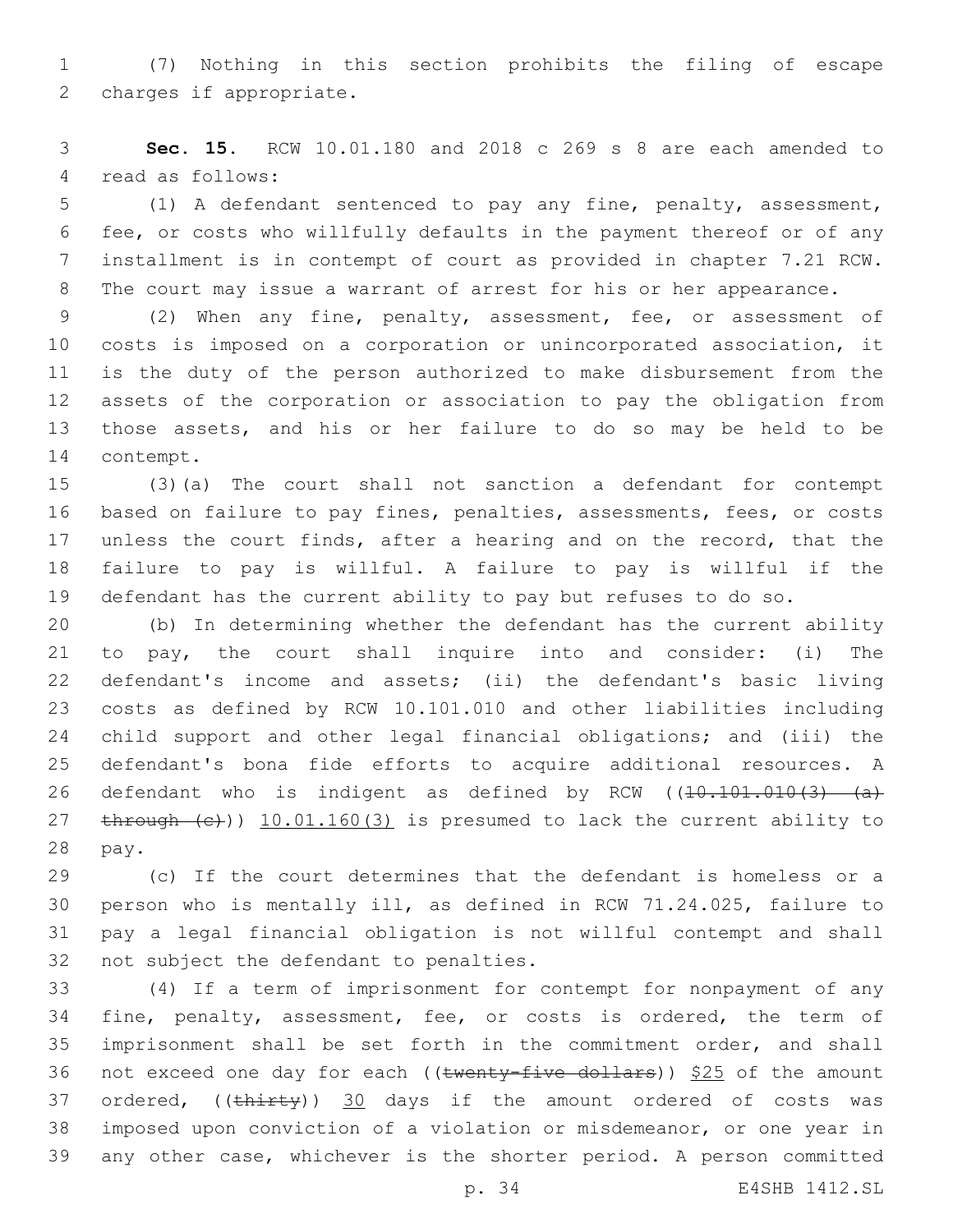for nonpayment of any fine, penalty, assessment, fee, or costs shall be given credit toward payment for each day of imprisonment at the 3 rate specified in the commitment order.

 (5) If it appears to the satisfaction of the court that the default in the payment of any fine, penalty, assessment, fee, or costs is not willful contempt, the court may, and if the defendant is 7 indigent as defined in RCW  $((10.101.010(3) - (a) - th$ rough  $(e))$  10.01.160(3), the court shall enter an order: (a) Allowing the defendant additional time for payment; (b) reducing the amount 10 thereof or of each installment; (c) revoking the fine, penalty, assessment, fee, or costs or the unpaid portion thereof in whole or 12 in part; or (d) converting the unpaid fine, penalty, assessment, fee, 13 or costs to community restitution hours, if the jurisdiction operates a community restitution program, at the rate of no less than the state minimum wage established in RCW 49.46.020 for each hour of community restitution. The crime victim penalty assessment under RCW 7.68.035 may not be reduced, revoked, or converted to community 18 restitution hours.

 (6) A default in the payment of any fine, penalty, assessment, fee, or costs or any installment thereof may be collected by any means authorized by law for the enforcement of a judgment. The levy 22 of execution for the collection of any fine, penalty, assessment, fee, or costs shall not discharge a defendant committed to imprisonment for contempt until the amount has actually been 25 collected.

 **Sec. 16.** RCW 3.62.085 and 2018 c 269 s 16 are each amended to 27 read as follows:

 Upon conviction or a plea of guilty in any court organized under this title or Title 35 RCW, a defendant in a criminal case is liable 30 for a fee of  $((f~~orty-three dollars))~~$  \$43</del>, except this fee shall not be imposed on a defendant who is indigent as defined in RCW 32 ((10.101.010(3) (a) through (c))) 10.01.160(3). This fee shall be subject to division with the state under RCW 3.46.120(2), 3.50.100(2), 3.62.020(2), 3.62.040(2), and 35.20.220(2).

 **Sec. 17.** RCW 36.18.020 and 2021 c 303 s 3 and 2021 c 215 s 146 are each reenacted and amended to read as follows:

 (1) Revenue collected under this section is subject to division with the state under RCW 36.18.025 and with the county or regional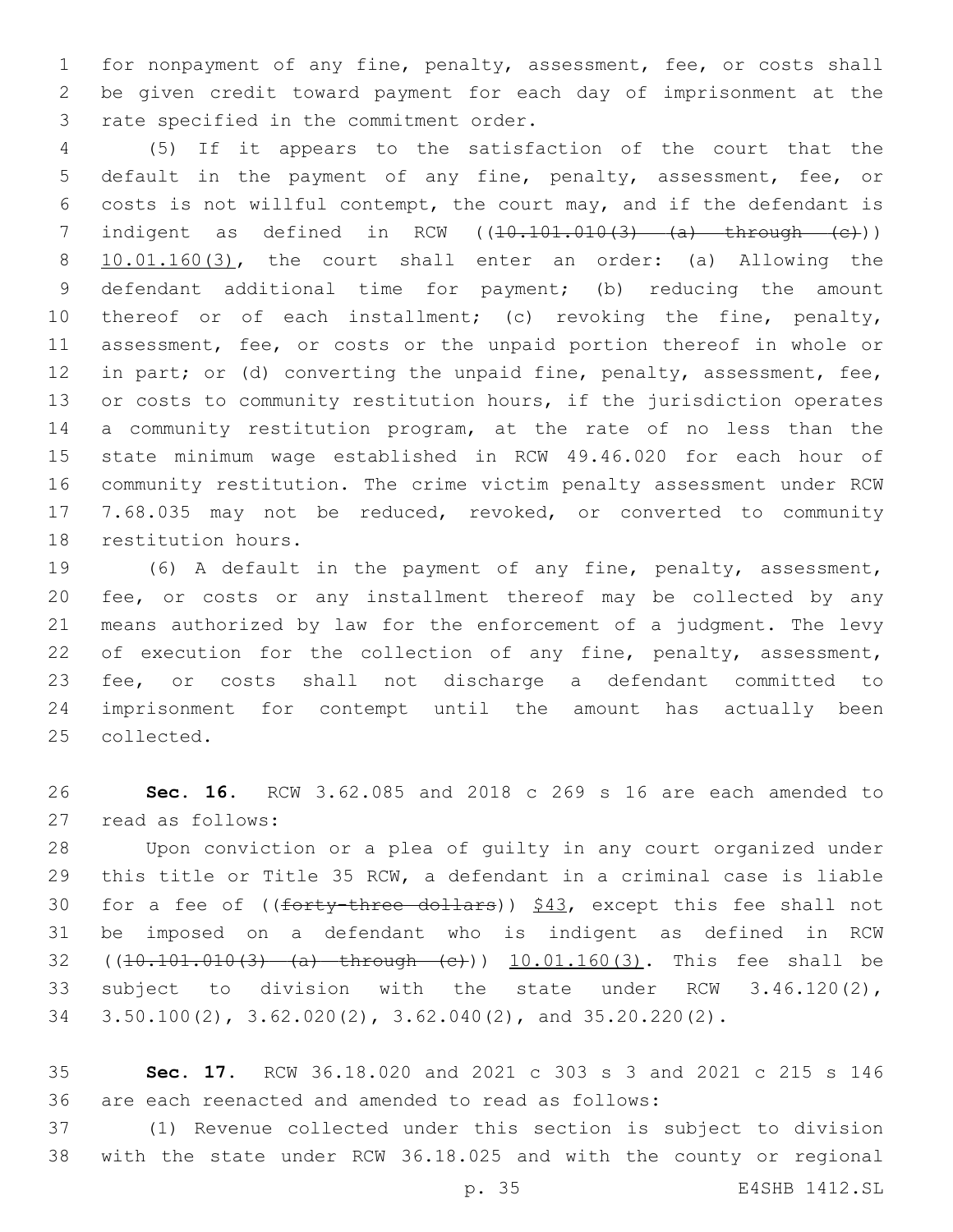1 law library fund under RCW 27.24.070, except as provided in 2 subsection (5) of this section.

3 (2) Clerks of superior courts shall collect the following fees 4 for their official services:

 (a) In addition to any other fee required by law, the party filing the first or initial document in any civil action, including, but not limited to an action for restitution, adoption, or change of name, and any party filing a counterclaim, cross-claim, or third- party claim in any such civil action, shall pay, at the time the 10 document is filed, a fee of ((two hundred dollars)) \$200 except, in an unlawful detainer action under chapter 59.18 or 59.20 RCW for which the plaintiff shall pay a case initiating filing fee of 13 ((forty-five dollars)) \$45, or in proceedings filed under RCW 28A.225.030 alleging a violation of the compulsory attendance laws 15 where the petitioner shall not pay a filing fee. The ((forty-five 16 dollar)) \$45 filing fee under this subsection for an unlawful detainer action shall not include an order to show cause or any other order or judgment except a default order or default judgment in an 19 unlawful detainer action.

20 (b) Any party, except a defendant in a criminal case, filing the 21 first or initial document on an appeal from a court of limited 22 jurisdiction or any party on any civil appeal, shall pay, when the 23 document is filed, a fee of  $((\text{two-hundred dollars}))$  \$200.

24 (c) For filing of a petition for judicial review as required 25 under RCW 34.05.514 a filing fee of ((two hundred dollars)) \$200.

26 (d) For filing of a petition for an antiharassment protection 27 order under RCW 7.105.100 a filing fee of ((fifty-three dollars)) 28 \$53.

29 (e) For filing the notice of debt due for the compensation of a 30 crime victim under RCW 7.68.120(2)(a) a fee of ((two hundred 31 dollars)) \$200.

32 (f) In probate proceedings, the party instituting such 33 proceedings, shall pay at the time of filing the first document 34 therein, a fee of ((two hundred dollars)) \$200.

35 (g) For filing any petition to contest a will admitted to probate 36 or a petition to admit a will which has been rejected, or a petition 37 objecting to a written agreement or memorandum as provided in RCW 38 11.96A.220, there shall be paid a fee of ((two hundred dollars)) 39 \$200.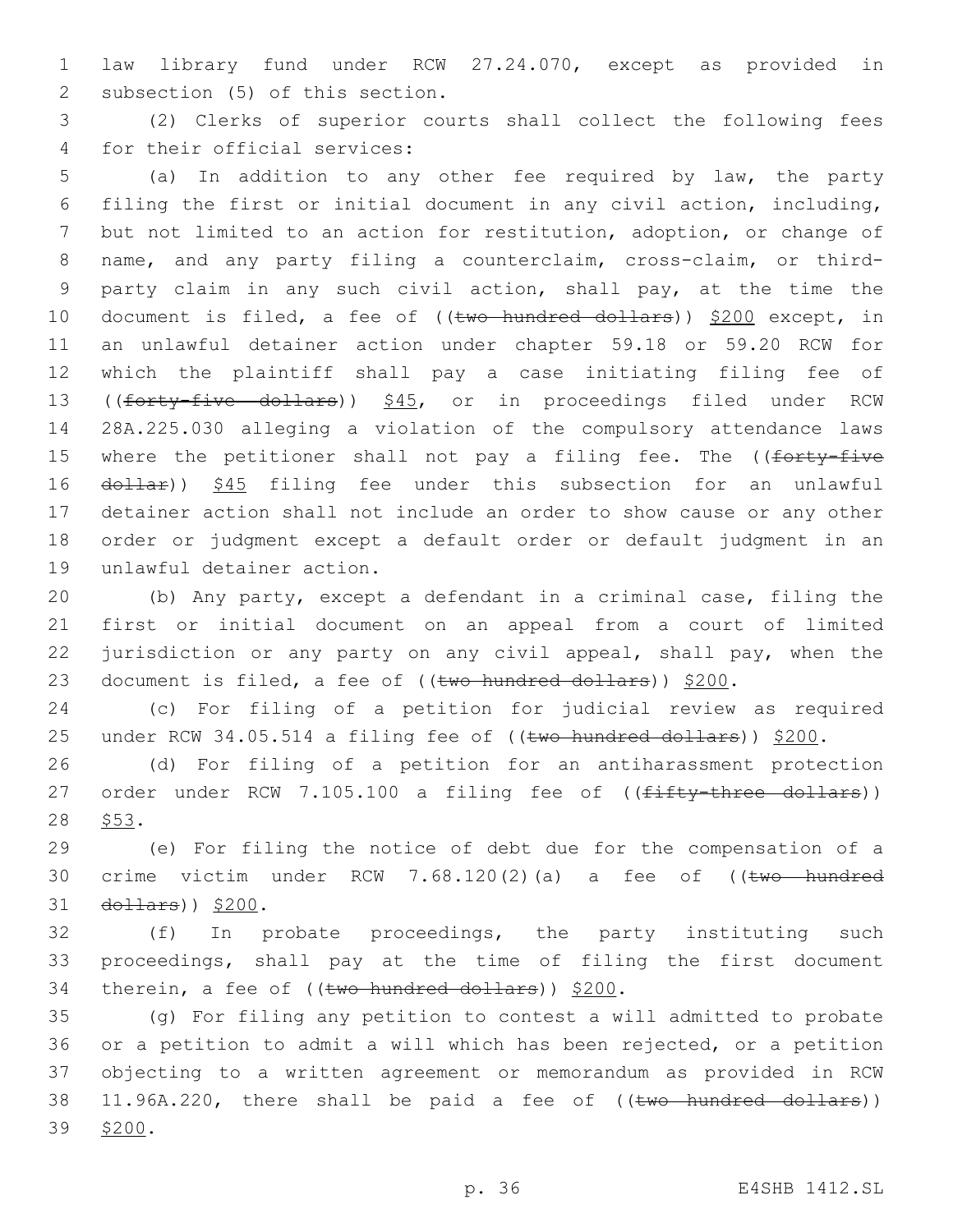(h) Upon conviction or plea of guilty, upon failure to prosecute an appeal from a court of limited jurisdiction as provided by law, or upon affirmance of a conviction by a court of limited jurisdiction, an adult defendant in a criminal case shall be liable for a fee of two hundred dollars, except this fee shall not be imposed on a 6 defendant who is indigent as defined in RCW  $(10.101.010(3)$  (a) 7 through (c))) 10.01.160(3). Upon motion by the defendant, the court may waive or reduce any fee previously imposed under this subsection if the court finds that the defendant is indigent as defined in RCW 10.01.160(3).

 (i) With the exception of demands for jury hereafter made and garnishments hereafter issued, civil actions and probate proceedings filed prior to midnight, July 1, 1972, shall be completed and governed by the fee schedule in effect as of January 1, 1972. However, no fee shall be assessed if an order of dismissal on the clerk's record be filed as provided by rule of the supreme court.

 (3) No fee shall be collected when a petition for relinquishment of parental rights is filed pursuant to RCW 26.33.080 or for forms and instructional brochures provided under RCW 7.105.115.

 (4) No fee shall be collected when an abstract of judgment is filed by the county clerk of another county for the purposes of 22 collection of legal financial obligations.

 (5)(a) In addition to the fees required to be collected under this section, clerks of the superior courts must collect surcharges 25 as provided in this subsection  $(5)$  of which  $($  (seventy-five))  $75$  percent must be remitted to the state treasurer for deposit in the 27 judicial stabilization trust account and  $((\text{twenty-five}))$  25 percent 28 must be retained by the county.

 (b) On filing fees required to be collected under subsection 30 (2)(b) of this section, a surcharge of  $((\text{thirty dollars}))$  \$30 must be 31 collected.

 (c) On all filing fees required to be collected under this section, except for fees required under subsection (2)(b), (d), and 34 (h) of this section, a surcharge of  $((forty-dollars))$  \$40 must be 35 collected.

 NEW SECTION. **Sec. 18.** A new section is added to chapter 3.66 37 RCW to read as follows:

 "Legal financial obligation" means a sum of money that is ordered by a district or municipal court of the state of Washington for legal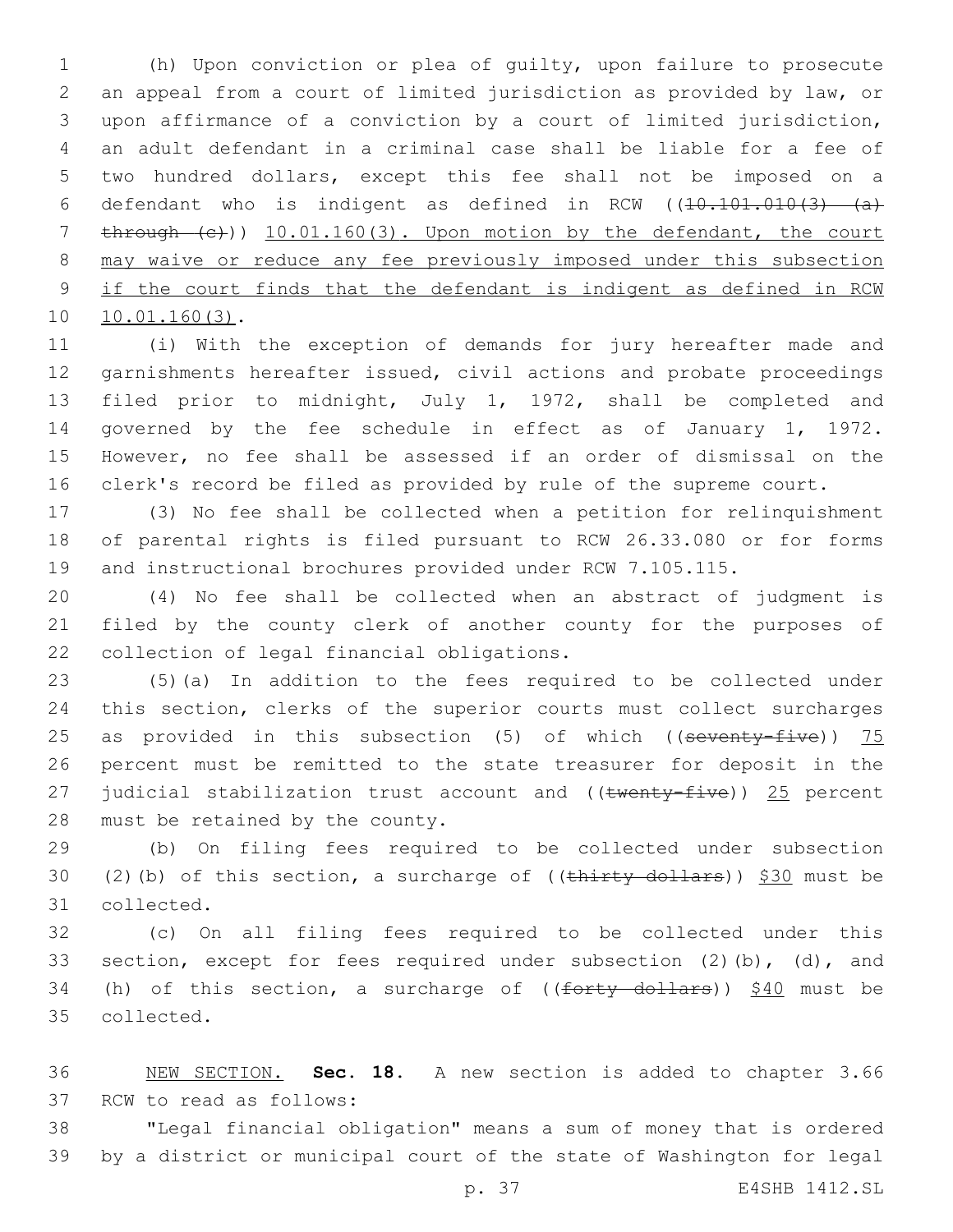financial obligations which may include restitution to the victim, court costs, county or interlocal drug funds, court-appointed attorneys' fees, and costs of defense, fines, and any other financial obligation that is assessed to the offender as a result of a conviction. Legal financial obligations may also include payment to a public agency of the expense of an emergency response to the incident resulting in the conviction, subject to RCW 38.52.430.

 **Sec. 19.** RCW 10.01.170 and 2018 c 269 s 7 are each amended to 9 read as follows:

 (1) When a defendant is sentenced to pay fines, penalties, assessments, fees, restitution, or costs, the court may grant permission for payment to be made within a specified period of time or in specified installments. If the court finds that the defendant 14 is indigent as defined in RCW  $((10.101.010(3) - (a) - through - (c)))$ 15 10.01.160(3), the court shall grant permission for payment to be made within a specified period of time or in specified installments. If no such permission is included in the sentence the fine or costs shall 18 be payable forthwith.

 (2) An offender's monthly payment shall be applied in the 20 following order of priority until satisfied:

 (a) First, proportionally to restitution to victims that have not 22 been fully compensated from other sources;

 (b) Second, proportionally to restitution to insurance or other sources with respect to a loss that has provided compensation to 25 victims:

(c) Third, proportionally to crime victims' assessments; and

27 (d) Fourth, proportionally to costs, fines, and other assessments 28 required by law.

 **Sec. 20.** RCW 10.46.190 and 2018 c 269 s 9 are each amended to 30 read as follows:

 Every person convicted of a crime or held to bail to keep the peace may be liable to all the costs of the proceedings against him or her, including, when tried by a jury in the superior court or before a committing magistrate, a jury fee as provided for in civil actions for which judgment shall be rendered and collected. The court shall not order a defendant to pay costs, as described in RCW 10.01.160, if the court finds that the person at the time of 38 sentencing is indigent as defined in RCW ((10.101.010(3) (a) through

p. 38 E4SHB 1412.SL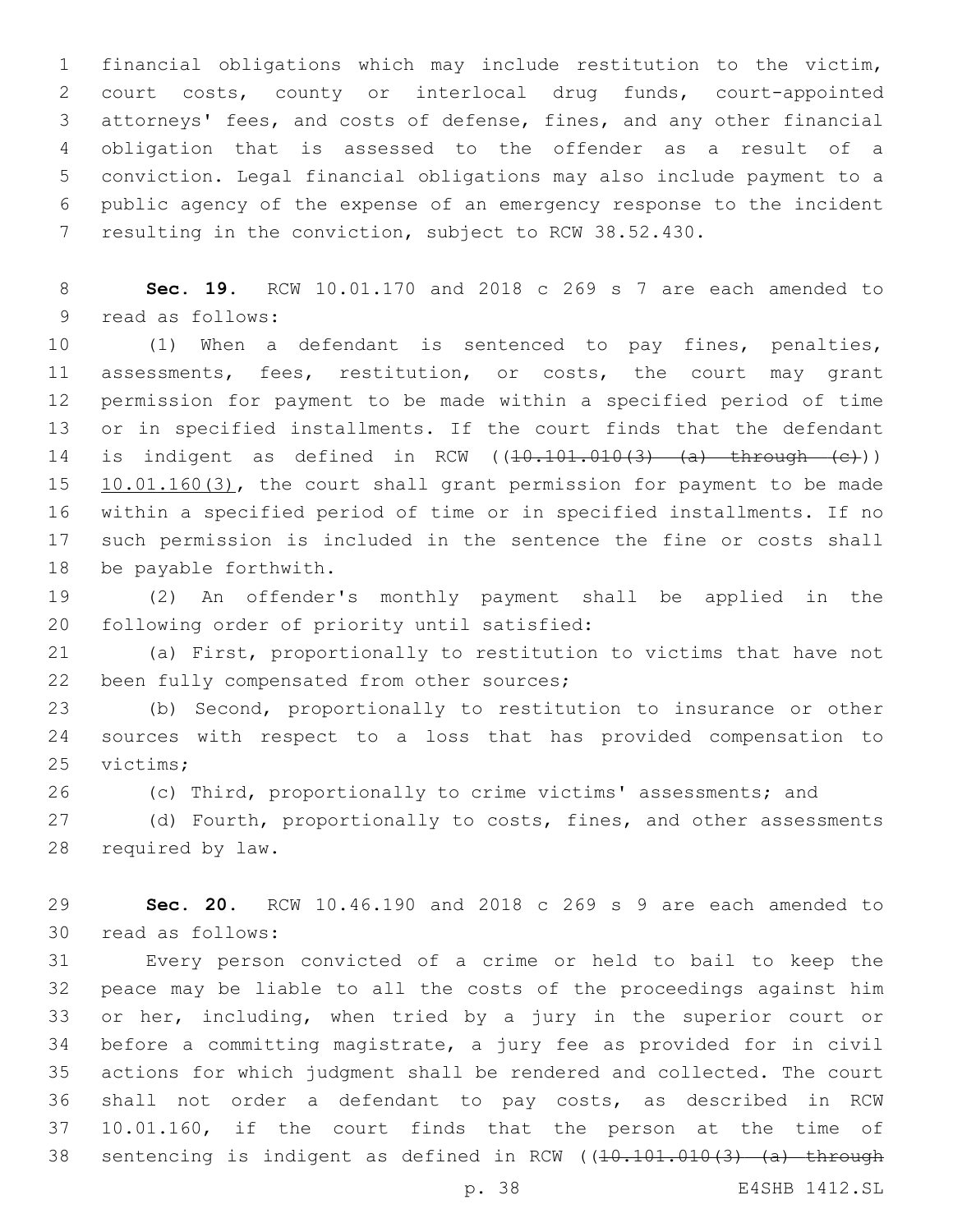$(1 + \epsilon)$ )  $10.01.160(3)$ . The jury fee, when collected for a case tried by the superior court, shall be paid to the clerk and applied as the 3 jury fee in civil cases is applied.

 **Sec. 21.** RCW 9.92.070 and 2018 c 269 s 11 are each amended to 5 read as follows:

 Hereafter whenever any judge of any superior court or a district or municipal judge shall sentence any person to pay any fines, penalties, assessments, fees, and costs, the judge may, in the judge's discretion, provide that such fines, penalties, assessments, fees, and costs may be paid in certain designated installments, or within certain designated period or periods. If the court finds that 12 the defendant is indigent as defined in RCW ((10.101.010(3) (a) 13 through (c))  $10.01.160(3)$ , the court shall allow for payment in certain designated installments or within certain designated periods. If such fines, penalties, assessments, fees, and costs shall be paid by the defendant in accordance with such order no commitment or imprisonment of the defendant shall be made for failure to pay such fine or costs. PROVIDED, that the provisions of this section shall not apply to any sentence given for the violation of any of the 20 liquor laws of this state.

 **Sec. 22.** RCW 7.68.240 and 2011 c 336 s 249 are each amended to 22 read as follows:

 Upon a showing by any convicted person or the state that five years have elapsed from the establishment of such escrow account and further that no actions are pending against such convicted person pursuant to RCW 7.68.200 through 7.68.280, the department shall 27 immediately pay over  $((fiff)y)$  50 percent of any moneys in the escrow account to such person or his or her legal representatives and 29 ((fifty)) 50 percent of any moneys in the escrow account to the fund 30 under RCW 7.68.035(4).

 **Sec. 23.** RCW 9.94A.505 and 2021 c 242 s 3 are each amended to 32 read as follows:

 (1) When a person is convicted of a felony, the court shall 34 impose punishment as provided in this chapter.

 (2)(a) The court shall impose a sentence as provided in the 36 following sections and as applicable in the case: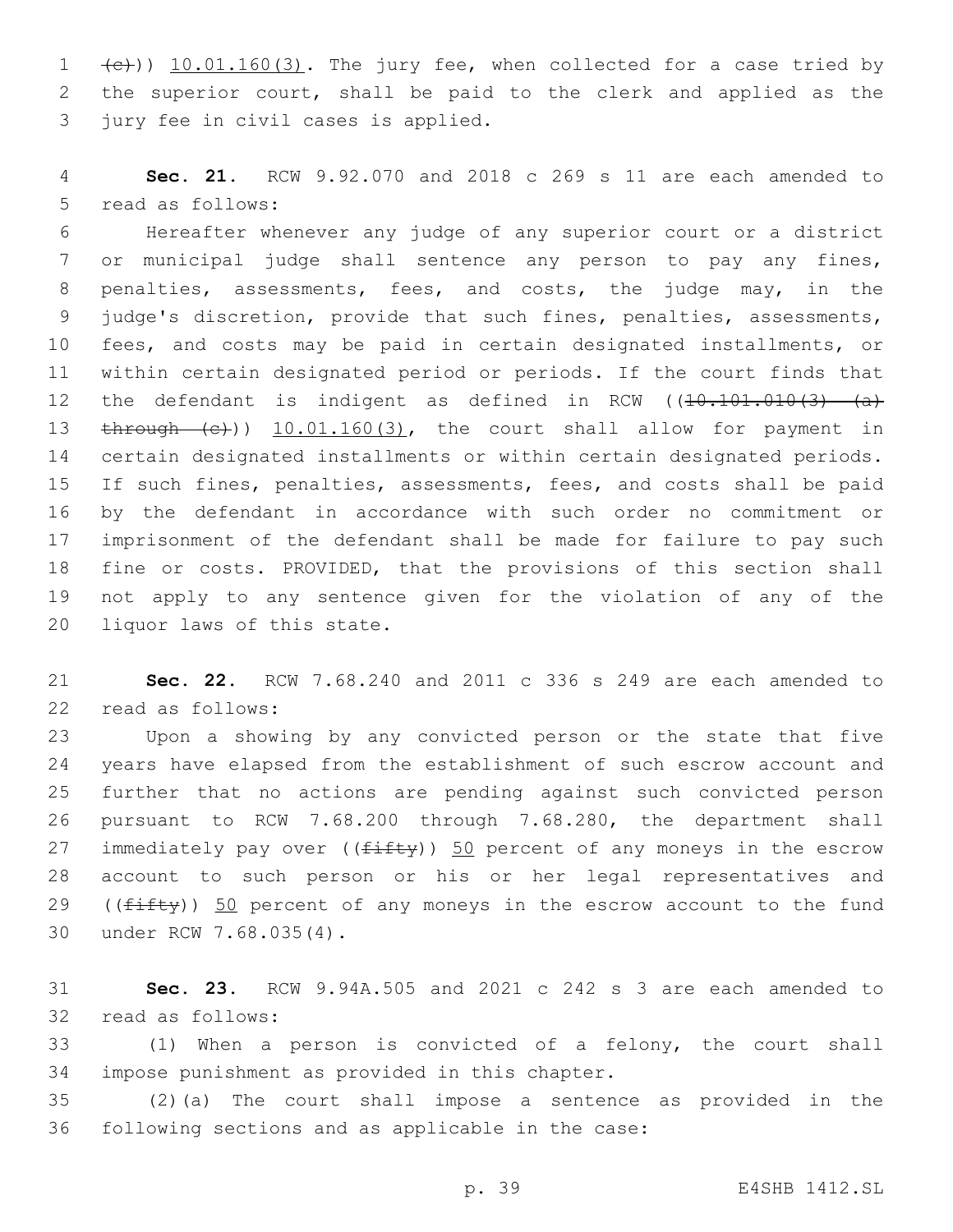(i) Unless another term of confinement applies, a sentence within the standard sentence range established in RCW 9.94A.510 or 3 9.94A.517; (ii) RCW 9.94A.701 and 9.94A.702, relating to community custody; (iii) RCW 9.94A.570, relating to persistent offenders; (iv) RCW 9.94A.540, relating to mandatory minimum terms; (v) RCW 9.94A.650, relating to the first-time offender waiver; (vi) RCW 9.94A.660, relating to the drug offender sentencing 9 alternative; (vii) RCW 9.94A.670, relating to the special sex offender 11 sentencing alternative; (viii) RCW 9.94A.655, relating to the parenting sentencing 13 alternative; (ix) RCW 9.94A.695, relating to the mental health sentencing 15 alternative; (x) RCW 9.94A.507, relating to certain sex offenses; (xi) RCW 9.94A.535, relating to exceptional sentences; (xii) RCW 9.94A.589, relating to consecutive and concurrent 19 sentences; (xiii) RCW 9.94A.603, relating to felony driving while under the influence of intoxicating liquor or any drug and felony physical control of a vehicle while under the influence of intoxicating liquor 23 or any drug; (xiv) RCW 9.94A.711, relating to the theft or taking of a motor 25 vehicle. (b) If a standard sentence range has not been established for the offender's crime, the court shall impose a determinate sentence which may include not more than one year of confinement; community restitution work; a term of community custody under RCW 9.94A.702 not to exceed one year; and/or other legal financial obligations. The court may impose a sentence which provides more than one year of confinement and a community custody term under RCW 9.94A.701 if the court finds reasons justifying an exceptional sentence as provided in 34 RCW 9.94A.535. (3) If the court imposes a sentence requiring confinement of 36 (( $\frac{thirty}{30}$  days or less, the court may, in its discretion, specify that the sentence be served on consecutive or intermittent days. A 38 sentence requiring more than ((thirty)) 30 days of confinement shall

 be served on consecutive days. Local jail administrators may schedule court-ordered intermittent sentences as space permits.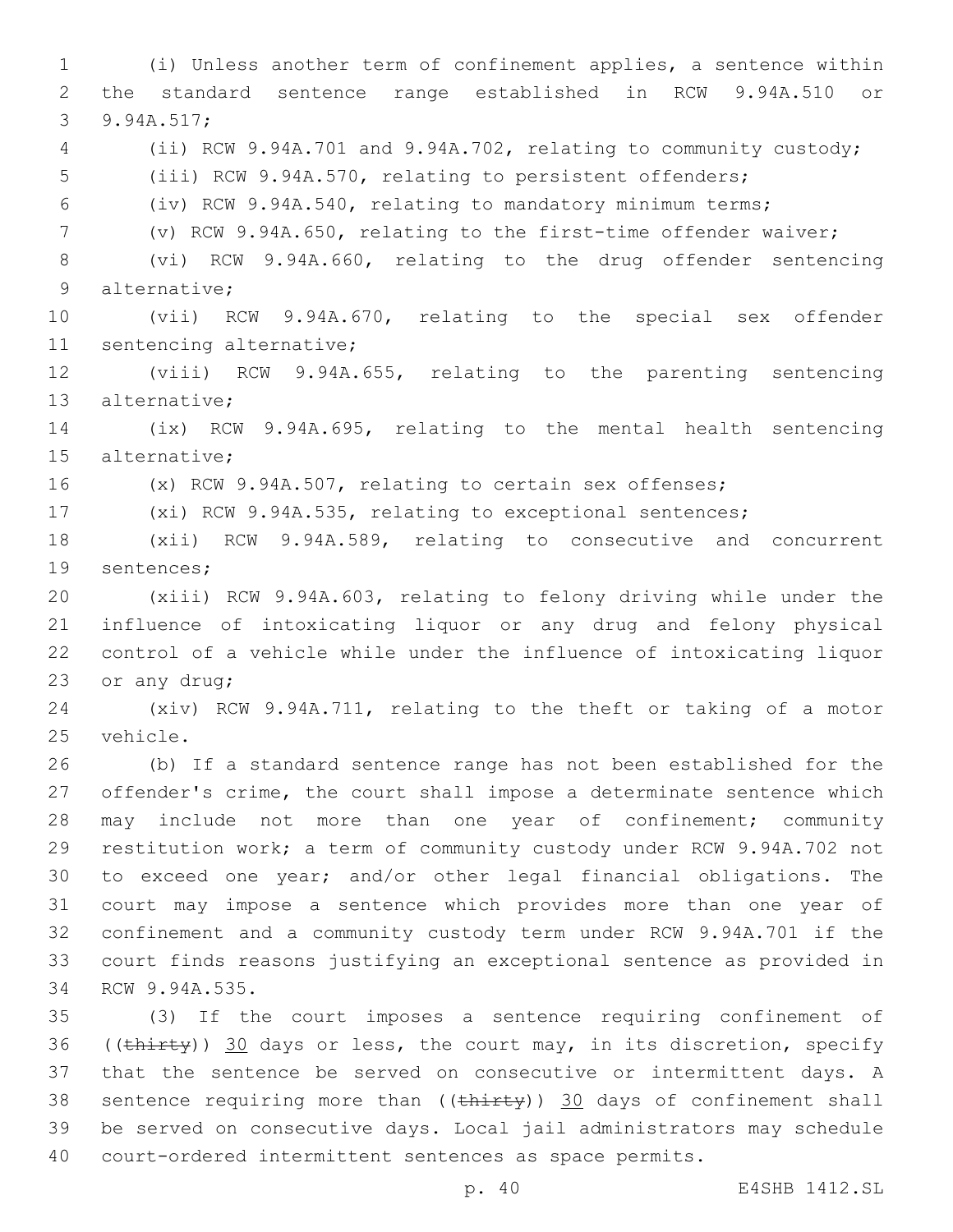(4) If a sentence imposed includes payment of a legal financial obligation, it shall be imposed as provided in RCW 9.94A.750, 9.94A.753, and 9.94A.760( $\frac{1}{1}$  and  $\frac{43.43.7541}{1}$ ).

 (5) Except as provided under RCW 9.94A.750(4) and 9.94A.753(4), a court may not impose a sentence providing for a term of confinement or community custody that exceeds the statutory maximum for the crime 7 as provided in chapter 9A.20 RCW.

 (6) The sentencing court shall give the offender credit for all confinement time served before the sentencing if that confinement was solely in regard to the offense for which the offender is being 11 sentenced.

 (7) The sentencing court shall not give the offender credit for any time the offender was required to comply with an electronic monitoring program prior to sentencing if the offender was convicted 15 of one of the following offenses:

16 (a) A violent offense;

17 (b) Any sex offense;

18 (c) Any drug offense;

 (d) Reckless burning in the first or second degree as defined in 20 RCW 9A.48.040 or 9A.48.050;

(e) Assault in the third degree as defined in RCW 9A.36.031;

22 (f) Assault of a child in the third degree;

(g) Unlawful imprisonment as defined in RCW 9A.40.040; or

24 (h) Harassment as defined in RCW 9A.46.020.

 (8) The court shall order restitution as provided in RCW 26 9.94A.750 and 9.94A.753.

 (9) As a part of any sentence, the court may impose and enforce crime-related prohibitions and affirmative conditions as provided in this chapter. "Crime-related prohibitions" may include a prohibition on the use or possession of alcohol or controlled substances if the court finds that any chemical dependency or substance abuse 32 contributed to the offense.

 (10) In any sentence of partial confinement, the court may require the offender to serve the partial confinement in work release, in a program of home detention, on work crew, or in a 36 combined program of work crew and home detention.

 **Sec. 24.** RCW 9.94A.777 and 2010 c 280 s 6 are each amended to 38 read as follows: